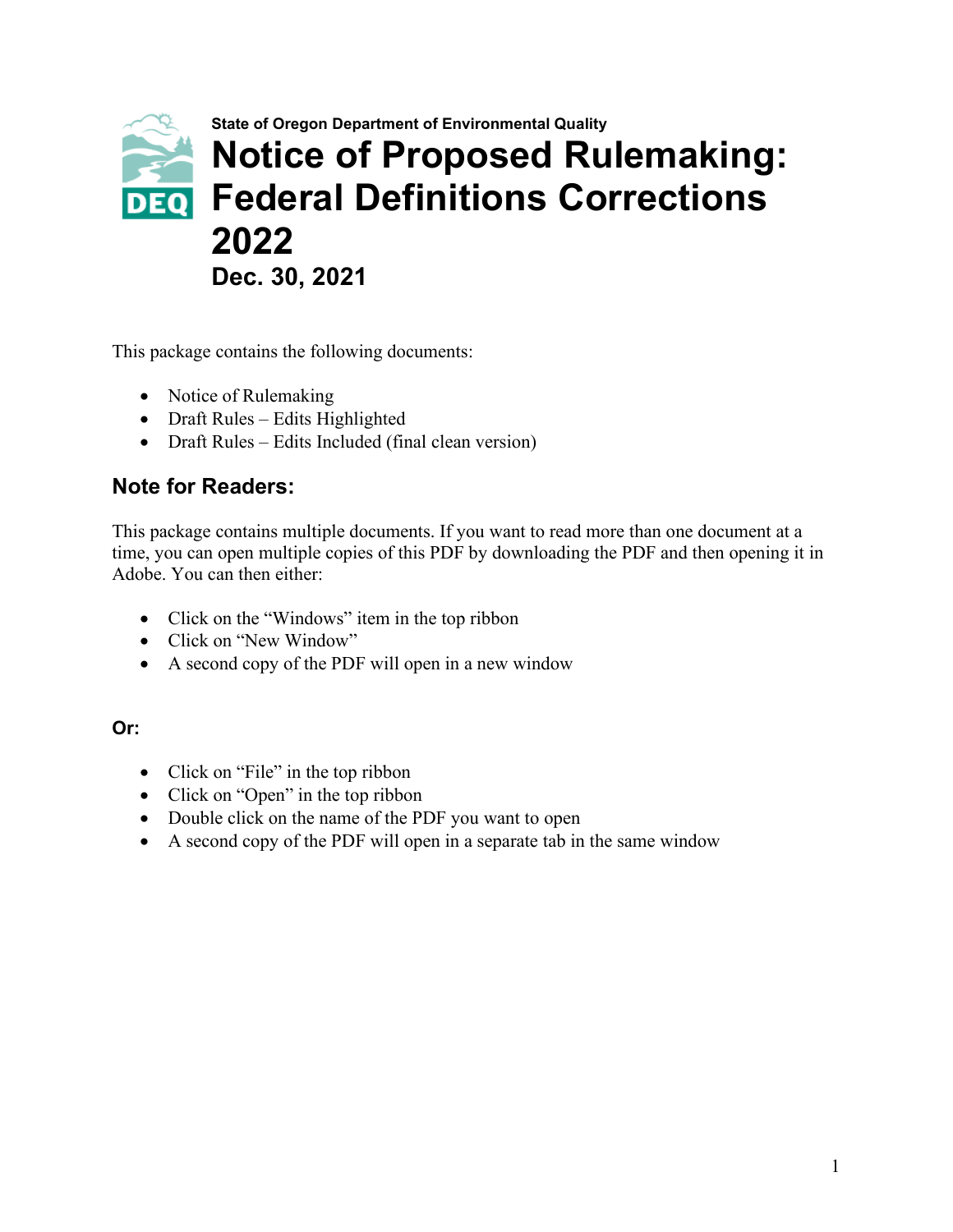## **Table of Contents**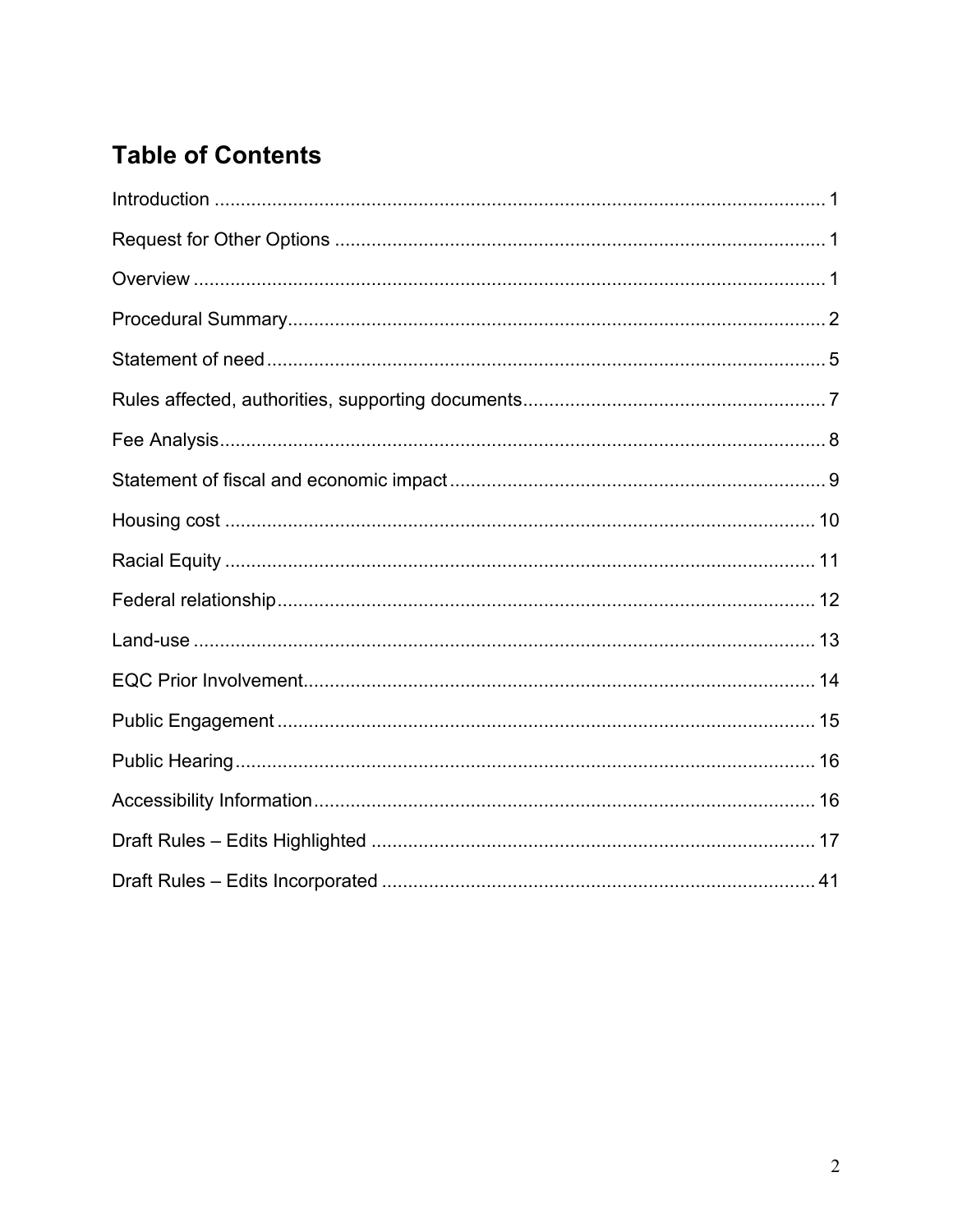# <span id="page-2-0"></span>**Introduction**

DEQ invites public input on proposed permanent rule amendments to Chapter 340 of the Oregon Administrative Rules.

# <span id="page-2-1"></span>**Request for Other Options**

During the public comment period, DEQ asks for public comment on whether there are other options for achieving the rules' substantive goals while reducing the rules' negative economic impact on business.

# <span id="page-2-2"></span>**Overview**

## **Short summary of proposed rule changes**

DEQ proposes rules to:

#### **Clarify which definitions apply to federal regulations adopted by reference.**

- OAR chapter 340 Division 238 includes federal New Source Performance Standards (NSPS) adopted by reference and implemented in Oregon by DEQ.
- OAR chapter 340 Division 244 includes federal National Emission Standards for Hazardous Air Pollutants (NESHAP) adopted by reference and implemented in Oregon by DEQ.

Each of the aforementioned divisions includes a rule establishing definitions. OAR chapter 340 Division 200 provides additional definitions which are cited within Division 238 and 244. In some instances, terms included in the definitions of Division 200, 238 or 244 conflict or are otherwise not consistent with the terms defined within federal regulations adopted by reference.

## **Background**

The air contaminant discharge permit program is part of Oregon's federally approved State Implementation Plan, required to meet national air quality standards. DEQ regulates major sources through the Title V permit program.

Oregon's air permitting programs:

- Administer federal health standards, air toxic requirements and other regulations.
- Reduce the number of unhealthy air days and health risks from air toxics.
- Issue, renew or modify permits to prevent or reduce air pollution through permit requirements.
- Ensure that existing pollution sources comply with state and federal air emissions standards.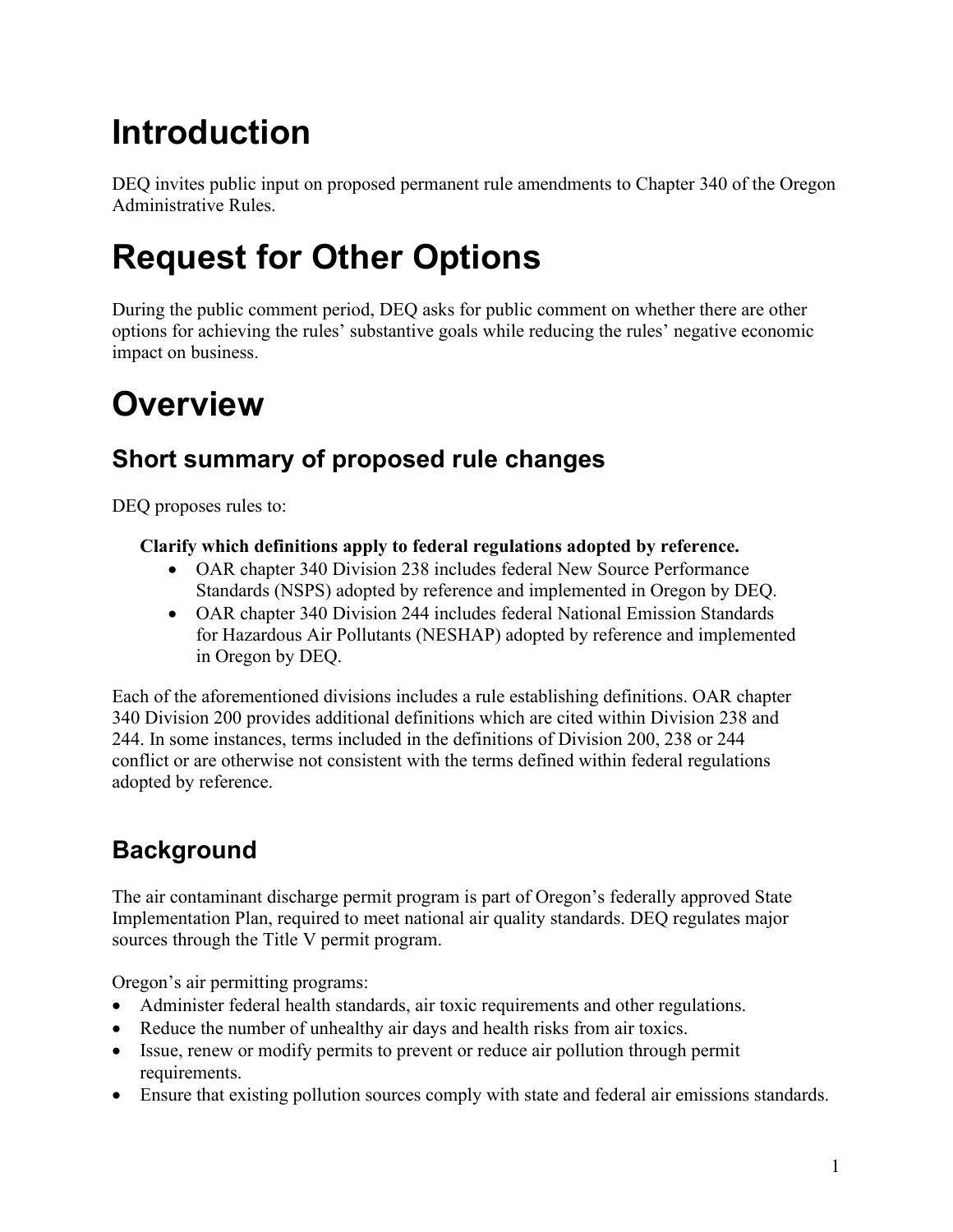- Ensure that new sources of air pollution install controls such as filtration equipment, combustion controls and vapor controls needed to protect air quality.
- Provide other essential services such as State Implementation Plan development, emission inventories, technical assistance, inspections, enforcement, rule and policy development, data management and reporting to EPA.

Many federal regulations are adopted as Oregon Administrative Rules by reference. Divisions 238 and 244 refer to specific federal regulations which are adopted as state rule. After rules are adopted, DEQ requests that EPA delegate these standards to the state. This delegation process establishes the state permitting agency as the 'administrator' of the rules, the primary entity responsible for implementation.

DEQ has historically proposed to adopt federal regulations by reference to expedite the rulemaking process, ensure consistency with federal regulations, and expedite the delegation process. The expedited delegation process is contingent upon the federal regulations being adopted by reference, or 'as-is'. DEQ has found that in some cases, definitions included in Divisions 200, 238, and 244 are inconsistent. This inconsistency can create conflict or change the implementation of a federal regulation adopted by reference.

This rulemaking proposes to add language designed specifically to ensure that federal regulations adopted by reference are implemented in Oregon as promulgated by EPA.

## **Affected parties**

The proposed amendments are expected to affect no specific sources. There could be potential effects on a source that was using definitions found in Oregon Administrative Rules to interpret a specific federal regulation. At this time DEQ does not believe there are any of these sources in the state.

## <span id="page-3-0"></span>**Procedural Summary**

## **More information**

Information about this rulemaking is on this rulemaking's web page: [Federal Definitions](https://www.oregon.gov/deq/rulemaking/Pages/AQdefinitions2022.aspx)  [Corrections 2022](https://www.oregon.gov/deq/rulemaking/Pages/AQdefinitions2022.aspx)

## **Public Hearing**

DEQ plans to hold one public hearing.

#### **The hearing is by webinar and teleconference only.**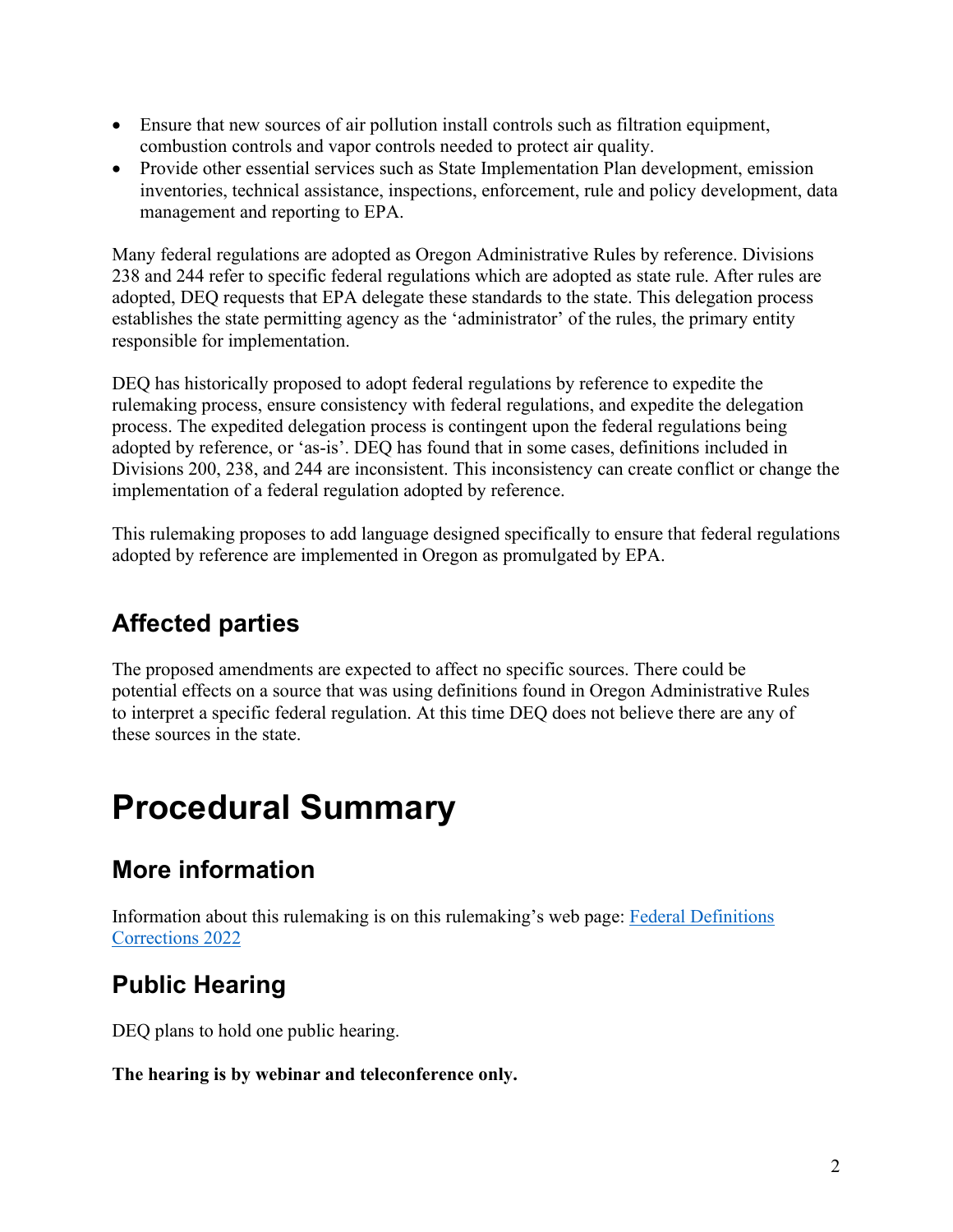Anyone can attend the hearing

Date: Jan. 18, 2022 Start time: 2 p.m. Location: Meeting to be held remotely. [Join online via Zoom](https://us02web.zoom.us/j/89268249478?pwd=SzhrT01OajcrdWRaK01JTEo2VVhrQT09)

Join by phone: Call-in number: 1-888-475-4499 Meeting ID: 892 6824 9478 Passcode: 716518 Instructions on how to join webinar or teleconference: [Instructions](https://www.oregon.gov/deq/Rulemaking%20Docs/participantlinklog.pdf)

## **How to comment on this rulemaking proposal**

DEQ is asking for public comment on the proposed rules. Anyone can submit comments and questions about this rulemaking. A person can submit comments via email, by regular mail or at the public hearing.

### **Comment deadline**

DEQ will only consider comments on the proposed rules that DEQ receives by 4 p.m., on Monday Jan. 31, 2022.

#### **Submit comment by email**

Any person can submit comments by sending an email. Commenters should include "AQ Definitions" in the email subject line. Submit emails to: [AQ.Definitions2022@DEQ.oregon.gov](mailto:AQ.Definitions2022@DEQ.oregon.gov)

#### **Note for public university students:**

ORS 192.345(29) allows Oregon public university and OHSU students to protect their university email addresses from disclosure under Oregon's public records law. If you are an Oregon public university or OHSU student, notify DEQ that you wish to keep your email address confidential.

### **By mail**

Oregon DEQ Attn: Dan DeFehr 700 NE Multnomah St., Suite 600 Portland, OR 97232-4100

## **At hearing**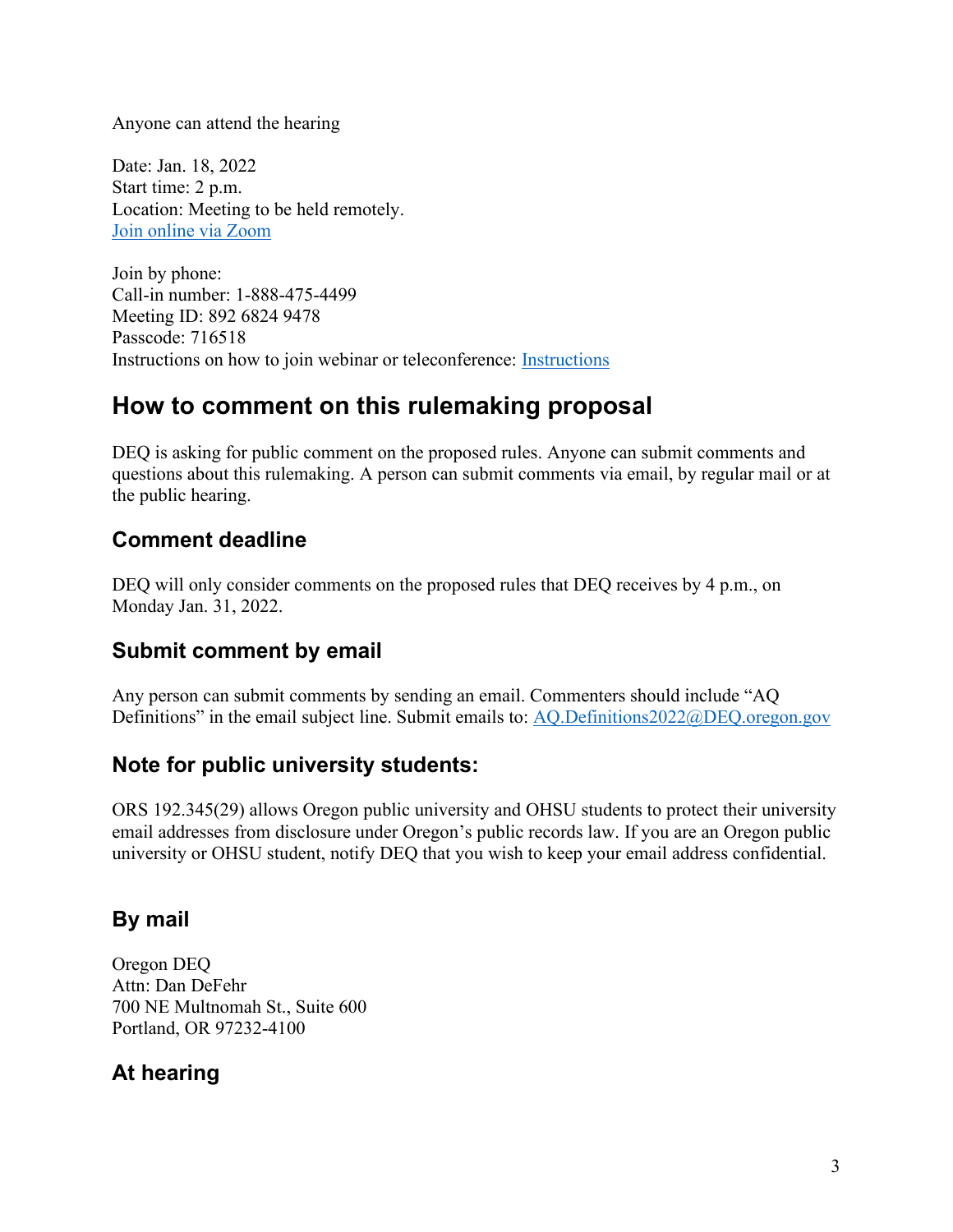Monday. Jan. 18, 2022

## **Sign up for rulemaking notices**

Get email or text notifications on rulemakings by signing up for **DEQ GovDelivery Updates**.

## **What will happen next?**

After the public comment period closes, DEQ will review and consider all submitted public comments. DEQ will create a staff report to submit to the Environmental Quality Commission that includes a written response to all public comments and whether DEQ modified the proposed rules based on the comments.

Proposed rules only become effective if the Environmental Quality Commission adopts them. DEQ's intended action is to present the proposed rule changes to the EQC in Spring 2022.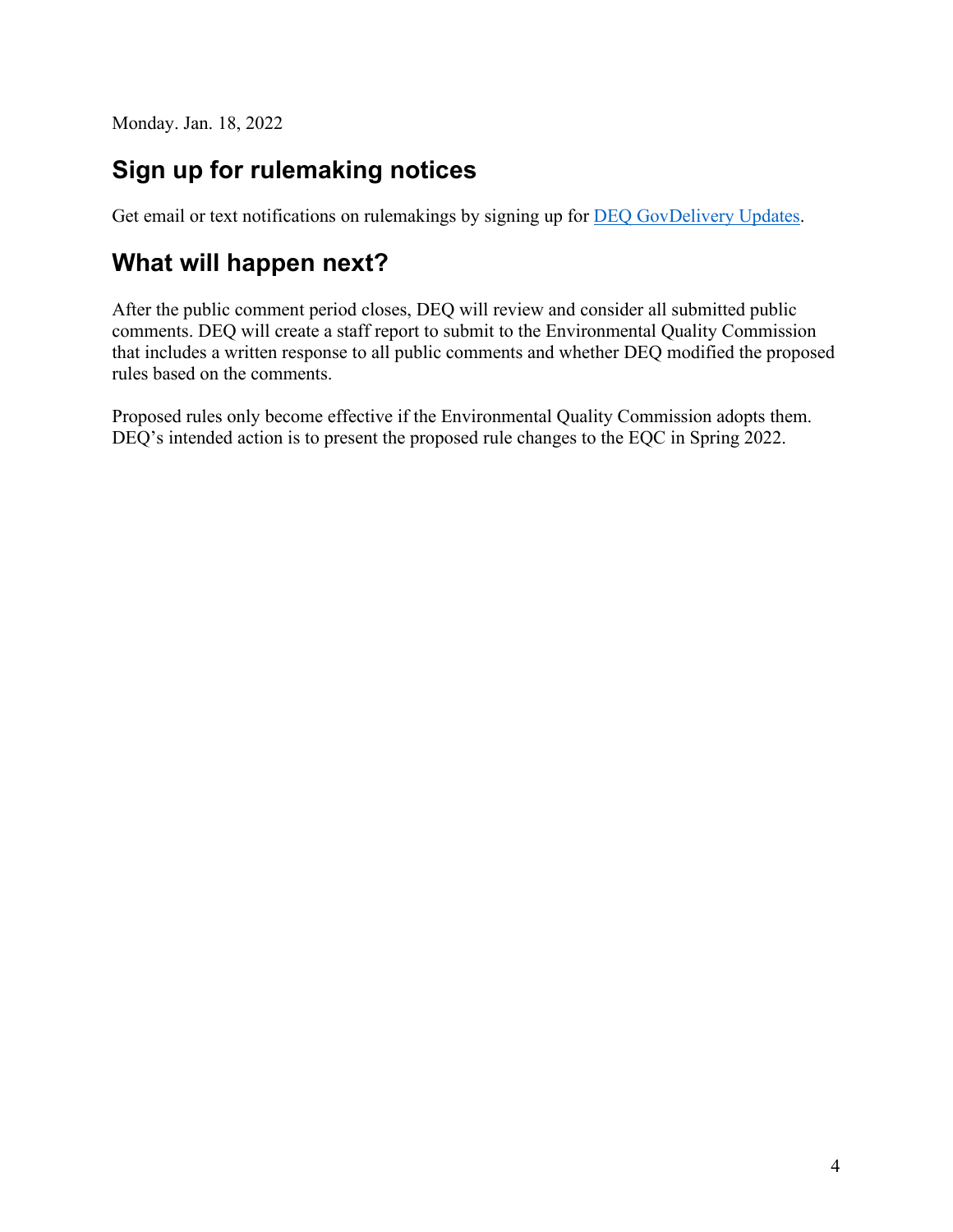## <span id="page-6-0"></span>**Statement of need**

## **What need would the proposed rule address?**

**Inconsistent Terminology.** DEQ implements federal regulations in Oregon through a multi-step process.

First, EPA conducts a rulemaking to promulgate new or updated federal regulations in the Code of Federal Regulations (C.F.R.). DEQ tracks each new or changed rule in 40 C.F.R. parts 60, 61, and 63, among others. These specific parts cover federal regulations for New Source Performance Standards (NSPS) and National Emissions Standards for Hazardous Air Pollutants (NESHAP).

After a review of EPA's final rule, DEQ proposes a rulemaking to the Environmental Quality Commission (EQC) to adopt the new or updated NSPS and NESHAP standards by reference. By reference means that the federal regulation is adopted as a state rule by being referred to in Oregon Administrative Rule (See OAR [340-238-0060\)](https://secure.sos.state.or.us/oard/viewSingleRule.action?ruleVrsnRsn=259520).

Once the EQC has adopted the state rule incorporating the federal regulation by reference, it is an enforceable state rule. DEQ then submits a request for EPA to delegate that federal standard to the state, requesting that DEQ become the primary authority responsible for implementation. There are several ways to request delegation from EPA. The most common historically in Oregon has been a 'straight delegation,' which is an option when the federal regulations have been adopted by reference. In this delegation method, EPA does not need to conduct an in-depth review of the state's rules because the regulation is adopted as a state rule exactly how EPA wrote and published it.

Each federal regulation has a definition section. Under current Divisions 238 and 244, there are rules which include defined terms as well as a reference to additional definitions in Division 200 which may apply. Oregon rules with definitions in Division 200, 238 and 244 include terms that are not defined in some federal regulations, as well as some terms which conflict with terms defined within a federal regulation.

By including definitions within Division 238 and 244 for terms that are not defined within a regulation adopted by reference, DEQ has inadvertently changed the meaning and possible implementation of federal regulations that were meant to be adopted and implemented by reference, or "as-is."

At this time DEQ does not believe there have been any instances of sources avoiding or otherwise reducing the stringency of any applicable regulation or requirement. This rulemaking is intended to ensure that these federal regulations are implemented as promulgated and intended by EPA.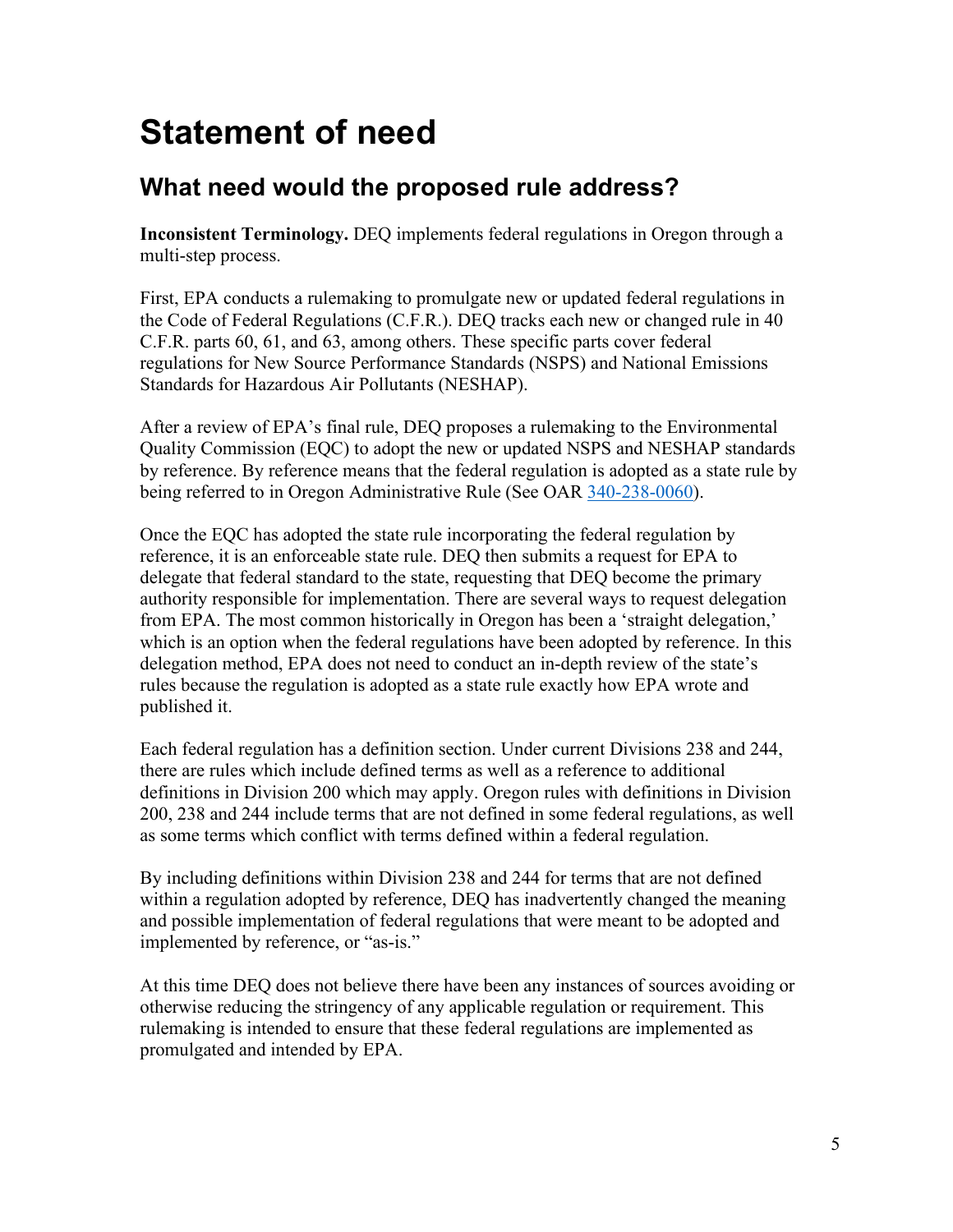## **How would the proposed rule address the need?**

#### **Clarify the applicability of definitions.**

The proposed rules would address the need by explicitly stating that terms defined in OAR do not apply to federal regulations adopted by reference.

- Definitions in OAR 340-238-0040 do not apply to NSPS regulations adopted by reference at 340-238-0060.
- Definitions in OAR 340-244-0030 do not apply to NESHAP regulations adopted by reference at 340-244-0220.
- Definitions in OAR 340-200-0020 do not apply to NSPS or NESHAP regulations adopted by reference at 340-238-0060 or 340-244-0220 respectively.

## **How will DEQ know the rule addressed the need?**

The rule will have addressed the need if:

- EPA approves the latest request by DEQ for delegation of federal standards.
- Only terms defined in a specific federal regulation adopted by reference, and no other definitions in Oregon Administrative Rules, apply to regulations adopted by reference in Divisions 238 and 244.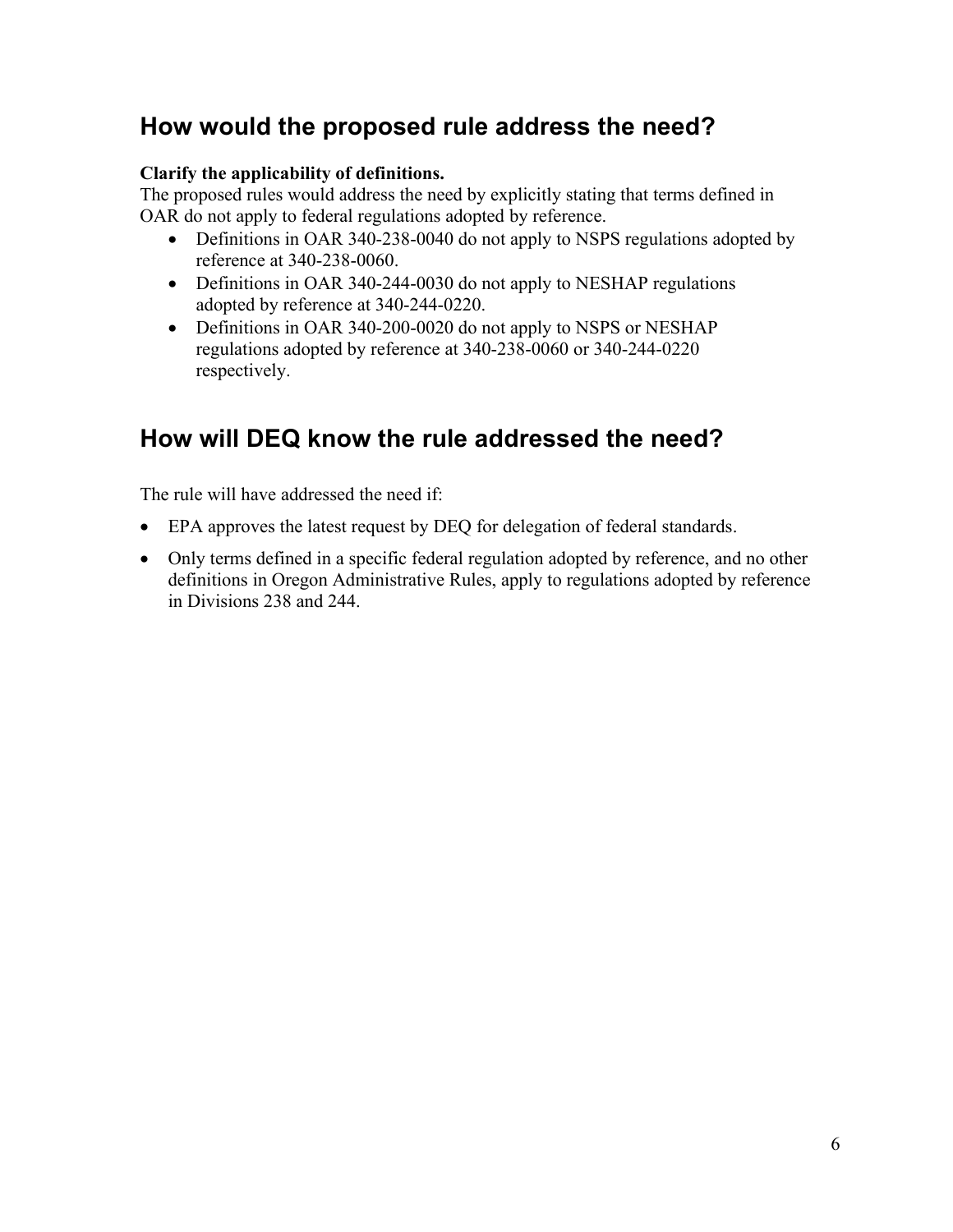## <span id="page-8-0"></span>**Rules affected, authorities, supporting documents**

## **Lead division**

Air Quality Division

## **Program or activity**

Air Contaminant Discharge Permit Program

## **Chapter 340 action**

|              | <b>Amend - OAR</b> |              |
|--------------|--------------------|--------------|
| 340-238-0040 | 340-238-0060       | 340-244-0030 |
| 340-244-0220 | 340-238-0100       |              |

| <b>Statutory Authority - ORS</b> |
|----------------------------------|
| 468.020                          |
| 468A.025                         |

| <b>Statutes Implemented - ORS</b> |
|-----------------------------------|
| 468A.025                          |
| 468A.040                          |

## **Legislation**

None.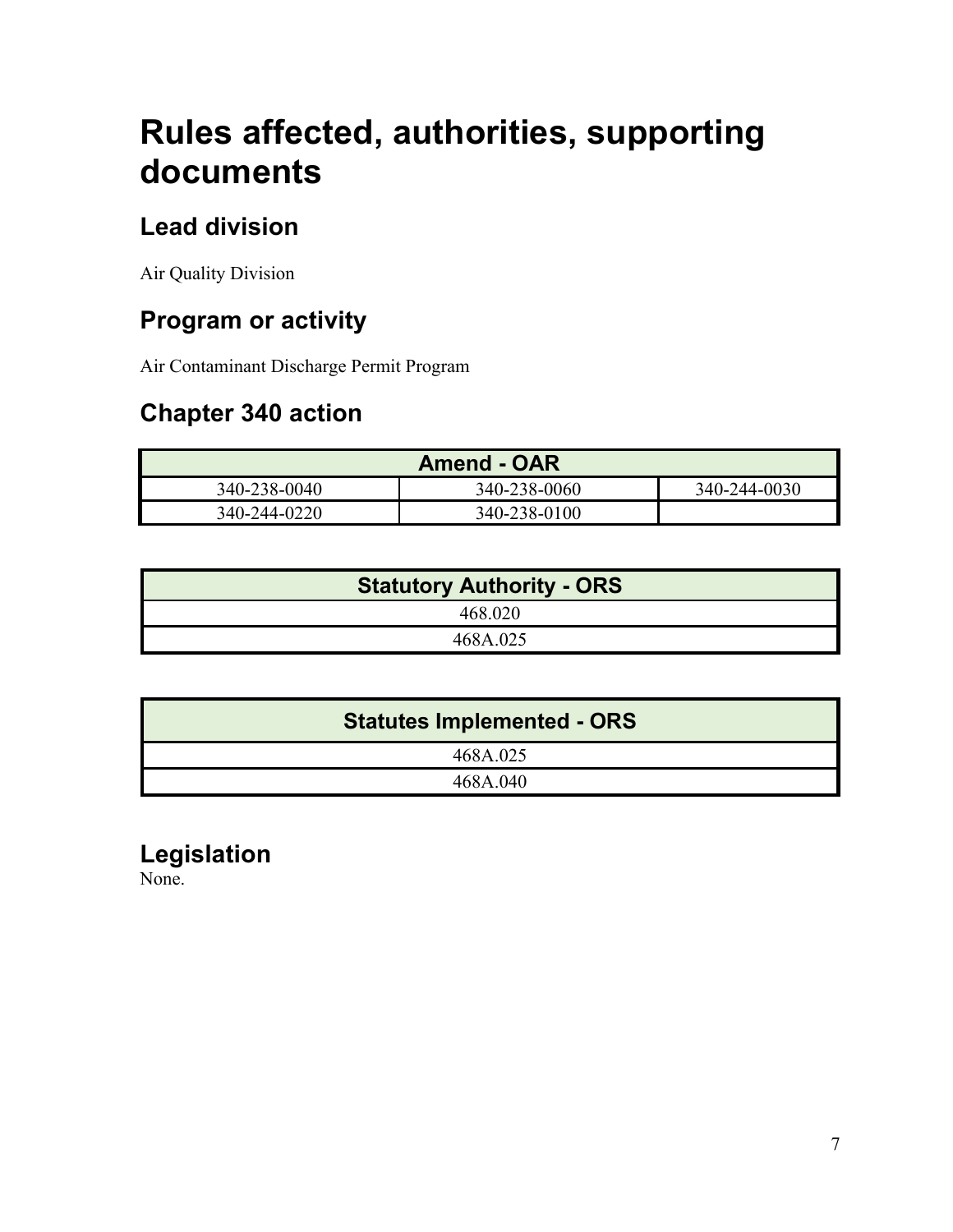# <span id="page-9-0"></span>**Fee Analysis**

These proposed rules would not establish new fees and would not increase existing fees.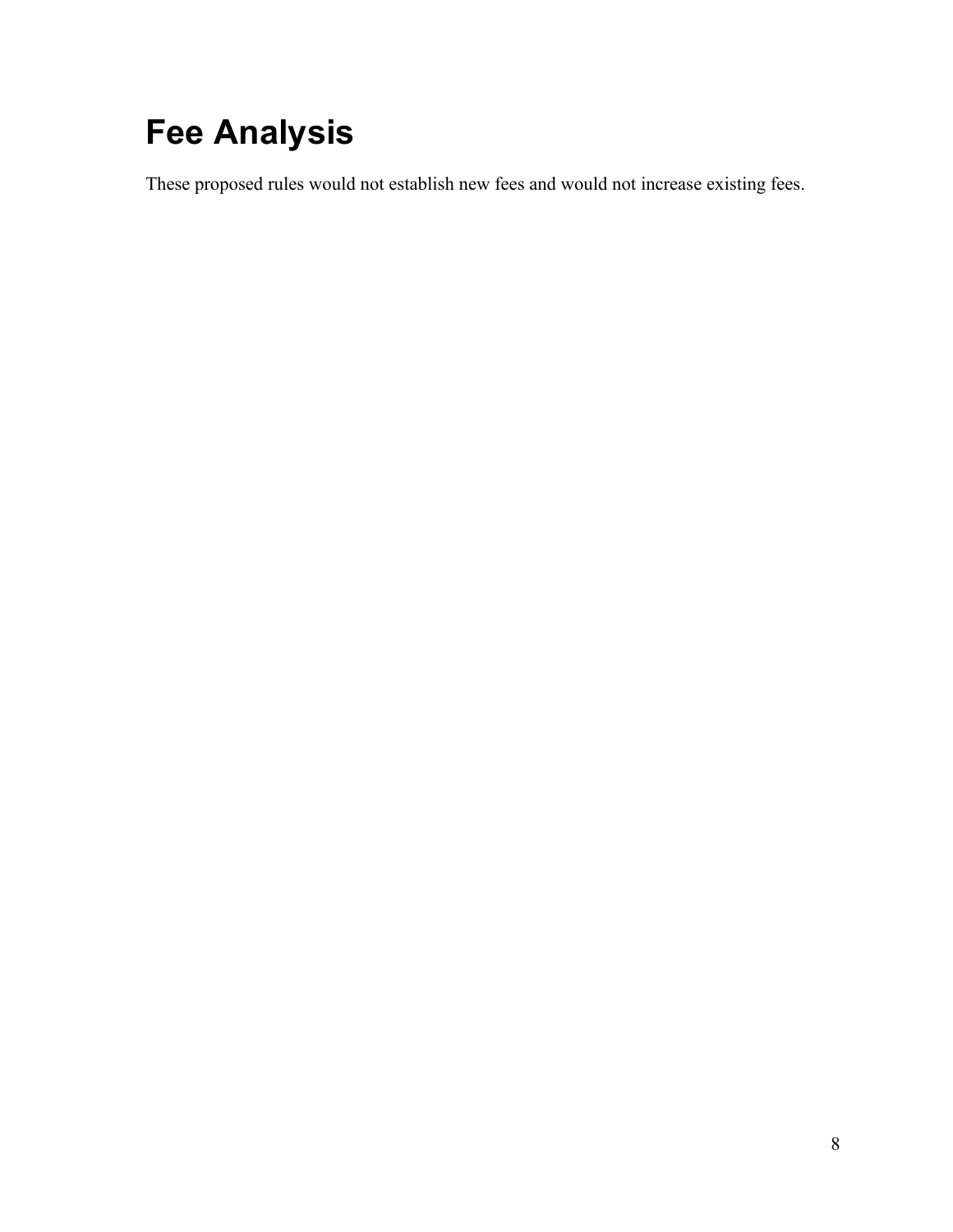## <span id="page-10-0"></span>**Statement of fiscal and economic impact**

## **Fiscal and Economic Impact**

There is no expected fiscal or economic impact expected from this rulemaking. As stated earlier, there is a chance that a source has been using a term defined in Oregon Administrative Rule to interpret a specific federal regulation's applicable requirement. DEQ is not able to estimate what the impact of this would be as this would be highly variable based on the specific federal regulation and term in question.

Federal regulations, when promulgated by EPA, apply to affected facilities regardless of DEQ and EQC actions. In any situation where a source has used an OAR-defined term or phrase modify, however slightly, the intent or interpretation of a federal regulation, EPA still retains the authority and ability to enforce any noncompliance. By adopting these changes, Oregon DEQ would be helping to ensure that this situation, including the fiscal impacts associated with civil penalties assessed by EPA, do not occur.

Were the EQC to elect not to adopt these changes, EPA could initiate the process to revoke DEQ's delegation of federal standards. In this instance, sources would be required to demonstrate compliance with applicable federal standards to both DEQ and EPA, essentially duplicating reporting efforts and the costs associated with generating and submitting reports. By ensuring federal regulations adopted by reference only include the terms and definitions intended by EPA upon promulgation, DEQ is minimizing the risk to regulated entities of this duplicative work and expense.

Finally, in some cases the terms defined in OAR Chapter 340 Division 244 would be found to significantly expand the scope of the federal regulations adopted by reference or otherwise unintentionally regulate additional equipment. DEQ staff, to the best of the agency's knowledge, have appropriately implemented the adopted regulations in permits and used terms defined within the regulations themselves. Without this definition clarification codified in rule, however, at any point there is a chance that a regulated entity could receive a permit that regulates processes and equipment to an extent not intended by the EQC or EPA.

## **Statement of cost of compliance**

### **State agencies**

Federal and state agencies are not expected to be affected by this change.

## **Local governments**

Local governments are not expected to be affected by this change.

## **Public**

The proposed rules are not expected to affect the public directly or indirectly.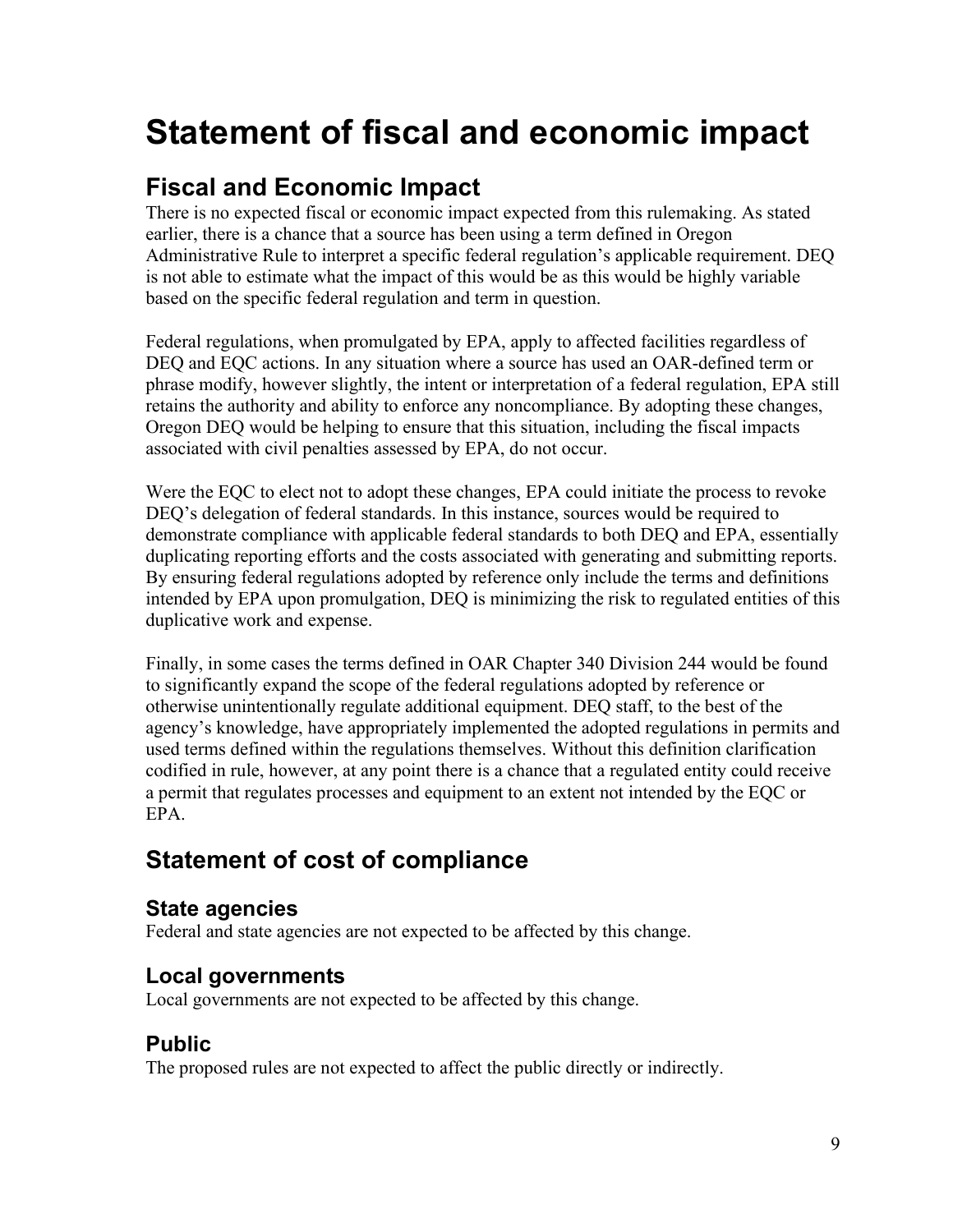#### **Large businesses - businesses with more than 50 employees**

Large businesses are not expected to be affected by this change.

#### **Small businesses – businesses with 50 or fewer employees**

Small businesses are not expected to be affected by this change. As stated above, all the fiscal impacts reasonably expected from this change is a net positive for regulated entities, including small businesses.

#### **ORS 183.336 Cost of Compliance Effect on Small Businesses**

#### **a. Estimated number of small businesses and types of businesses and industries with small businesses subject to proposed rules.**

Many small businesses are subject to one or more of the 88 NSPS and 149 NESHAP standards adopted by reference. However, as previously stated, the potential fiscal impacts to small businesses are expected to be positive by reducing the possibility of negative fiscal impacts.

#### **b. Projected reporting, recordkeeping and other administrative activities, including costs of professional services, required for small businesses to comply with the proposed rule.**

No additional costs associated with reporting, recordkeeping or other administrative services are expected to be incurred with this rulemaking.

#### **c. Projected equipment, supplies, labor and increased administration required for small businesses to comply with the proposed rule.**

No additional costs associated with supplies, labor or administration are expected to be incurred with this rulemaking.

#### **d. Describe how DEQ involved small businesses in developing this proposed rule.**

DEQ did not involve small businesses in developing this proposed rule.

## **Advisory committee fiscal review**

DEQ did not appoint an advisory committee.

## <span id="page-11-0"></span>**Housing cost**

As ORS 183.534 requires, DEQ evaluated whether the proposed rules would have an effect on the development cost of a 6,000-square-foot parcel and construction of a 1,200-squarefoot detached, single-family dwelling on that parcel.

DEQ determined the proposed rules will not have an effect on development costs.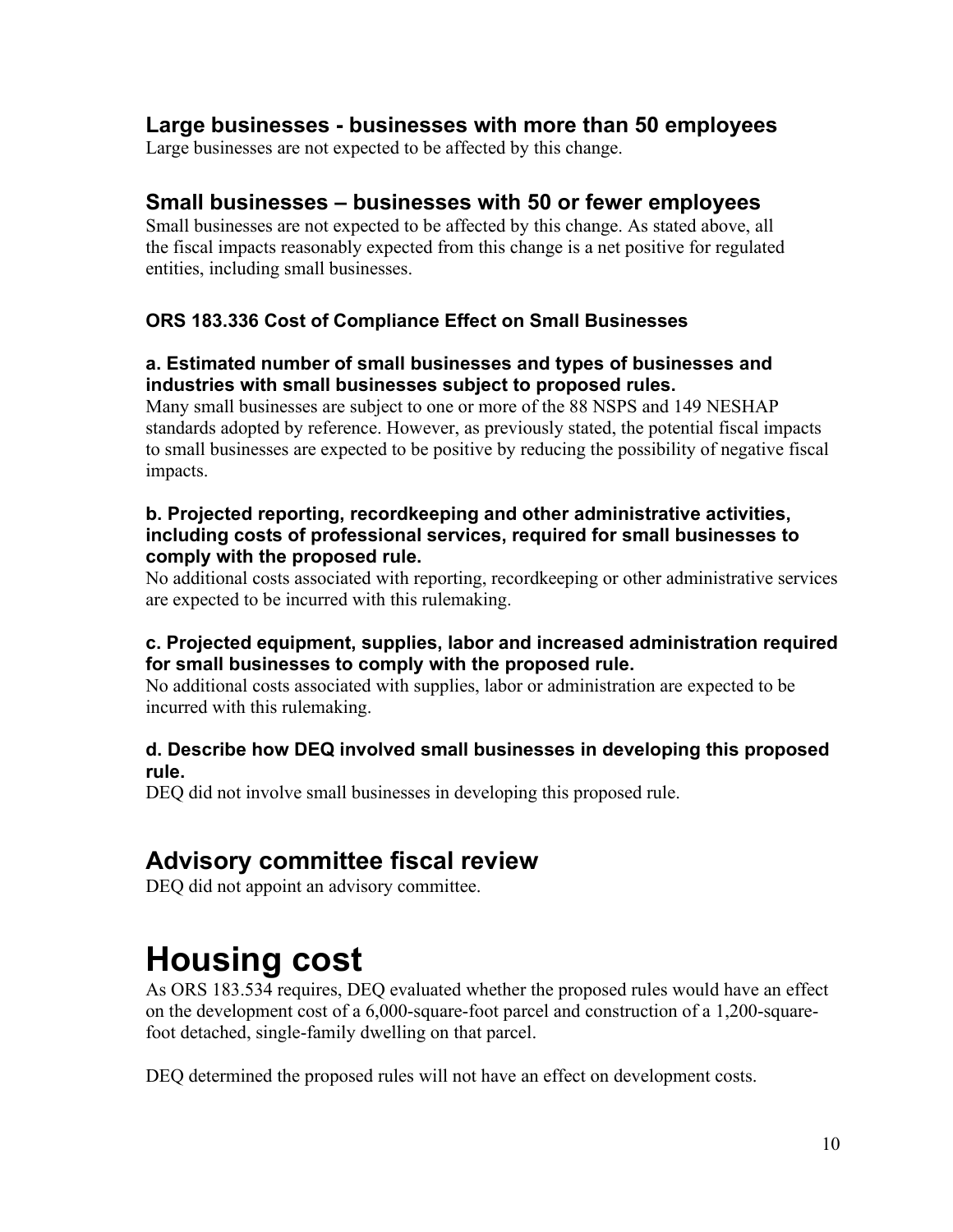# <span id="page-12-0"></span>**Racial Equity**

ORS 183.335(2)(a)(F) requires state agencies to provide a statement identifying how adoption of this rule will affect racial equity in this state.

Adoption of these rules will provide further clarification regarding federal regulations that are implemented by Oregon DEQ. Regulated entities and the public will benefit from this increased clarity. As there are no expected changes to practical implementation of these federal standards based on the clarification of applicable terms and definitions, there is no expected impact on racial equity in the state.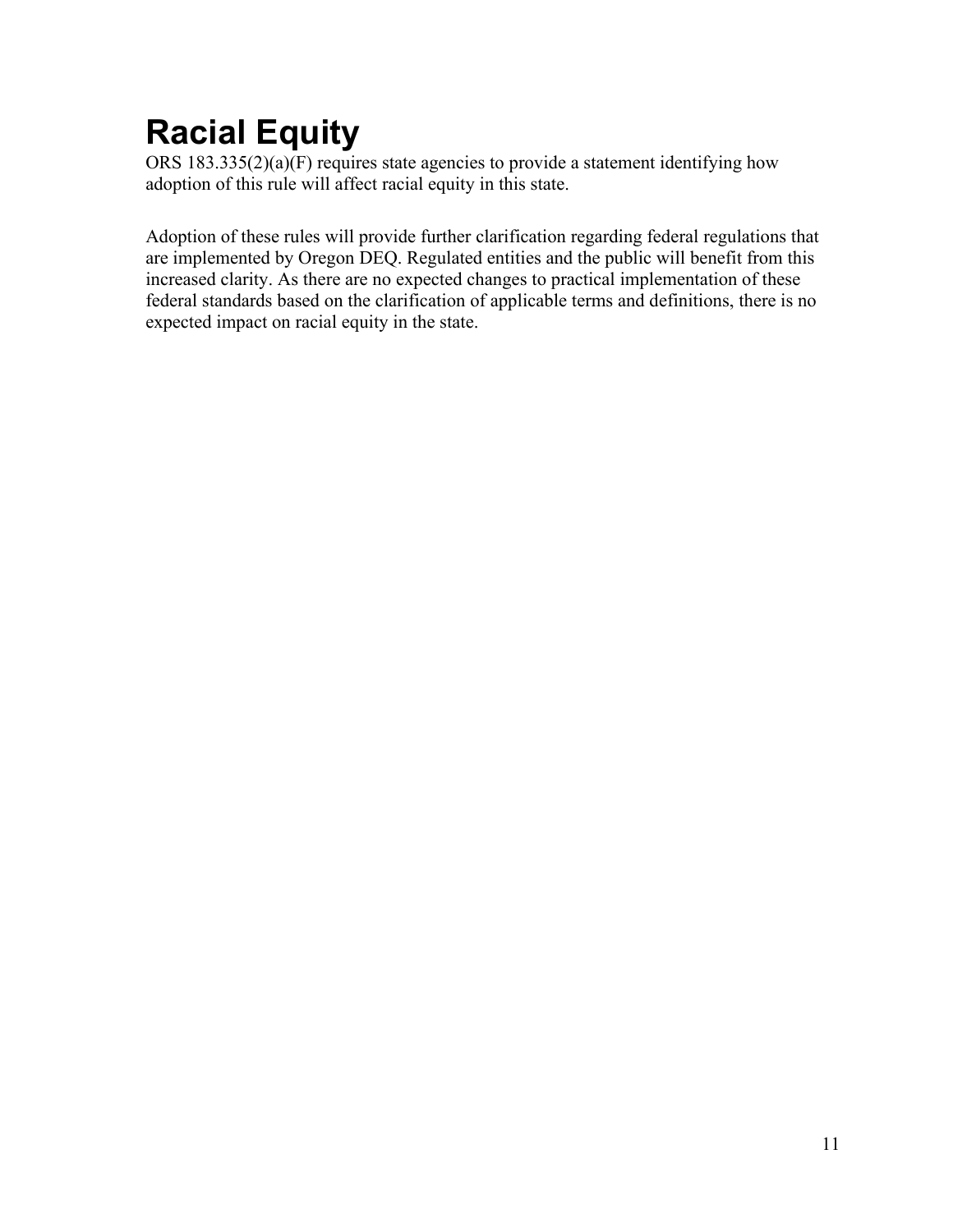# <span id="page-13-0"></span>**Federal relationship**

ORS 183.332, 468A.327 and OAR 340-011-0029 require DEQ to attempt to adopt rules that correspond with equivalent federal laws and rules unless there are reasons not to do so.

The proposed rules add language that helps ensure state rules are equivalent to federal laws and rules. Current rule language deviates, unintentionally, from federal regulations.

## **What alternatives did DEQ consider if any?**

DEQ did not consider any alternatives.

During the public comment period, DEQ requests public comment on whether to consider other options for achieving the rule's substantive goals while reducing negative economic impact of the rule on business.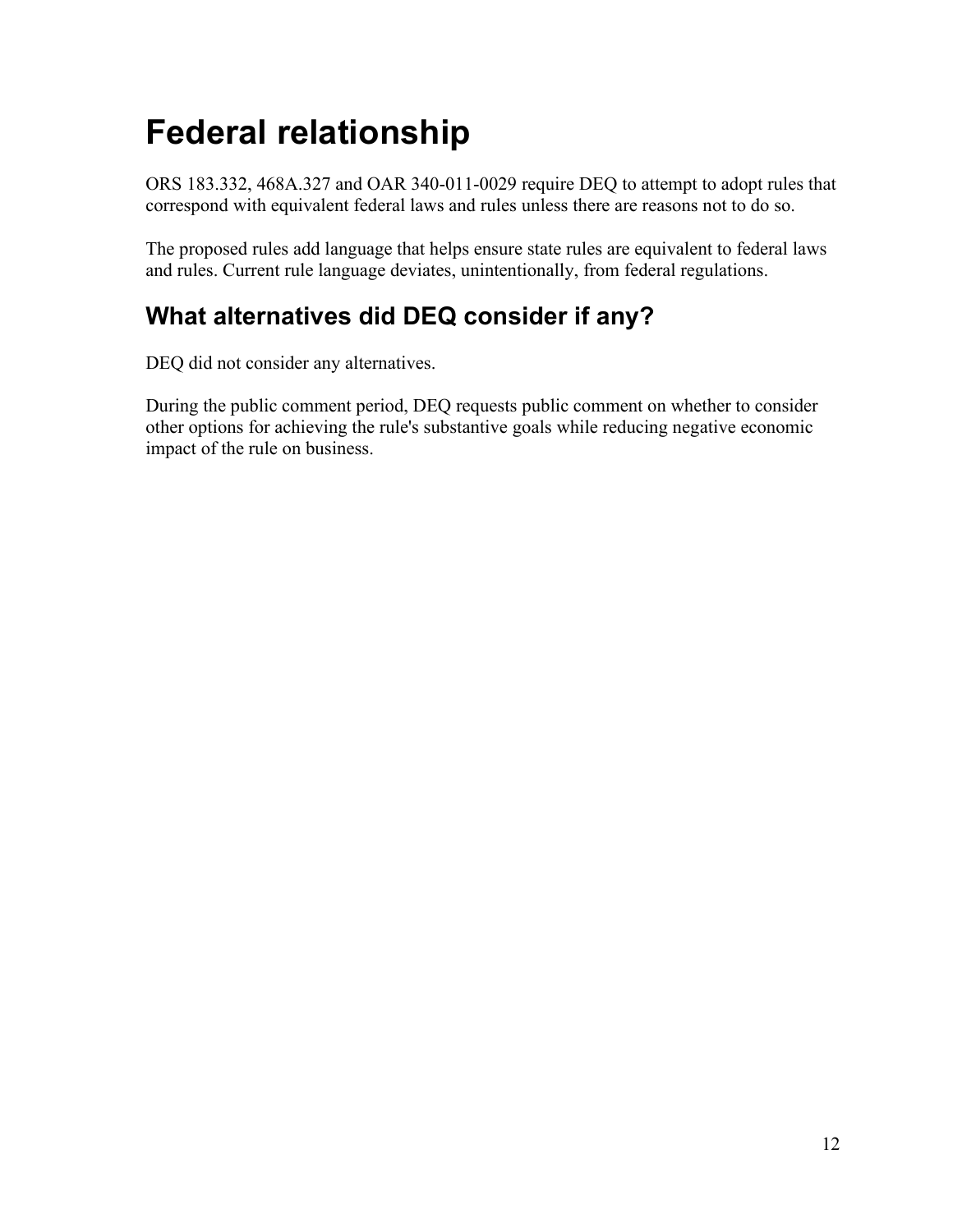## <span id="page-14-0"></span>**Land-use**

## **Land-use considerations**

In adopting new or amended rules, ORS 197.180 and OAR 340-018-0070 require DEQ to determine whether the proposed rules significantly affect land use. If so, DEQ must explain how the proposed rules comply with state-wide land-use planning goals and local acknowledged comprehensive plans.

Under OAR 660-030-0005 and OAR 340 Division 18, DEQ considers rules that affect land use if:

- The statewide land use planning goals specifically refer to the rule or program, or
	- The rule or program is reasonably expected to have significant effects on:
		- o Resources, objects, or areas identified in the statewide planning goals, or
		- o Present or future land uses identified in acknowledge comprehensive plans.

DEQ determined whether the proposed rules involve programs or actions that affect land use by reviewing its Statewide Agency Coordination plan. The plan describes the programs that DEQ determined significantly affect land use. DEQ considers that its programs specifically relate to the following statewide goals:

| Goal | Title                                                         |
|------|---------------------------------------------------------------|
| -5   | Natural Resources, Scenic and Historic Areas, and Open Spaces |
| 6    | Air, Water and Land Resources Quality                         |
| -11  | <b>Public Facilities and Services</b>                         |
| -16  | <b>Estuarine Resources</b>                                    |
| 19   | Ocean Resources                                               |

Statewide goals also specifically reference the following DEQ programs:

- Nonpoint source discharge water quality program Goal 16
- Water quality and sewage disposal systems Goal 16
- Water quality permits and oil spill regulations Goal 19

## **Determination**

DEQ determined that these proposed rules do not affect land use under OAR 340-018-0030 or DEQ's State Agency Coordination Program.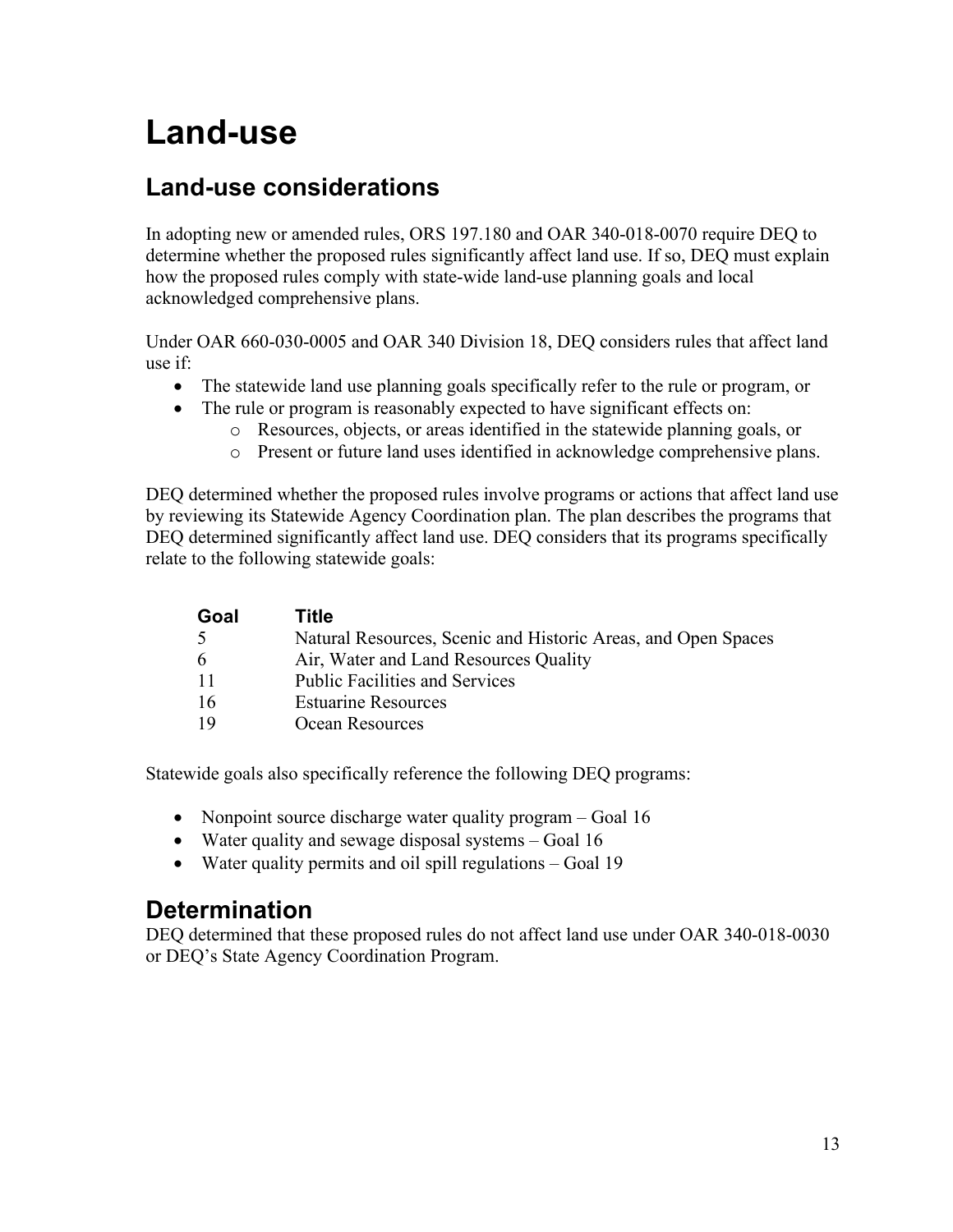# <span id="page-15-0"></span>**EQC Prior Involvement**

DEQ did not present additional information specific to this proposed rule revision.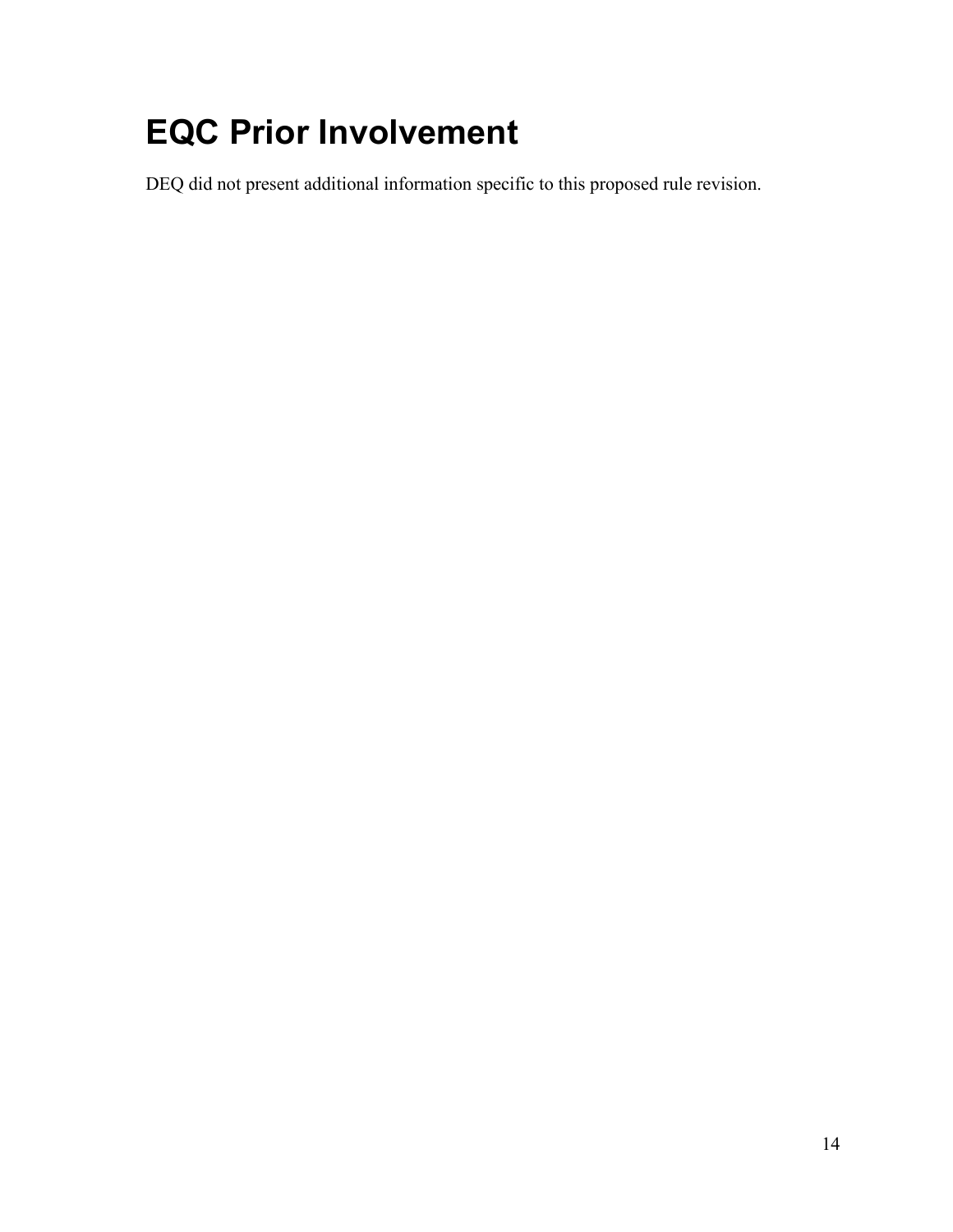## <span id="page-16-0"></span>**Public Engagement Public notice**

DEQ provided notice of the proposed rulemaking and rulemaking hearing by:

- On Dec. 30, 2021, filing notice with the Oregon Secretary of State for publication in the January 2022 Oregon Bulletin;
- Posting the Notice, Invitation to Comment and Draft Rules on the web page for this rulemaking, located at:

[https://www.oregon.gov/deq/rulemaking/Pages/AQdefinitions2022.aspx;](https://www.oregon.gov/deq/rulemaking/Pages/AQdefinitions2022.aspx)

- Emailing approximately 21,531 interested parties on the following DEQ lists through GovDelivery:
	- o Rulemaking
	- o DEQ Public Notices
	- o Air Quality Permits
	- o NSPS/NESHAP
- Emailing the following key legislators required under [ORS 183.335:](http://www.leg.state.or.us/ors/183.html)
	- o Speaker Kotek
	- o Representative Marsh
	- o Senate President Courtney
	- o Senator Leiber
- Posting on the DEQ event calendar: [DEQ Calendar](http://www.oregon.gov/deq/Get-Involved/Pages/Calendar.aspx)

## **How to comment on this rulemaking proposal**

DEQ is asking for public comment on the proposed rules. Anyone can submit comments and questions about this rulemaking. A person can submit comments via email, by regular mail or at the public hearing.

### **Comment deadline**

DEQ will only consider comments on the proposed rules that DEQ receives by 4 p.m., on Monday Jan. 31, 2022.

## **Submit comment by email**

Any person can submit comments by sending an email. Commenters should include "AQ Definitions" in the email subject line. Submit emails to: [AQ.Definitions2022@DEQ.oregon.gov](mailto:AQ.Definitions2022@DEQ.oregon.gov)

## **Note for public university students:**

ORS 192.345(29) allows Oregon public university and OHSU students to protect their university email addresses from disclosure under Oregon's public records law. If you are an Oregon public university or OHSU student, notify DEQ that you wish to keep your email address confidential.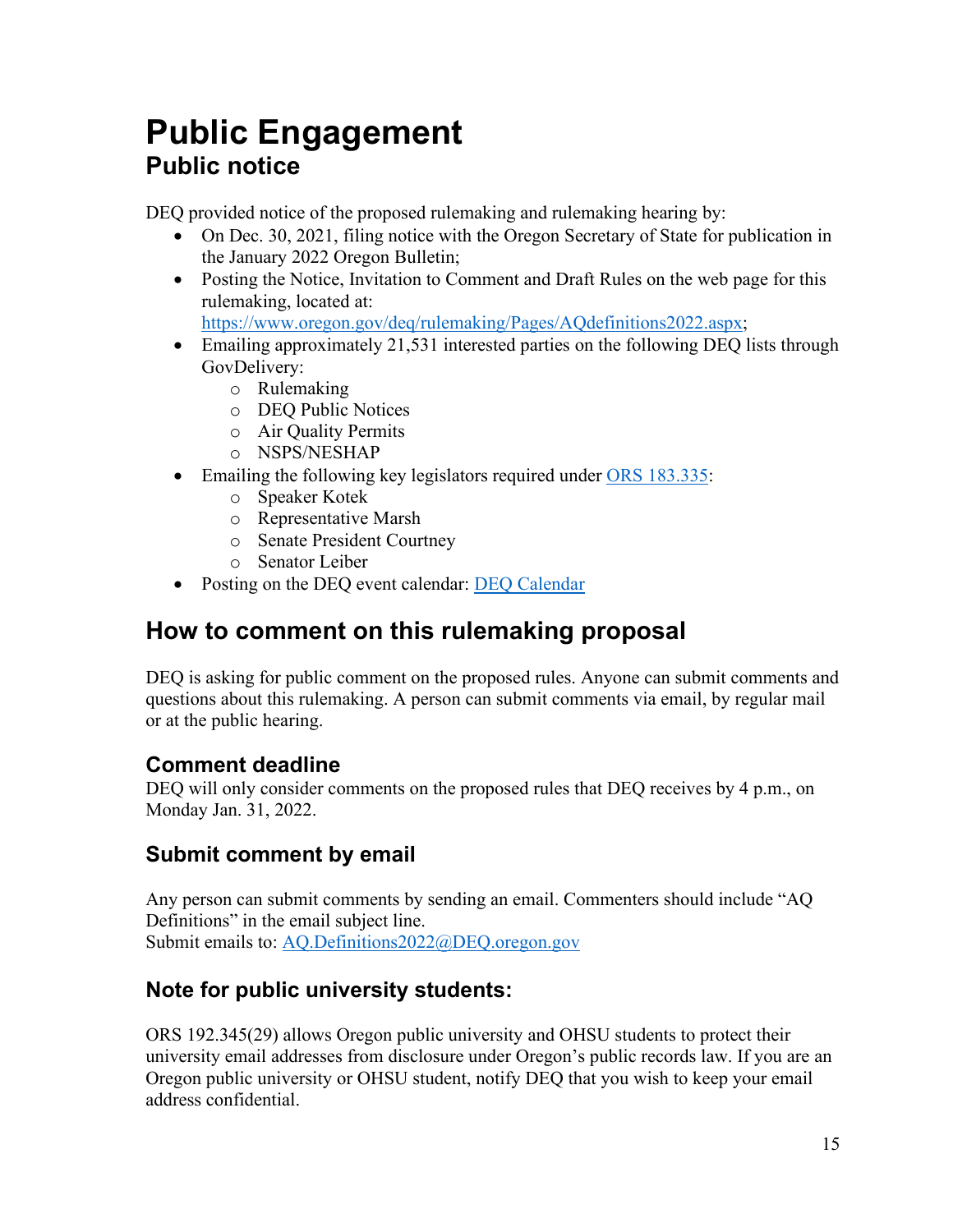### **By mail**

Oregon DEQ Attn: Daniel DeFehr 700 NE Multnomah St., Suite 600 Portland, OR 97232-4100

## **At hearing**

Monday Jan. 18, 2022.

# <span id="page-17-0"></span>**Public Hearing**

DEQ plans to hold one public hearing.

#### **The hearing is by webinar and teleconference only.**

Anyone can attend the hearing

Date: Jan. 18, 2022 Start time: 2 p.m. Location: Meeting to be held remotely. [Join online via Zoom](https://us02web.zoom.us/j/89268249478?pwd=SzhrT01OajcrdWRaK01JTEo2VVhrQT09)

Join by phone: Call-in number: 1-888-475-4499 Meeting ID: 892 6824 9478 Passcode: 716518 Instructions on how to join webinar or teleconference: [Instructions](https://www.oregon.gov/deq/Rulemaking%20Docs/participantlinklog.pdf)

DEQ will consider all comments and testimony received before the closing date. DEQ will summarize all comments and respond to comments in the Environmental Quality Commission staff report.

# <span id="page-17-1"></span>**Accessibility Information**

You may review copies of all documents referenced in this announcement electronically. To schedule a review of all websites and documents referenced in this announcement, call Dan DeFehr, DEQ (503-875-5520).

Please notify DEQ of any special physical or language accommodations or if you need information in large print, Braille or another format, or any other arrangements necessary to accommodate a disability. To make these arrangements, contact DEQ, Portland, at 503-229- 5696 or call toll-free in Oregon at 1-800-452-4011, ext. 5696; fax to 503-229-6762; or email to [deqinfo@deq.state.or.us.](mailto:deqinfo@deq.state.or.us) Hearing impaired persons may call 711.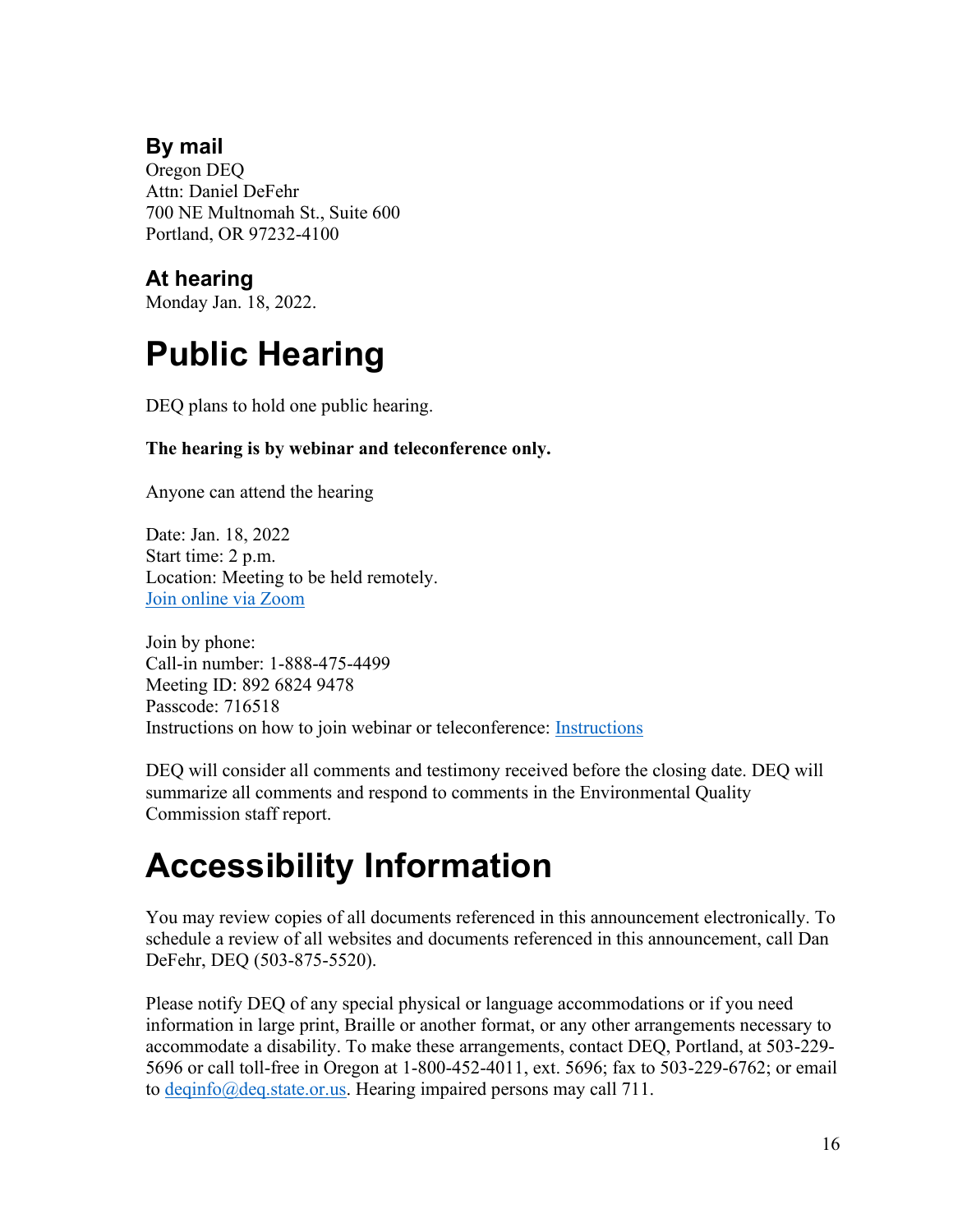<span id="page-18-0"></span>

**Key to Identifying Changed Text:** Deleted Text

New/inserted text

#### **Division 238 NEW SOURCE PERFORMANCE STANDARDS**

#### **340-238-0040 Definitions**

Except as provided in OAR 340-238-0060, The definitions in OAR 340-200-0020 and this rule apply to this division. If the same term is defined in this rule and 340-200-0020, the definition in this rule applies to this division.

(1) "Administrator" means the Administrator of the EPA or authorized representative.

(2) "Affected facility" means, with reference to a stationary source, any apparatus to which a standard is applicable.

(3) "Capital expenditures" means an expenditure for a physical or operational change to an existing facility that exceeds the product of the applicable "annual asset guideline repair allowance percentage" specified in the latest edition of Internal Revenue Service (IRS) Publication 534 and the existing facility's basis, as defined by section 1012 of the Internal Revenue Code. However, the total expenditure for a physical or operational change to an existing facility must not be reduced by any "excluded additions" as defined in IRS Publication 534, as would be done for tax purposes.

(4) "C.F.R." means the July 1, 2020 edition Code of Federal Regulations unless otherwise identified.

(5) "Closed municipal solid waste landfill" (closed landfill) means a landfill in which solid waste is no longer being placed, and in which no additional solid wastes will be placed without first filing a notification of modification as prescribed under 40 C.F.R. 60.7(a)(4). Once a notification of modification has been filed, and additional solid waste is placed in the landfill, the landfill is no longer closed.

(6) "Commenced", with respect to the definition of "new source" in section  $111(a)(2)$  of the federal Clean Air Act, means that an owner or operator has undertaken a continuous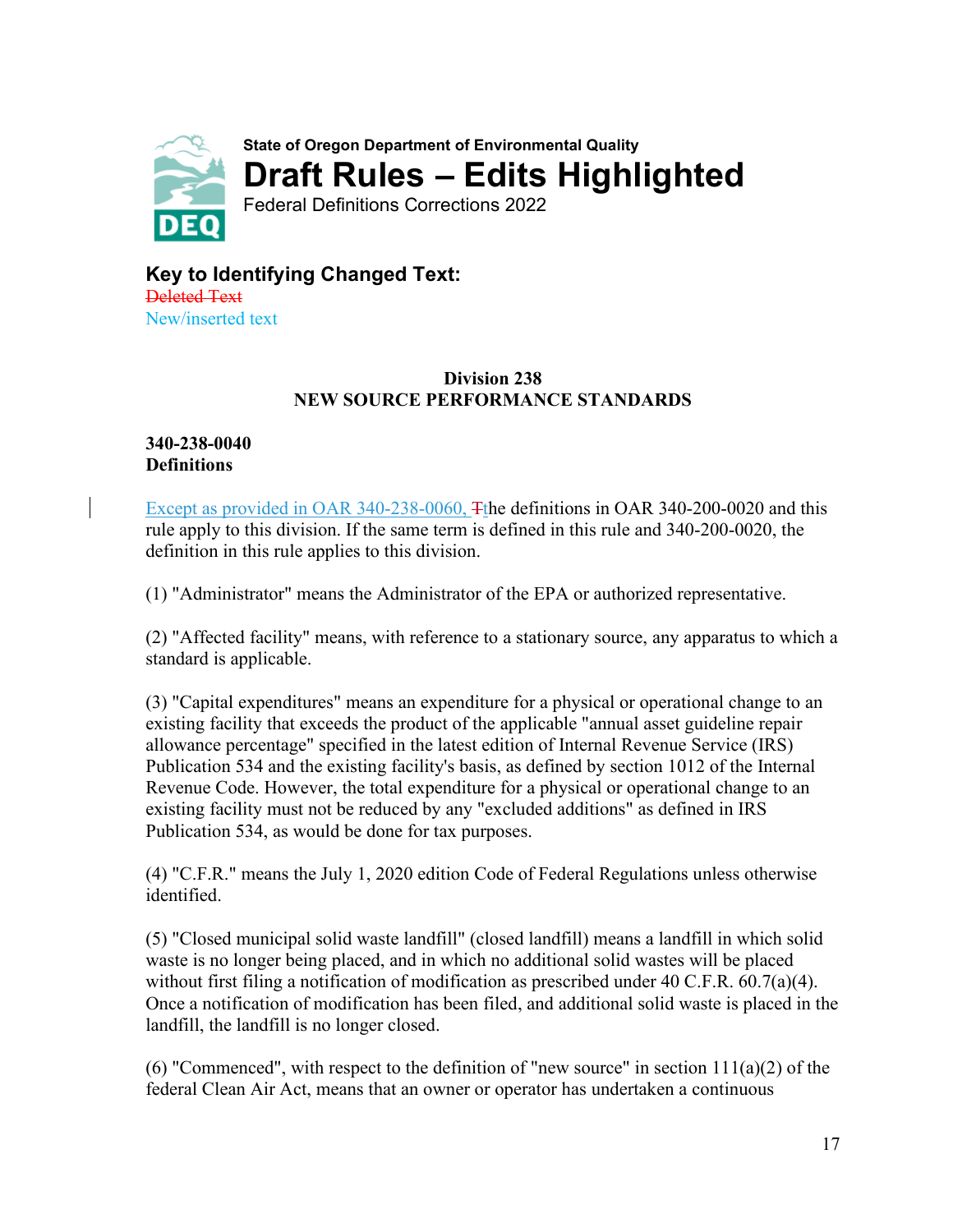program of construction or modification or that an owner or operator has entered into a contractual obligation to undertake and complete, within a reasonable time, a continuous program of construction or modification.

(7) "Existing municipal solid waste landfill" (existing landfill) means a municipal solid waste landfill that began construction, reconstruction or modification before 5/30/91 and has accepted waste at any time since 11/08/87 or has additional design capacity available for future waste deposition.

(8) "Existing facility", with reference to a stationary source, means any apparatus of the type for which a standard is promulgated in 40 C.F.R. Part 60, and the construction or modification of which commenced before the date of proposal by EPA of that standard; or any apparatus that could be altered in such a way as to be of that type.

(9) "Fixed capital cost" means the capital needed to provide all the depreciable components.

(10) "Large municipal solid waste landfill" (large landfill) means a municipal solid waste landfill with a design capacity greater than or equal to 2.5 million megagrams or 2.5 million cubic meters.

(11) "Modification:"

(a) except as provided in subsection (b) of this section, means any physical change in, or change in the method of operation of, an existing facility that increases the amount of any air pollutant (to which a standard applies) emitted into the atmosphere by that facility or that results in the emission of any air pollutant (to which a standard applies) into the atmosphere not previously emitted;

(b) As used in OAR 340-238-0100 means an action that results in an increase in the design capacity of a landfill.

(12) "Municipal solid waste landfill" (landfill) means an entire disposal facility in a contiguous geographical space where household waste is placed in or on land. A municipal solid waste landfill may also receive other types of RCRA Subtitle D wastes such as commercial solid waste, nonhazardous sludge, conditionally exempt small quantity generator waste, and industrial solid waste. Portions of a municipal solid waste landfill may be separated by access roads and may be publicly or privately owned. A municipal solid waste landfill may be a new municipal solid waste landfill, an existing municipal solid waste landfill, or a lateral expansion (modification).

(13) "New municipal solid waste landfill" (new landfill) means a municipal solid waste landfill that began construction, reconstruction or modification or began accepting waste on or after 5/30/91.

(14) "Reconstruction" means the replacement of components of an existing facility to such an extent that: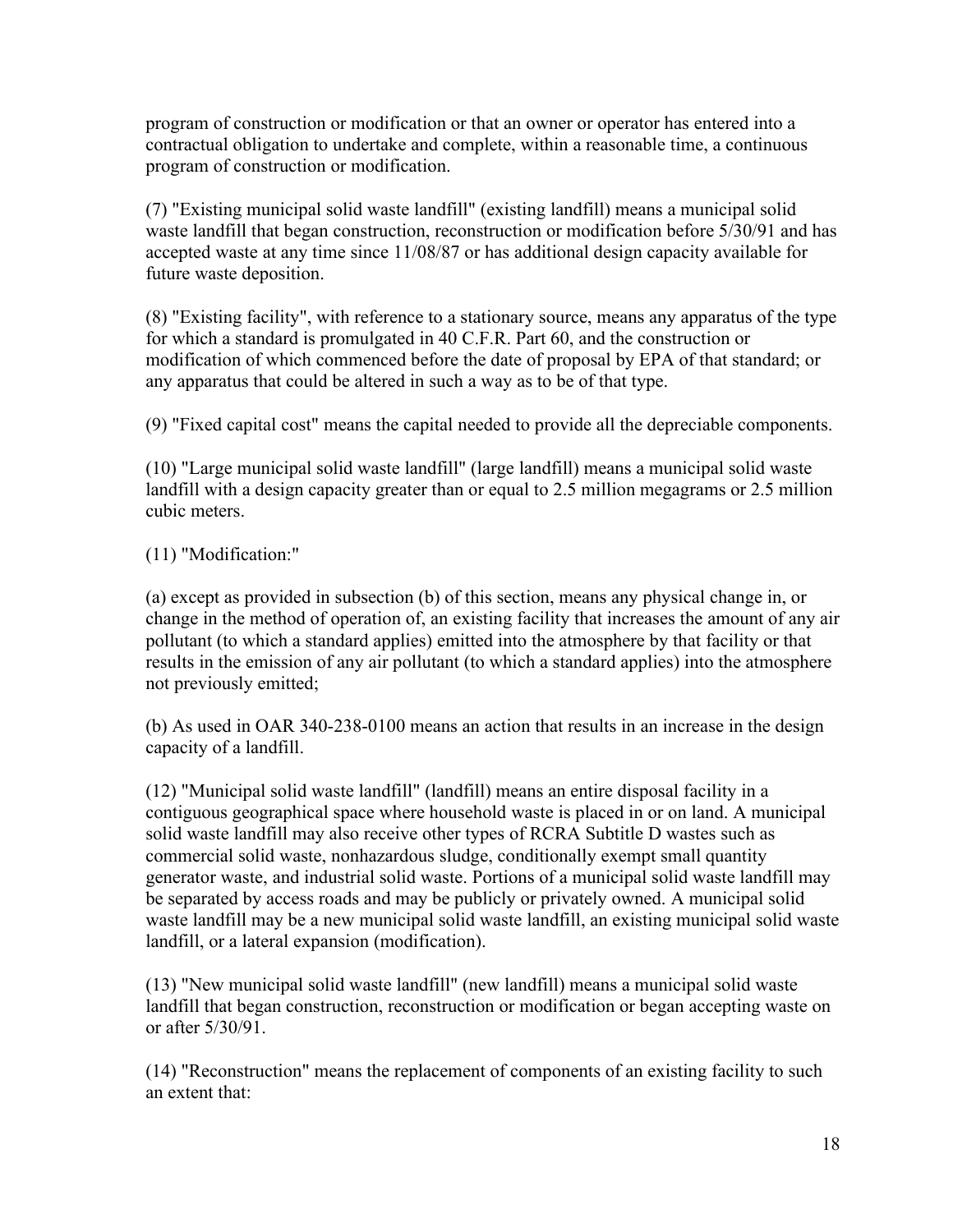(a) The fixed capital cost of the new components exceeds 50 percent of the fixed capital cost that would be required to construct a comparable entirely new facility; and

(b) It is technologically and economically feasible to meet the applicable standards set forth in 40 C.F.R. Part 60.

(15) "Reference method" means any method of sampling and analyzing for an air pollutant as specified in 40 C.F.R. Part 60.

(16) "Small municipal solid waste landfill" (small landfill) means a municipal solid waste landfill with a design capacity less than 2.5 million megagrams or 2.5 million cubic meters.

(17) "Standard" means a standard of performance proposed or promulgated under 40 C.F.R. Part 60.

(18) "State Plan" means a plan developed for the control of a designated pollutant provided under 40 C.F.R. Part 60.

#### **Statutory/Other Authority:** ORS 468.020 **Statutes/Other Implemented:** ORS 468A.025 **History:**

[DEQ 1-2021, amend filed 01/21/2021, effective 01/21/2021](https://secure.sos.state.or.us/oard/viewReceiptTRIM.action?ptId=8022221) [DEQ 18-2019, amend filed 07/19/2019, effective 07/19/2019](https://secure.sos.state.or.us/oard/viewReceiptTRIM.action?ptId=6847093) [DEQ 13-2019, amend filed 05/16/2019, effective 05/16/2019](https://secure.sos.state.or.us/oard/viewReceiptTRIM.action?ptId=6846659) DEQ 6-2017, f. & cert. ef. 7-13-17 DEQ 8-2015, f. & cert. ef. 4-17-15 DEQ 4-2013, f. & cert. ef. 3-27-13 DEO 1-2011, f. & cert. ef. 2-24-11 DEQ 8-2009, f. & cert. ef. 12-16-09 DEQ 15-2008, f. & cert. ef 12-31-08 DEQ 13-2006, f. & cert. ef. 12-22-06 DEQ 2-2006, f. & cert. ef. 3-14-06 DEQ 2-2005, f. & cert. ef. 2-10-05 DEQ 4-2003, f. & cert. ef. 2-06-03 DEQ 22-2000, f. & cert. ef. 12-18-00 DEQ 14-1999, f. & cert. ef. 10-14-99, Renumbered from 340-025-0510 DEQ 22-1998, f. & cert. ef. 10-21-98 DEQ 8-1997, f. & cert. ef. 5-6-97 DEQ 27-1996, f. & cert. ef. 12-11-96 DEQ 22-1995, f. & cert. ef. 10-6-95 DEQ 17-1993, f. & cert. ef. 11-4-93 DEQ 4-1993, f. & cert. ef. 3-10-93 DEQ 24-1989, f. & cert. ef. 10-26-89 DEQ 17-1987, f. & ef. 8-24-87 DEQ 19-1986, f. & ef. 11-7-86 DEQ 15-1985, f. & ef. 10-21-85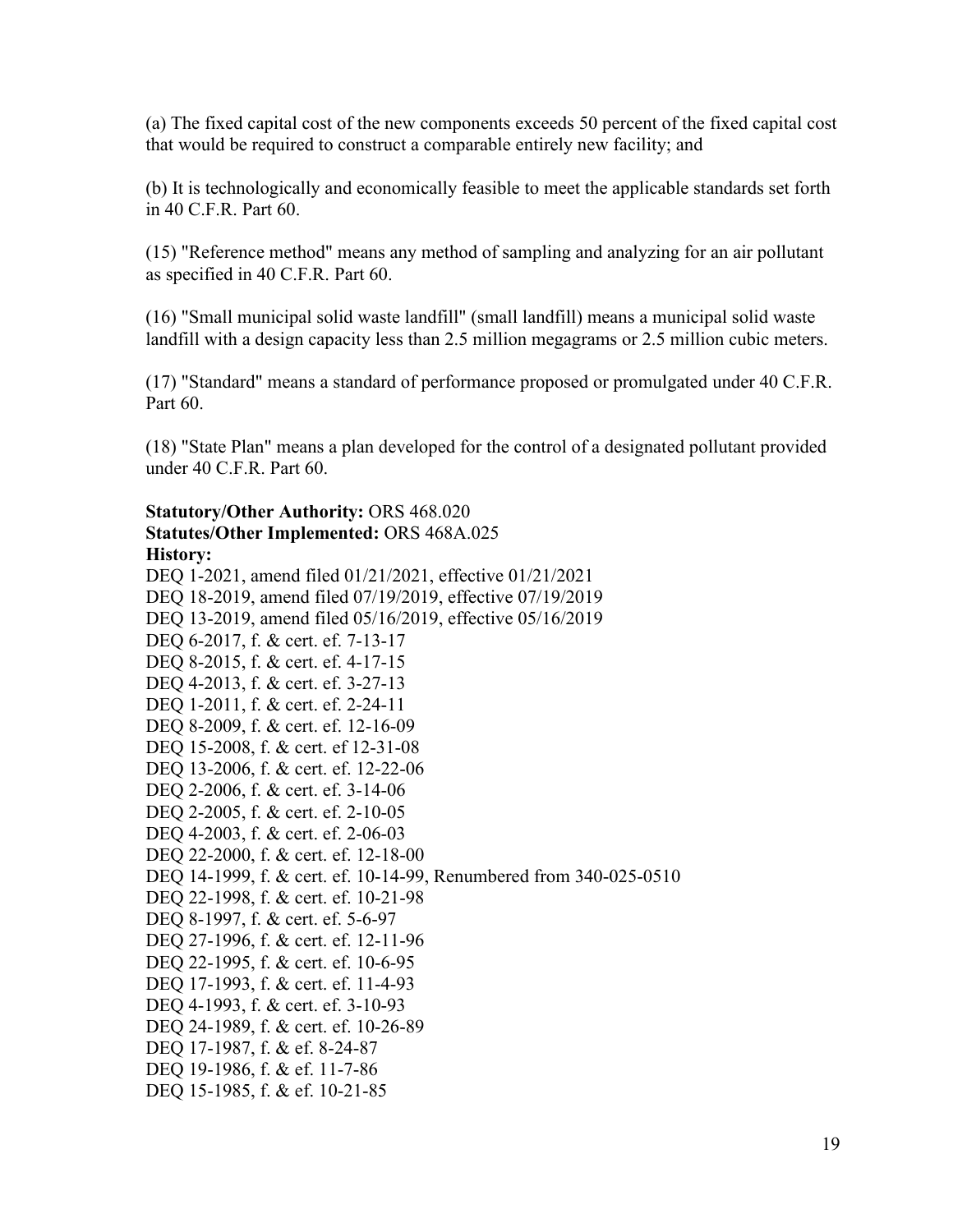DEQ 16-1984, f. & ef. 8-21-84 DEQ 17-1983, f. & ef. 10-19-83 DEQ 22-1982, f. & ef. 10-21-82 DEQ 97, f. 9-2-75, ef. 9-25-75

#### **340-238-0060 Federal Regulations Adopted by Reference**

(1) Except as provided in section (2) of this rule, 40 C.F.R. Part 60 Subparts A, D through EE, GG, HH, KK through NN, PP through XX, BBB, DDD, FFF through LLL, NNN through XXX, AAAA, CCCC, EEEE, KKKK, LLLL, OOOO, and TTTT are by this reference adopted and incorporated herein, 40 C.F.R. Part 60 Subpart OOO is by this reference adopted and incorporated herein for major sources only, 40 C.F.R. Part 60 Subpart IIII and JJJJ are by this reference adopted and incorporated herein only for sources required to have a Title V or ACDP permit and excluding the requirements for engine manufacturers.

(2) The definitions in OAR 340-200-0020 and 340-238-0040 do not apply to the Subparts of 40 C.F.R. Part 60 incorporated by reference in this rule, except for the definition of 'C.F.R.' in OAR 340-238-0040. Where "Administrator" or "EPA" appears in 40 C.F.R. Part 60, "DEQ" is substituted, except in any section of 40 C.F.R. Part 60 for which a federal rule or delegation specifically indicates that authority must not be delegated to the state.

(3) 40 C.F.R. Part 60 Subparts adopted by this rule are titled as follows:

(a) Subpart A — General Provisions;

(b) Subpart D — Fossil-fuel-fired steam generators for which construction is commenced after August 17, 1971;

(c) Subpart Da — Electric utility steam generating units for which construction is commenced after September 18, 1978;

(d) Subpart Db — Industrial-commercial-institutional steam generating units;

(e) Subpart Dc — Small industrial-commercial-institutional steam generating units;

(f) Subpart  $E$  — Incinerators;

(g) Subpart Ea — Municipal waste combustors for which construction is commenced after December 20, 1989 and on or before September 20, 1994;

(h) Subpart Eb — Municipal waste combustors for which construction is commenced after September 20, 1994;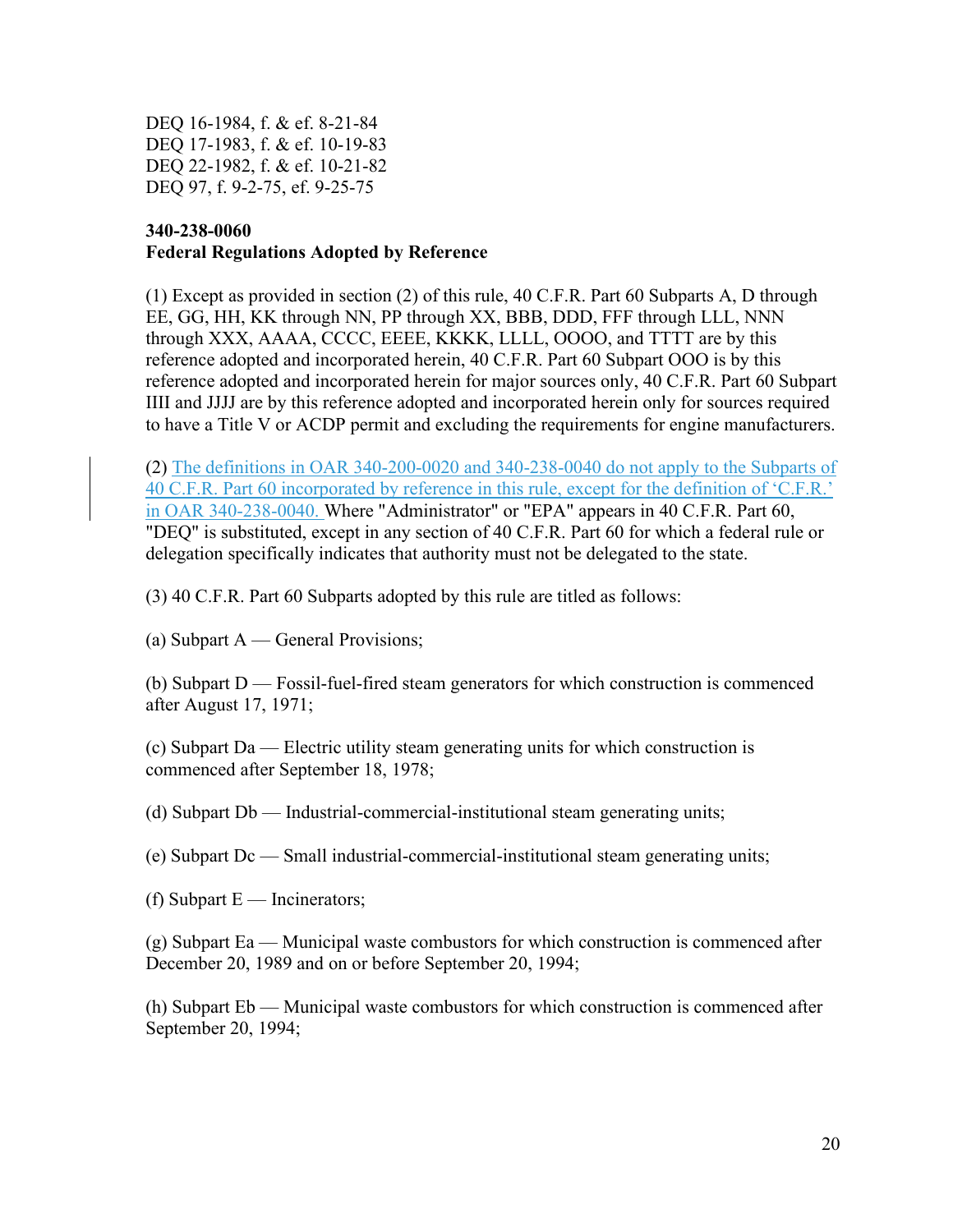(i) Subpart Ec — Hospital/Medical/Infectious waste incinerators that commenced construction after June 20, 1996, or for which modification is commenced after March 16, 1998;

 $(i)$  Subpart  $F \longrightarrow$  Portland cement plants;

 $(k)$  Subpart G — Nitric acid plants;

(l) Subpart Ga — Nitric acid plants for which construction, reconstruction, or modification commenced after October 14, 2011;

 $(m)$  Subpart  $H \longrightarrow$  Sulfuric acid plants;

 $(n)$  Subpart I — Hot mix asphalt facilities;

(o) Subpart J — Petroleum refineries;

(p) Subpart K — Storage vessels for petroleum liquids for which construction, reconstruction, or modification commenced after June 11, 1973, and before May 19, 1978;

(q) Subpart Ka — Storage vessels for petroleum liquids for which construction, reconstruction, or modification commenced after May 18, 1978, and before July 23, 1984;

(r) Subpart Kb — Volatile organic liquid storage vessels (including petroleum liquid storage vessels) for which construction, reconstruction, or modification commenced after July 23, 1984;

 $(s)$  Subpart  $L$  — Secondary lead smelters;

(t) Subpart M — Secondary brass and bronze production plants;

(u) Subpart N — Primary emissions from basic oxygen process furnaces for which construction is commenced after June 11, 1973;

(v) Subpart Na — Secondary emissions from basic oxygen process steelmaking facilities for which construction is commenced after January 20, 1983;

(w) Subpart O — Sewage treatment plants;

 $(x)$  Subpart P — Primary copper smelters;

(y) Subpart Q — Primary Zinc smelters;

(z) Subpart R — Primary lead smelters;

(aa) Subpart S — Primary aluminum reduction plants;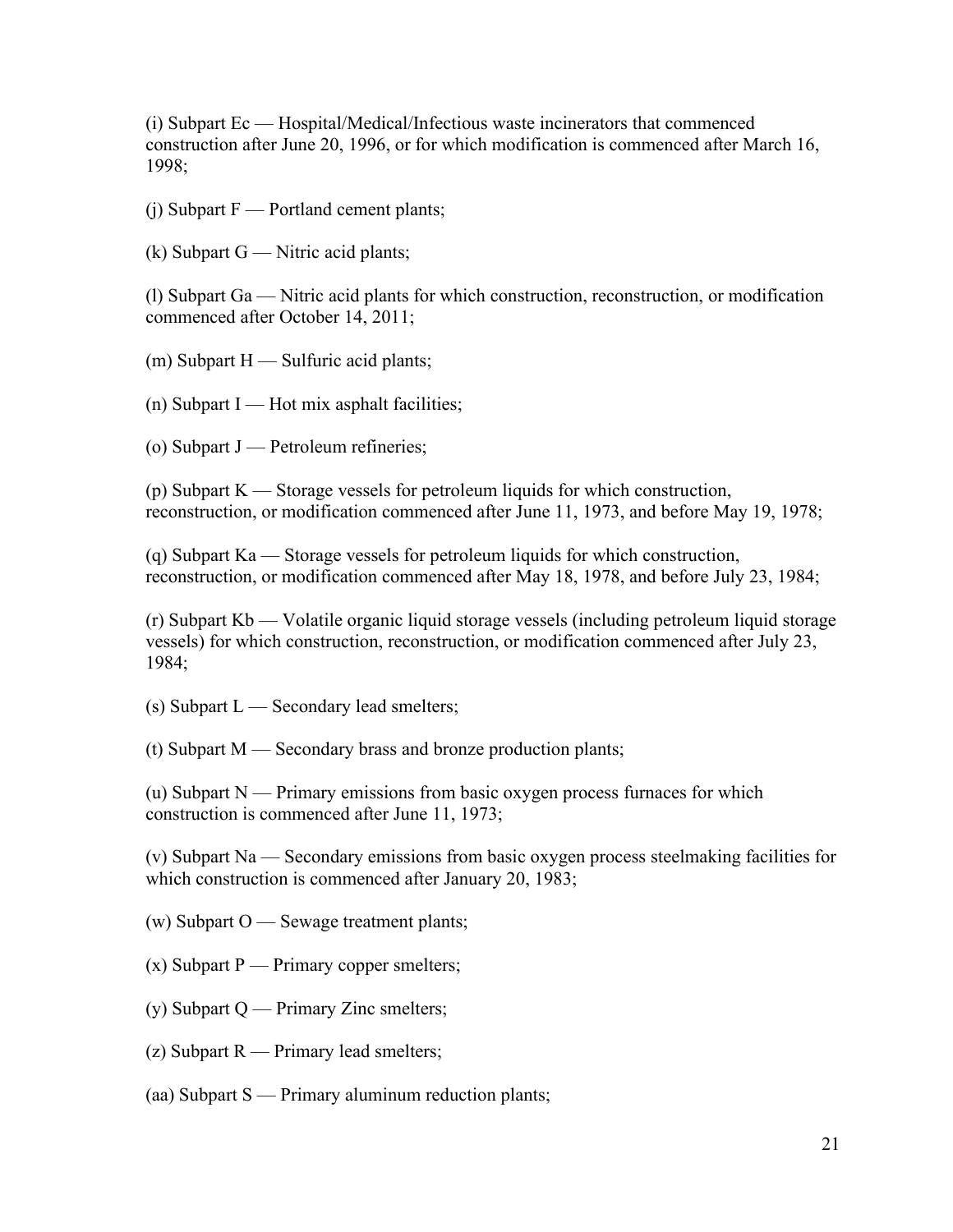(bb) Subpart T — Phosphate fertilizer industry: wet-process phosphoric acid plants;

(cc) Subpart U — Phosphate fertilizer industry: superphosphoric acid plants;

(dd) Subpart V — Phosphate fertilizer industry: diammonium phosphate plants;

(ee) Subpart W — Phosphate fertilizer industry: triple superphosphate plants;

(ff) Subpart  $X$  — Phosphate fertilizer industry: granular triple superphosphate storage facilities;

 $(gg)$  Subpart Y — Coal preparation plants;

(hh) Subpart  $Z$  — Ferroalloy production facilities;

(ii) Subpart AA — Steel plants: electric arc furnaces constructed after October 21, 1974 and on or before August 17, 1983;

(jj) Subpart AAa — Steel plants: electric arc furnaces and argon-oxygen decarburization vessels constructed after august 7, 1983;

(kk) Subpart BB — Kraft pulp mills;

(ll) Subpart BBa – Kraft pulp mills affected sources for which construction, reconstruction, or modification commences after May 23, 2013;

(mm) Subpart CC — Glass manufacturing plants;

(nn) Subpart  $DD$  — Grain elevators;

- (oo) Subpart EE Surface coating of metal furniture;
- (pp) Subpart GG Stationary gas turbines;
- (qq) Subpart HH Lime manufacturing plants;
- (rr) Subpart KK Lead-acid battery manufacturing plants;
- (ss) Subpart LL Metallic mineral processing plants;
- (tt) Subpart MM Automobile and light-duty truck surface coating operations;
- (uu) Subpart NN Phosphate rock plants;
- (vv) Subpart PP Ammonium sulfate manufacture;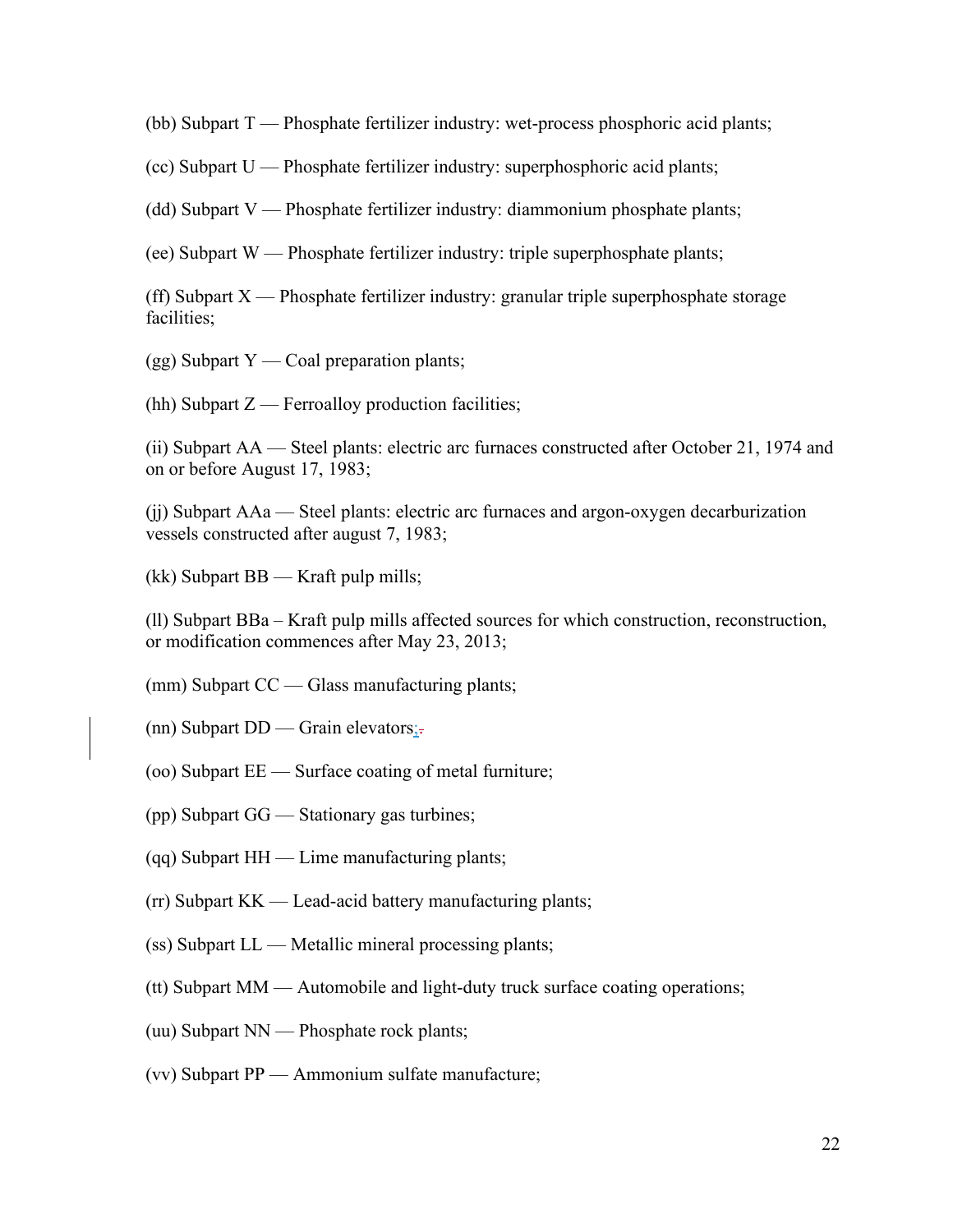(ww) Subpart QQ — Graphic arts industry: publication rotogravure printing;

(xx) Subpart RR — pressure sensitive tape and label surface coating operations;

(yy) Subpart SS — Industrial surface coating: large appliances;

(zz) Subpart TT — Metal coil surface coating;

(aaa) Subpart UU — Asphalt processing and asphalt roofing manufacture;

(bbb) Subpart VV — Equipment leaks of VOC in the synthetic organic chemicals manufacturing industry;

(ccc) Subpart VVa — Equipment leaks of VOC in the synthetic organic chemicals manufacturing industry;

(ddd) Subpart WW — Beverage can surface coating industry;

(eee) Subpart XX — Bulk gasoline terminals;

(fff) Subpart BBB — Rubber tire manufacturing industry;

(ggg) Subpart DDD — Volatile organic compound (VOC) emissions for the polymer manufacture industry;

(hhh) Subpart FFF — Flexible vinyl and urethane coating and printing;

(iii) Subpart GGG — Equipment leaks of VOC in petroleum refineries;

(jjj) Subpart GGGa — Equipment leaks of VOC in petroleum refineries;

(kkk) Subpart HHH — Synthetic fiber production facilities;

(lll) Subpart III — Volatile organic compound (VOC) emissions from the synthetic organic chemical manufacturing industry (SOCMI) air oxidation unit processes;

(mmm) Subpart JJJ — Petroleum dry cleaners;

(nnn) Subpart KKK — Equipment leaks of VOC from onshore natural gas processing plants;

(ooo) Subpart LLL — Onshore natural gas processing; SO2 emissions;

(ppp) Subpart NNN — Volatile organic compound (VOC) emissions from synthetic organic chemical manufacturing industry (SOCMI) distillation operations;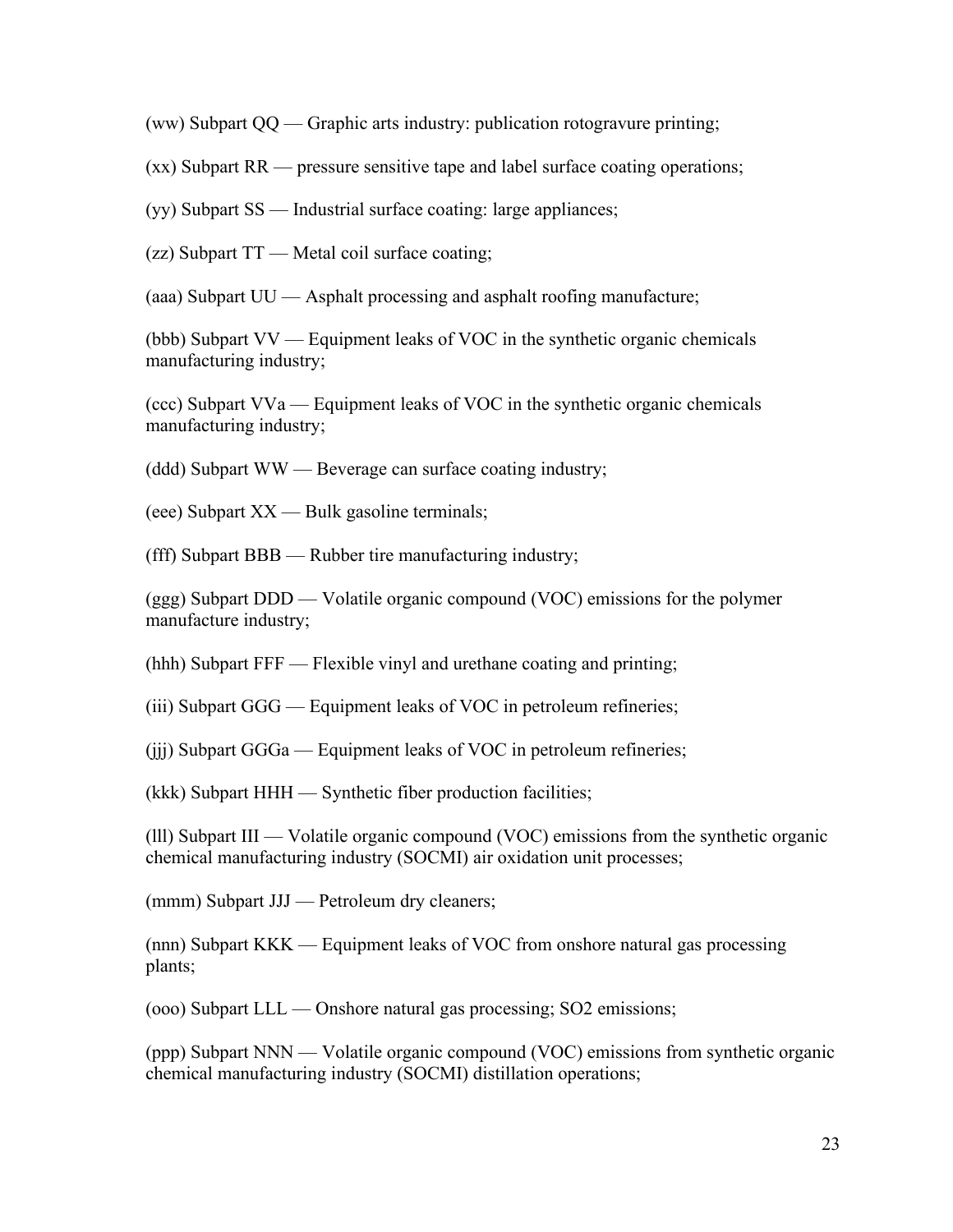(qqq) Subpart OOO — Nonmetallic mineral processing plants (adopted by reference for major sources only);

(rrr) Subpart PPP — Wool fiberglass insulation manufacturing plants;

(sss) Subpart QQQ — VOC emissions from petroleum refinery wastewater systems;

(ttt) Subpart RRR — Volatile organic compound emissions from synthetic organic chemical manufacturing industry (SOCMI) reactor processes;

(uuu) Subpart SSS — Magnetic tape coating facilities;

(vvv) Subpart TTT — Industrial surface coating: surface coating of plastic parts for business machines;

(www) Subpart UUU — Calciners and dryers in mineral industries;

(xxx) Subpart VVV — Polymeric coating of supporting substrates facilities;

(yyy) Subpart WWW — Municipal solid waste landfills, as clarified by OAR 340-238-0100;

(zzz) Subpart XXX – Municipal solid waste landfills that commenced construction, reconstruction, or modification after July 17, 2014;

(aaaa) Subpart AAAA — Small municipal waste combustion units;

(bbbb) Subpart CCCC — Commercial and industrial solid waste incineration units;

(cccc) Subpart EEEE — Other solid waste incineration units;

(dddd) Subpart IIII — Stationary compression ignition internal combustion engines (adopted only for sources required to have a Title V or ACDP permit), excluding the requirements for engine manufacturers (40 C.F.R. 60.4201 through 60.4203, 60.4210, 60.4215, and 60.4216);

(eeee) Subpart JJJJ — Stationary spark ignition internal combustion engines (adopted only for sources required to have a Title V or ACDP permit), excluding the requirements for engine manufacturers (40 C.F.R. 60.4231 through 60.4232, 60.4238 through 60.4242, and 60.4247);

(ffff) Subpart KKKK — Stationary combustion turbines;

(gggg) Subpart LLLL — Sewage sludge incineration units;

(hhhh) Subpart OOOO — Crude oil and natural gas production, transmission and distribution;-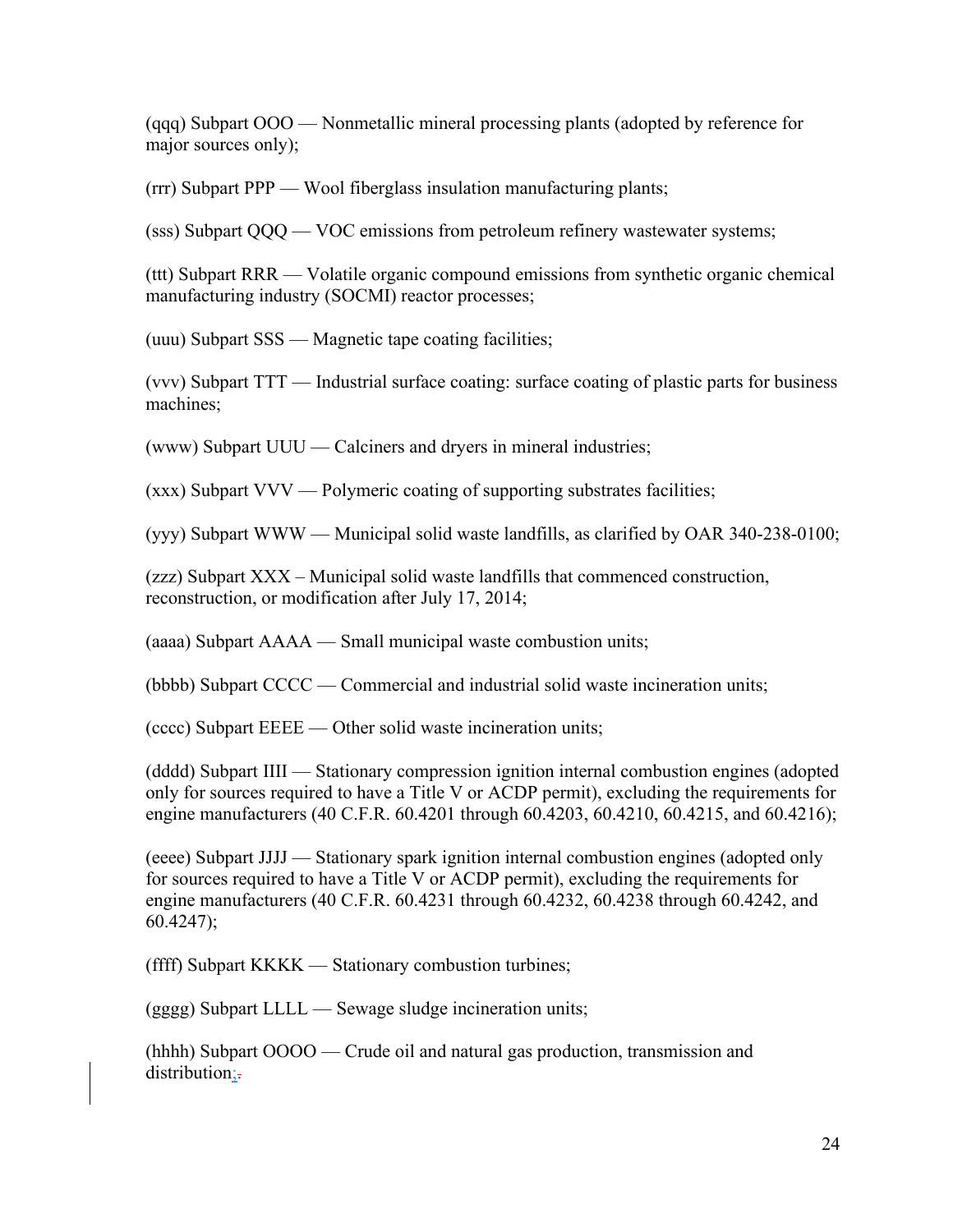(iiii) Subpart OOOOa — Crude oil and natural gas facilities for which construction, modification, or reconstruction commenced after September 18, 2015;

(jjjj) Subpart TTTT — Greenhouse gas emissions for electric generating units.

**Statutory/Other Authority:** ORS 468.020 **Statutes/Other Implemented:** ORS 468A.025 **History:** [DEQ 18-2019, amend filed 07/19/2019, effective 07/19/2019](https://secure.sos.state.or.us/oard/viewReceiptTRIM.action?ptId=6847093) DEQ 6-2017, f. & cert. ef. 7-13-17 DEQ 8-2015, f. & cert. ef. 4-17-15 DEQ 4-2013, f. & cert. ef. 3-27-13 DEQ 1-2011, f. & cert. ef. 2-24-11 DEQ 15-2008, f. & cert. ef 12-31-08 DEQ 13-2006, f. & cert. ef. 12-22-06 DEQ 2-2006, f. & cert. ef. 3-14-06 DEQ 2-2005, f. & cert. ef. 2-10-05 DEQ 4-2003, f. & cert. ef. 2-06-03 DEQ 22-2000, f. & cert. ef. 12-18-00 DEQ 14-1999, f. & cert. ef. 10-14-99, Renumbered from 340-025-0535 DEQ 22-1998, f. & cert. ef. 10-21-98 DEO 27-1996, f. & cert. ef. 12-11-96 DEQ 22-1995, f. & cert. ef. 10-6-95 DEQ 17-1993, f. & cert. ef. 11-4-93 DEQ 24-1989, f. & cert. ef. 10-26-89 DEQ 17-1987, f. & cert. ef. 8-24-87 DEQ 19-1986, f. & cert. ef. 11-7-86 DEQ 15-1985, f. & cert. ef. 10-21-85 DEQ 16-1984, f. & cert. ef. 8-21-84 DEQ 17-1983, f. & cert. ef. 10-19-83 DEQ 22-1982, f. & cert. ef. 10-21-82 DEQ 16-1981, f. & cert. ef. 5-6-81; Sec. (1) thru (12) Renumbered to 340-025-0550 thru 340-025-0605 DEQ 97, f. 9-2-75, cert. ef. 9-25-75

#### **340-238-0100 Municipal Solid Waste Landfills**

(1) Applicability. The following small and large municipal solid waste landfills must comply with 40 CFR Part 60, Subpart WWW:

(a) Landfills constructed after 5/30/91;

(b) Existing landfills with modifications after 5/30/91;

(c) Landfills that closed after 11/08/87 with modifications after 5/30/91.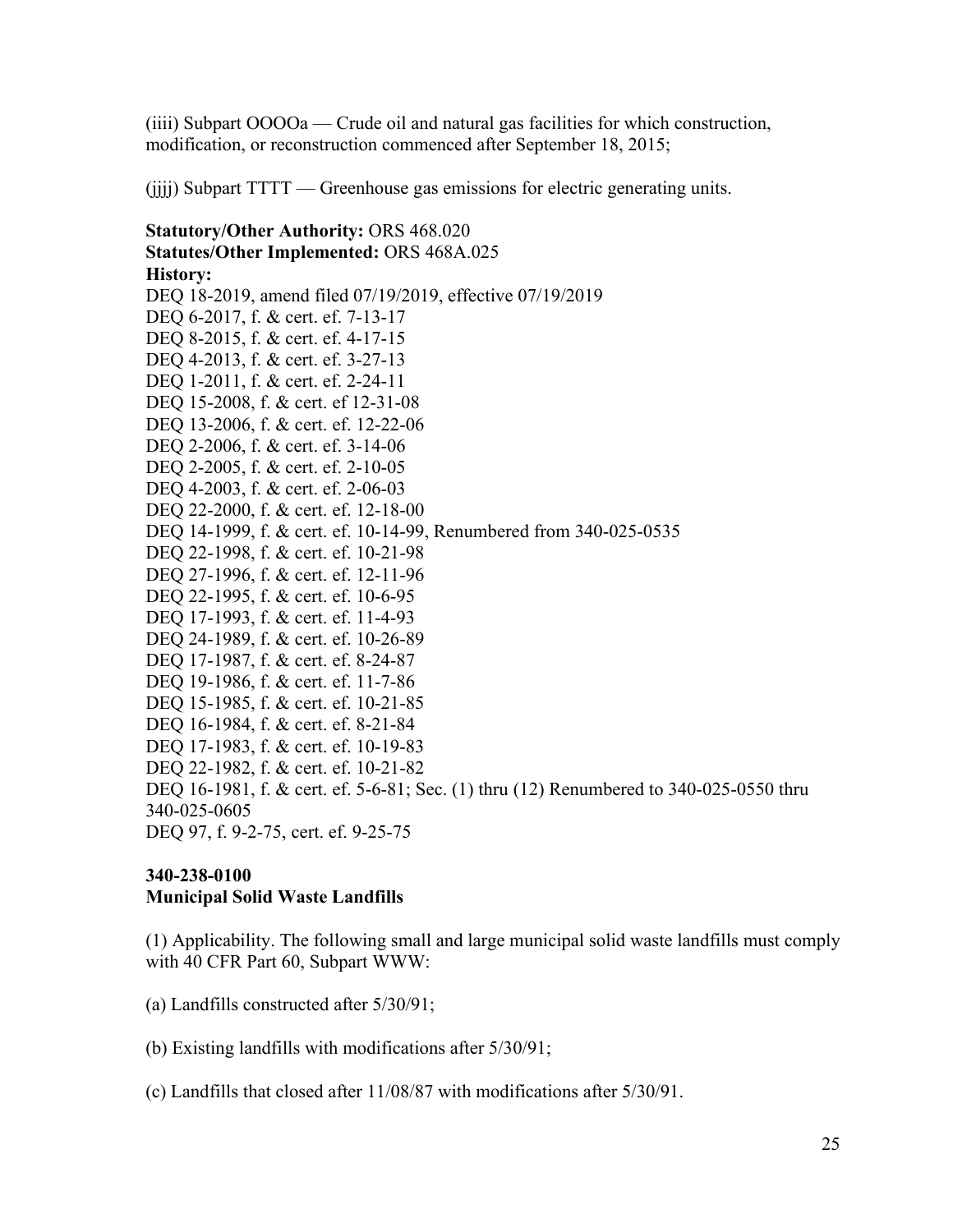(2) Permitting requirements. Landfills subject to 40 CFR Part 60, Subpart WWW must comply with Oregon Title V Operating Permit Requirements as specified in OAR 340 divisions 218 and 220:

(a) Existing large landfills with modifications after 5/30/91 must submit a complete Federal Operating Permit application by 3/12/97;

(b) Existing large landfills with modifications after 3/12/97 must submit a complete Federal Operating Permit application the earliest of one year from the date EPA approves the 111(d) State Plan for this rule, or within one year of the modification;

(c) New large landfills, which includes newly constructed large landfills after 3/12/96 and existing small landfills that become large landfills after 3/12/96 must submit a complete Federal Operating Permit application within one year of becoming subject to this requirement;

(d) New and modified existing small landfills that are major sources as defined in OAR 340- 200-0020 must submit a complete Federal Operating Permit application within one year of becoming a major source.

(3) Reporting requirements. Landfills subject to 40 CFR Part 60, Subpart WWW must comply with the following:

(a) Large landfills listed in subsection  $(1)(a)$ –(c) of this rule must:

(A) Submit an Initial Design Capacity Report and an Initial Non- methane Organic Compound Report within 30 days of the effective date of this rule; and

(B) Submit an annual Non- methane Organic Compound Report until nonmethane emissions are 50 mg/yr.

(b) Small landfills listed in subsection  $(1)(a)$ –(c) of this rule must submit an Initial Design Capacity Report and an Initial Non--methane Organic Compound Report within 30 days of the effective date of this rule;

(c) Landfills subject to this rule after the effective date of this rule must submit an Initial Design Capacity Report and an Initial Non--methane Organic Compound Report within 30 days of becoming subject to this rule.

**Statutory/Other Authority:** ORS 468.020 & 468A.025 **Statutes/Other Implemented:** ORS 468A.040 **History:** [DEQ 147-2018, minor correction filed 04/11/2018, effective 04/11/2018](https://secure.sos.state.or.us/oard/viewReceiptTRIM.action?ptId=6844631) DEQ 14-1999, f. & cert. ef. 10-14-99, Renumbered from 340-025-0740 DEO 22-1998, f. & cert. ef. 10-21-98 DEQ 8-1997, f. & cert. ef. 5-6-97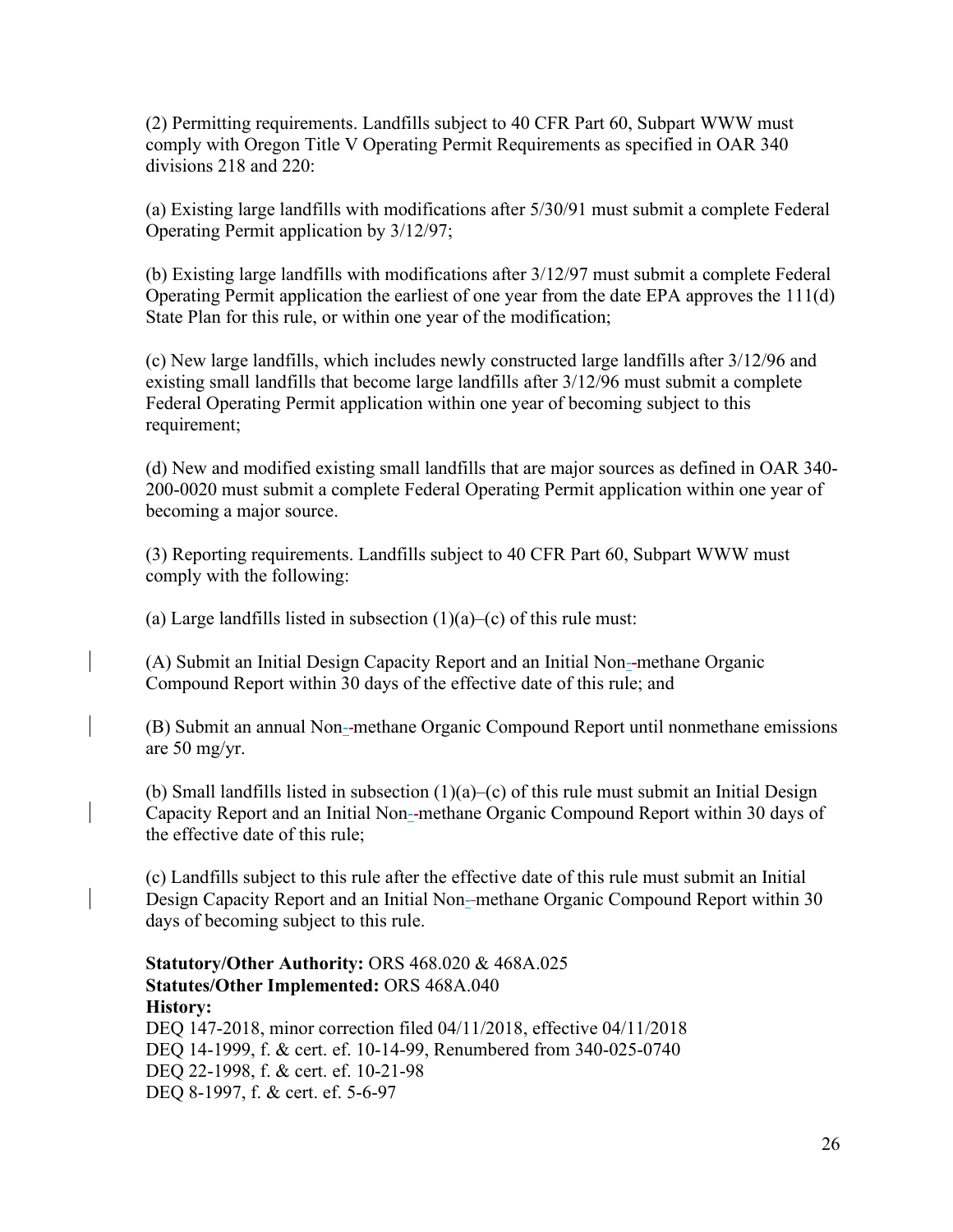#### **Division 244 OREGON FEDERAL HAZARDOUS AIR POLLUTANT PROGRAM**

#### **[340-244-0030](https://secure.sos.state.or.us/oard/viewSingleRule.action?ruleVrsnRsn=276127) General Provisions for Stationary Sources: Definitions**

Except as provided in OAR 340-244-0220, Tthe definitions in OAR 340-200-0020, 340- 218-0030 and this rule apply to this division. If the same term is defined in this rule and 340- 200-0020 or 340-218-0030, the definition in this rule applies to this division.

(1) "Affected source" is as defined in 40 C.F.R. 63.2.

(2) "Annual throughput" means the amount of gasoline transferred into a gasoline dispensing facility during 12 consecutive months.

(3) "Area Source" means any stationary source which has the potential to emit hazardous air pollutants but is not a major source of hazardous air pollutants.

(4) "C.F.R." means the July 1, 2020 edition Code of Federal Regulations unless otherwise identified.

(5) "Construct a major source" means to fabricate, erect, or install at any greenfield site a stationary source or group of stationary sources which is located within a contiguous area and under common control and which emits or has the potential to emit 10 tons per year of any HAPs or 25 tons per year of any combination of HAP, or to fabricate, erect, or install at any developed site a new process or production unit which in and of itself emits or has the potential to emit 10 tons per year of any HAP or 25 tons per year of any combination of HAP, unless the process or production unit satisfies criteria in paragraphs (a) through (f) of this definition:

(a) All HAP emitted by the process or production unit that would otherwise be controlled under the requirements of 40 C.F.R. Part 63, Subpart B will be controlled by emission control equipment which was previously installed at the same site as the process or production unit;

(b) DEQ has determined within a period of 5 years prior to the fabrication, erection, or installation of the process or production unit that the existing emission control equipment represented the best available control technology (BACT), lowest achievable emission rate (LAER) under 40 C.F.R. Part 51 or 52, toxics-best available control technology (T-BACT), or MACT based on State air toxic rules for the category of pollutants which includes those HAP to be emitted by the process or production unit; or DEQ determines that the control of HAP emissions provided by the existing equipment will be equivalent to that level of control currently achieved by other well-controlled similar sources (i.e., equivalent to the level of control that would be provided by a current BACT, LAER, T-BACT, or State air toxic rule MACT determination).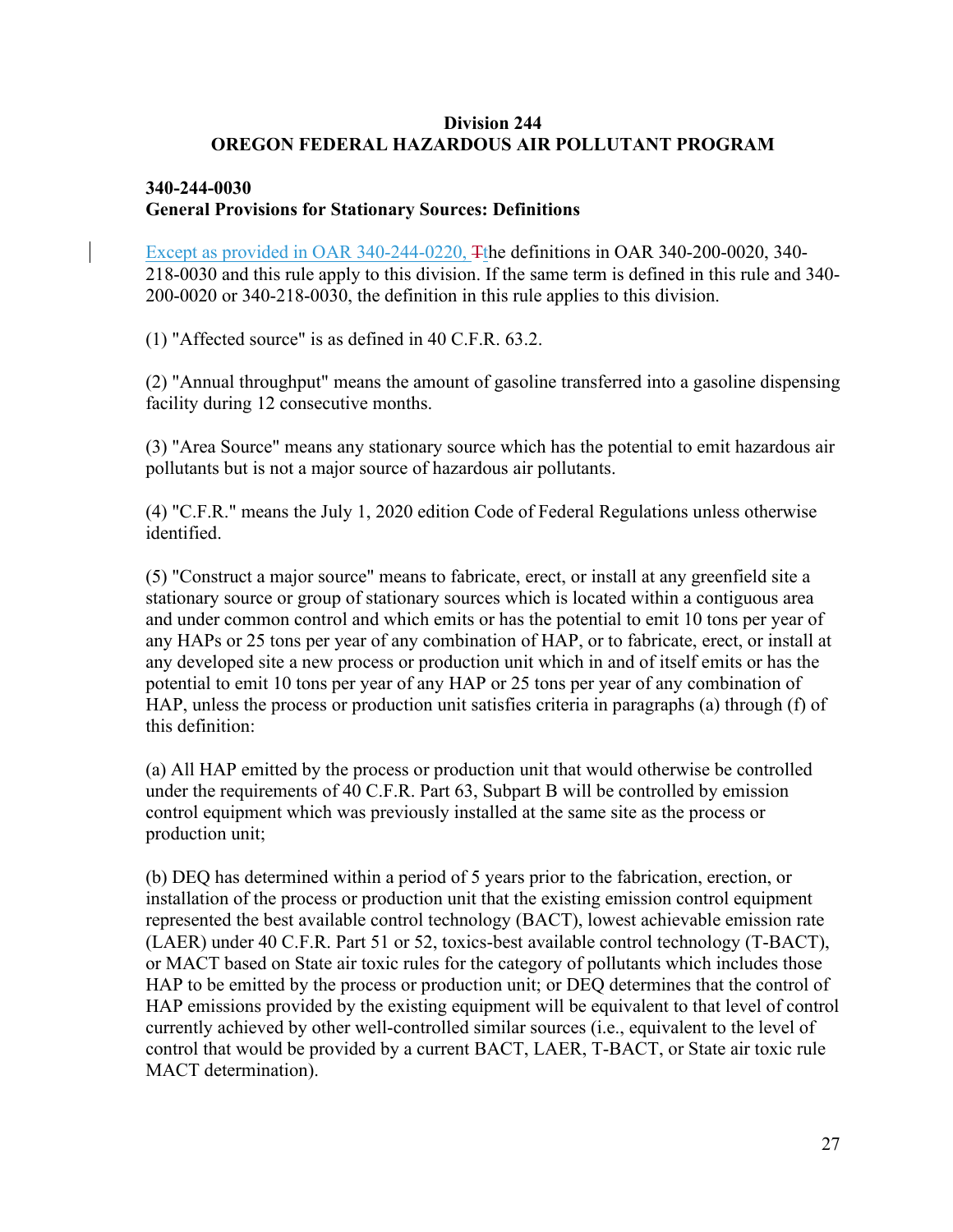(c) DEQ determines that the percent control efficiency for emission of HAP from all sources to be controlled by the existing control equipment will be equivalent to the percent control efficiency provided by the control equipment prior to the inclusion of the new process or production unit;

(d) DEQ has provided notice and an opportunity for public comment concerning its determination that criteria in paragraphs (a), (b), and (c) of this definition apply and concerning the continued adequacy of any prior LAER, BACT, T-BACT, or State air toxic rule MACT determination;

(e) If any commenter has asserted that a prior LAER, BACT, T-BACT, or State air toxic rule MACT determination is no longer adequate, DEQ has determined that the level of control required by that prior determination remains adequate; and

(f) Any emission limitations, work practice requirements, or other terms and conditions upon which the above determinations by DEQ are predicated will be construed by DEQ as applicable requirements under section 504(a) and either have been incorporated into any existing Title V permit for the affected facility or will be incorporated into such permit upon issuance.

(6) "Dual-point vapor balance system" means a type of vapor balance system in which the storage tank is equipped with an entry port for a gasoline fill pipe and a separate exit port for a vapor connection.

(7) "Emissions Limitation" and "Emissions Standard" mean a requirement adopted by DEQ or Regional Agency, or proposed or promulgated by the Administrator of the EPA, which limits the quantity, rate, or concentration of emissions of air pollutants on a continuous basis, including any requirements which limit the level of opacity, prescribe equipment, set fuel specifications, or prescribe operation or maintenance procedures for a source to assure continuous emission reduction.

(8) "Equipment leaks" means leaks from pumps, compressors, pressure relief devices, sampling connection systems, open ended valves or lines, valves, connectors, agitators, accumulator vessels, and instrumentation systems in hazardous air pollutant service.

(9) "Existing Source" means any source, the construction of which commenced prior to proposal of an applicable standard under sections 112 or 129 of the FCAA.

(10) "Facility" means all or part of any public or private building, structure, installation, equipment, or vehicle or vessel, including but not limited to ships.

(11) "Gasoline" means any petroleum distillate or petroleum distillate/alcohol blend having a Reid vapor pressure of 27.6 kilopascals (4.0 psi) or greater, which is used as a fuel for internal combustion engines.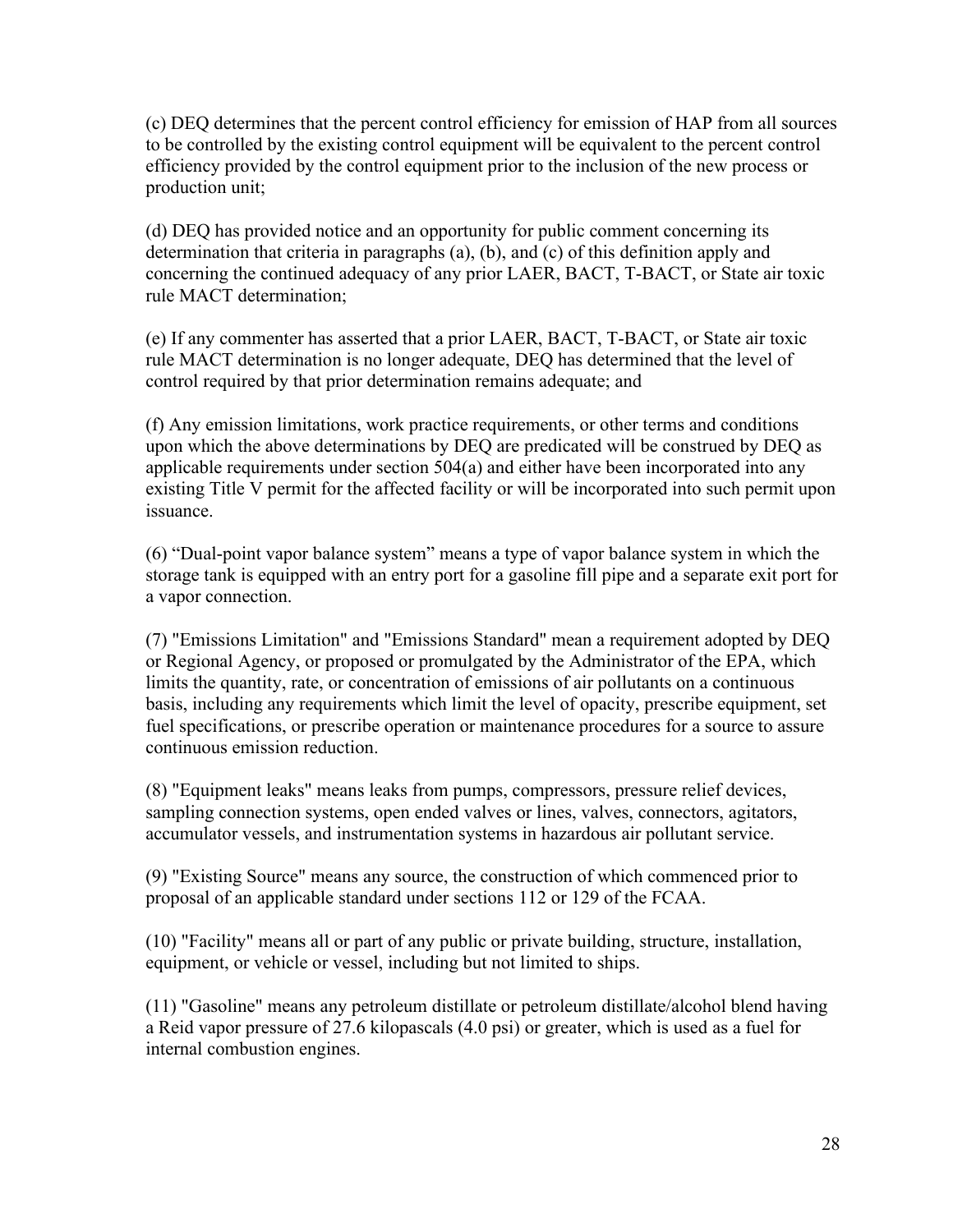(12) "Gasoline cargo tank" means a delivery tank truck or railcar which is loading or unloading gasoline, or which has loaded or unloaded gasoline on the immediately previous load.

(13) "Gasoline dispensing facility (GDF) " means any stationary facility which dispenses gasoline into the fuel tank of a motor vehicle, motor vehicle engine, nonroad vehicle, or nonroad engine, including a nonroad vehicle or nonroad engine used solely for competition. These facilities include, but are not limited to, facilities that dispense gasoline into on- and off-road, street, or highway motor vehicles, lawn equipment, boats, test engines, landscaping equipment, generators, pumps, and other gasoline fueled engines and equipment. In Clackamas, Multnomah and Washington Counties, the Medford-Ashland Air Quality Maintenance Area, and the Salem-Keizer Area Transportation Study area, "gasoline dispensing facility" includes any stationary facility which dispenses gasoline into the fuel tank of an airplane.

(14) "Hazardous Air Pollutant" (HAP) means an air pollutant listed by the EPA under section 112(b) of the FCAA or determined by the Commission to cause, or reasonably be anticipated to cause, adverse effects to human health or the environment.

(15) "Major Source" means any stationary source or group of stationary sources located within a contiguous area and under common control that emits or has the potential to emit considering controls, in the aggregate, 10 tons per year or more of any hazardous air pollutant or 25 tons per year or more of any combination of hazardous air pollutants. The EPA may establish a lesser quantity, or in the case of radionuclides different criteria, for a major source on the basis of the potency of the air pollutant, persistence, potential for bioaccumulation, other characteristics of the air pollutant, or other relevant factors.

(16) "Maximum Achievable Control Technology (MACT)" means an emission standard applicable to major sources of hazardous air pollutants that requires the maximum degree of reduction in emissions deemed achievable for either new or existing sources.

(17) "Monthly throughput" means the total volume of gasoline that is loaded into, or dispensed from, all gasoline storage tanks at each GDF during a month. Monthly throughput is calculated by summing the volume of gasoline loaded into, or dispensed from, all gasoline storage tanks at each GDF during the current day, plus the total volume of gasoline loaded into, or dispensed from, all gasoline storage tanks at each GDF during the previous 364 days, and then dividing that sum by 12.

(18) "Motor vehicle" means any self-propelled vehicle designed for transporting persons or property on a street or highway.

(19) "Nonroad engine" means an internal combustion engine (including the fuel system) that is not used in a motor vehicle or a vehicle used solely for competition, or that is not subject to standards promulgated under section 7411 of this title or section 7521 of this title.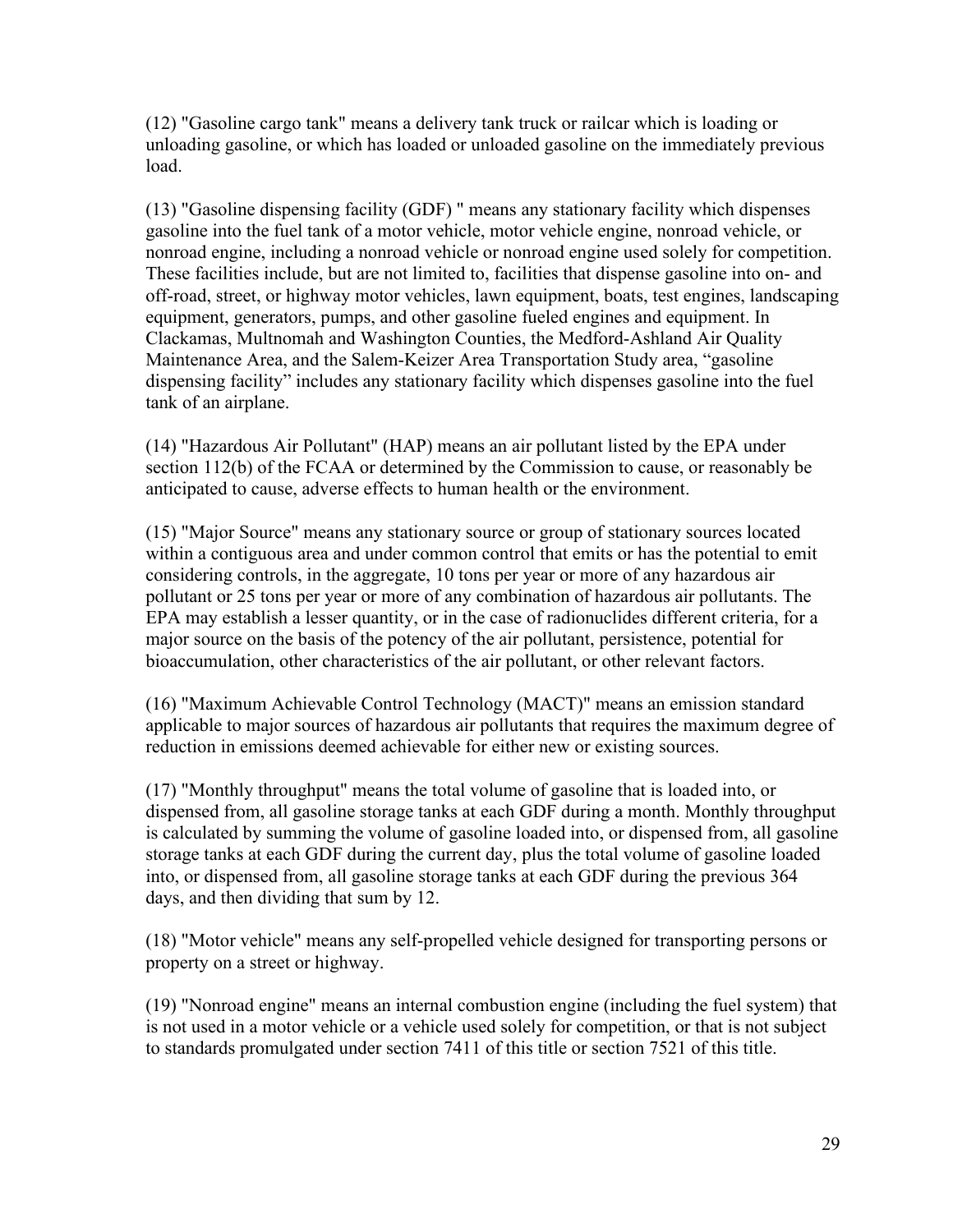(20) "Nonroad vehicle" means a vehicle that is powered by a nonroad engine, and that is not a motor vehicle or a vehicle used solely for competition.

(21) "New Source" means a stationary source, the construction of which is commenced after proposal of a federal MACT or January 3, 1993 of this Division, whichever is earlier.

(22) "Potential to Emit" means the maximum capacity of a stationary source to emit any air pollutant under its physical and operational design. Any physical or operational limitation on the capacity of a source to emit an air pollutant, including air pollution control equipment and restrictions on hours of operation or on the type or amount of material combusted, stored, or processed, must be treated as part of its design if the limitation is enforceable by the EPA. This section does not alter or affect the use of this section for any other purposes under the Act, or the term "capacity factor" as used in Title IV of the Act or the regulations promulgated thereunder. Secondary emissions shall not be considered in determining the potential to emit of a source.

(23) "Reconstruct a Major Source" means the replacement of components at an existing process or production unit that in and of itself emits or has the potential to emit 10 tons per year of any HAP or 25 tons per year of any combination of HAP, whenever: the fixed capital cost of the new components exceeds 50 percent of the fixed capital cost that would be required to construct a comparable process or production unit; and; it is technically and economically feasible for the reconstructed major source to meet the applicable maximum achievable control technology emission limitation for new sources established under 40 C.F.R. Part 63 Subpart B.

(24) "Regulated Air Pollutant" as used in this Division means:

(a) Any pollutant listed under OAR 340-244-0040; or

(b) Any pollutant that is subject to a standard promulgated under Section 129 of the Act.

 $(25)$  "Section  $112(n)$ " means that subsection of the FCAA that includes requirements for the EPA to conduct studies on the hazards to public health prior to developing emissions standards for specified categories of hazardous air pollutant emission sources.

 $(26)$  "Section 112(r)" means that subsection of the FCAA that includes requirements for the EPA promulgate regulations for the prevention, detection and correction of accidental releases.

(27) "Solid Waste Incineration Unit" as used in this Division has the same meaning as given in Section 129(g) of the FCAA.

(28) "Stationary Source", as used in OAR 340 division 244, means any building, structure, facility, or installation which emits or may emit any regulated air pollutant;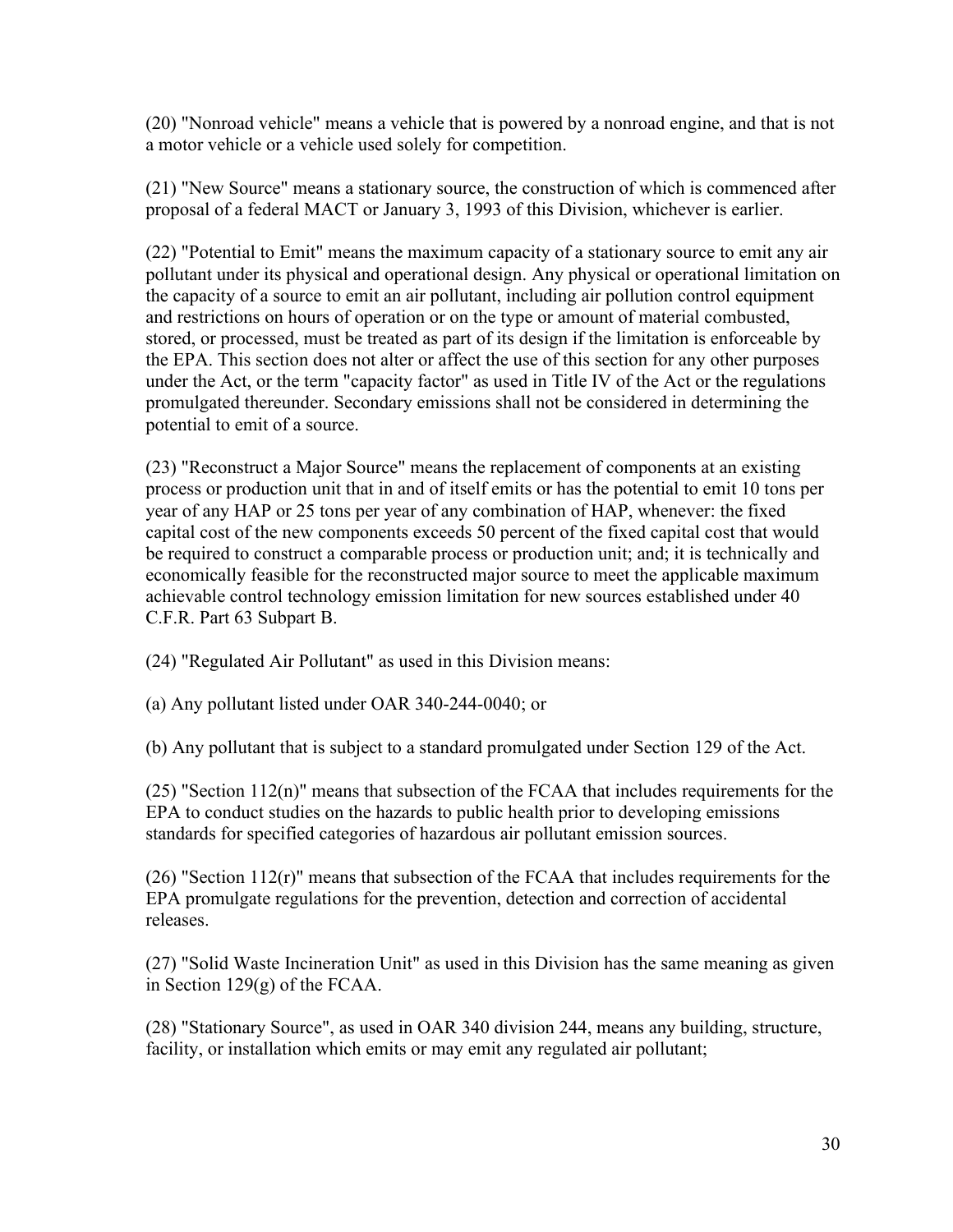(29) "Submerged filling" means the filling of a gasoline storage tank through a submerged fill pipe whose discharge is no more than the applicable distance specified in OAR 340-244- 0240(3) from the bottom of the tank. Bottom filling of gasoline storage tanks is included in this definition.

(30) "Topping off" means, in the absence of equipment malfunction, continuing to fill a gasoline tank after the nozzle has clicked off.

(31) "Vapor balance system" means a combination of pipes and hoses that create a closed system between the vapor spaces of an unloading gasoline cargo tank and a receiving storage tank such that vapors displaced from the storage tank are transferred to the gasoline cargo tank being unloaded.

(32) "Vapor-tight" means equipment that allows no loss of vapors. Compliance with vaportight requirements can be determined by checking to ensure that the concentration at a potential leak source is not equal to or greater than 100 percent of the Lower Explosive Limit when measured with a combustible gas detector, calibrated with propane, at a distance of 1 inch from the source.

(33) "Vapor-tight gasoline cargo tank" means a gasoline cargo tank which has demonstrated within the 12 preceding months that it meets the annual certification test requirements in 40 C.F.R. 63.11092(f).

[Publications: Publications referenced are available from DEQ.]

**Statutory/Other Authority:** ORS 468.020 & 468A.025 **Statutes/Other Implemented:** ORS 468A.040 **History:** [DEQ 1-2021, amend filed 01/21/2021, effective 01/21/2021](https://secure.sos.state.or.us/oard/viewReceiptTRIM.action?ptId=8022221) [DEQ 18-2019, amend filed 07/19/2019, effective 07/19/2019](https://secure.sos.state.or.us/oard/viewReceiptTRIM.action?ptId=6847093) DEQ 6-2017, f. & cert. ef. 7-13-17 DEQ 8-2015, f. & cert. ef. 4-17-15 DEQ 4-2013, f. & cert. ef. 3-27-13 DEQ 1-2011, f. & cert. ef. 2-24-11 DEQ 8-2009, f. & cert. ef. 12-16-09 DEQ 15-2008, f. & cert. ef 12-31-08 DEQ 13-2006, f. & cert. ef. 12-22-06 DEQ 2-2006, f. & cert. ef. 3-14-06 DEQ 2-2005, f. & cert. ef. 2-10-05 DEQ 14-1999, f. & cert. ef. 10-14-99, Renumbered from 340-032-0120 DEQ 18-1998, f. & cert. ef. 10-5-98 DEQ 20-1997, f. & cert. ef. 9-25-97 DEQ 26-1996, f. & cert. ef. 11-26-96 DEQ 22-1995, f. & cert. ef. 10-6-95 DEQ 24-1994, f. & cert. ef. 10-28-94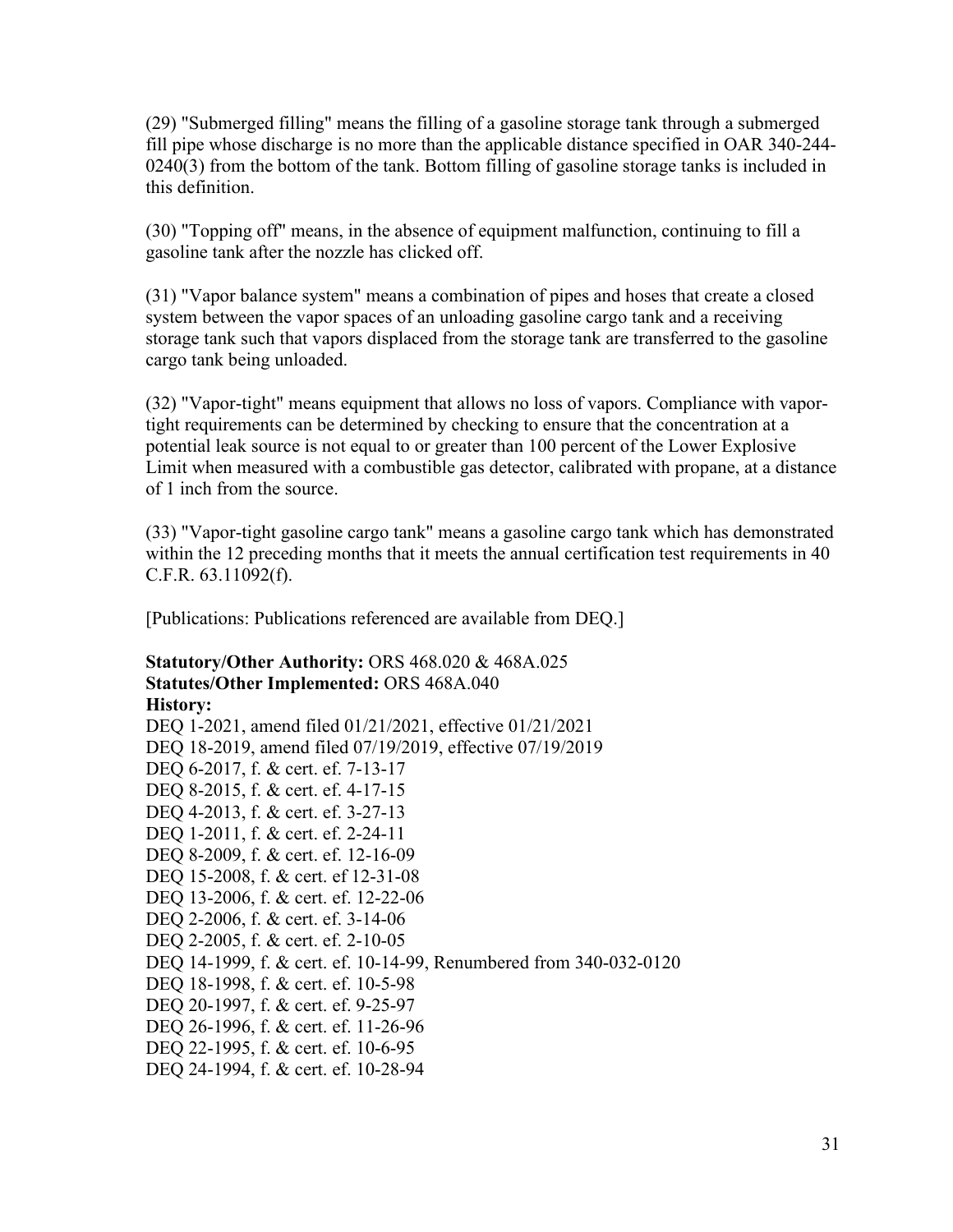DEQ 18-1993, f. & cert. ef. 11-4-93 DEQ 13-1993, f. & cert. ef. 9-24-93

#### **[340-244-0220](https://secure.sos.state.or.us/oard/viewSingleRule.action?ruleVrsnRsn=276128) Emission Standards: Federal Regulations Adopted by Reference**

(1) Except as provided in sections (2) and (3) of this rule, 40 C.F.R. Part 61, Subparts A, C through F, J, L, N through P, V, Y, BB, and FF and 40 C.F.R. Part 63, Subparts A, F through J, L through O, Q through U, W through Y, AA through EE, GG through YY, CCC through EEE, GGG through JJJ, LLL through RRR, TTT through VVV, XXX, AAAA, CCCC through KKKK, MMMM through YYYY, AAAAA through NNNNN, PPPPP through UUUUU, WWWWW, YYYYY, ZZZZZ, BBBBBB, DDDDDD through HHHHHH, LLLLLL through TTTTTT, VVVVVV through EEEEEEE, and HHHHHHH are adopted by reference and incorporated herein, and 40 C.F.R. Part 63, Subparts ZZZZ and JJJJJJ are by this reference adopted and incorporated herein only for sources required to have a Title V or ACDP permit.

(2) The definitions in OAR 340-200-0020 and 340-244-0030 do not apply to the Subparts of 40 C.F.R. Parts 61 and 63 incorporated by reference in this rule, except for the definition of 'C.F.R.' in OAR 340-244-0030. Where "Administrator" or "EPA" appears in 40 C.F.R. Part 61 or 63, "DEQ" is substituted, except in any section of 40 C.F.R. Part 61 or 63, for which a federal rule or delegation specifically indicates that authority will not be delegated to the state.

(3) 40 C.F.R. Part 63 Subpart M — Dry Cleaning Facilities using Perchloroethylene: The exemptions in 40 C.F.R. 63.320(d) and (e) do not apply.

- (4) 40 C.F.R. Part 61 Subparts adopted by this rule are titled as follows:
- (a) Subpart A General Provisions;
- (b) Subpart C Beryllium;
- (c) Subpart D Beryllium Rocket Motor Firing;
- (d) Subpart  $E -$  Mercury;
- (e) Subpart F Vinyl Chloride;
- (f) Subpart J Equipment Leaks (Fugitive Emission Sources) of Benzene;
- $(g)$  Subpart L Benzene Emissions from Coke By-Product Recovery Plants;
- (h) Subpart N Inorganic Arsenic Emissions from Glass Manufacturing Plants;
- (i) Subpart O Inorganic Arsenic Emissions from Primary Copper Smelters;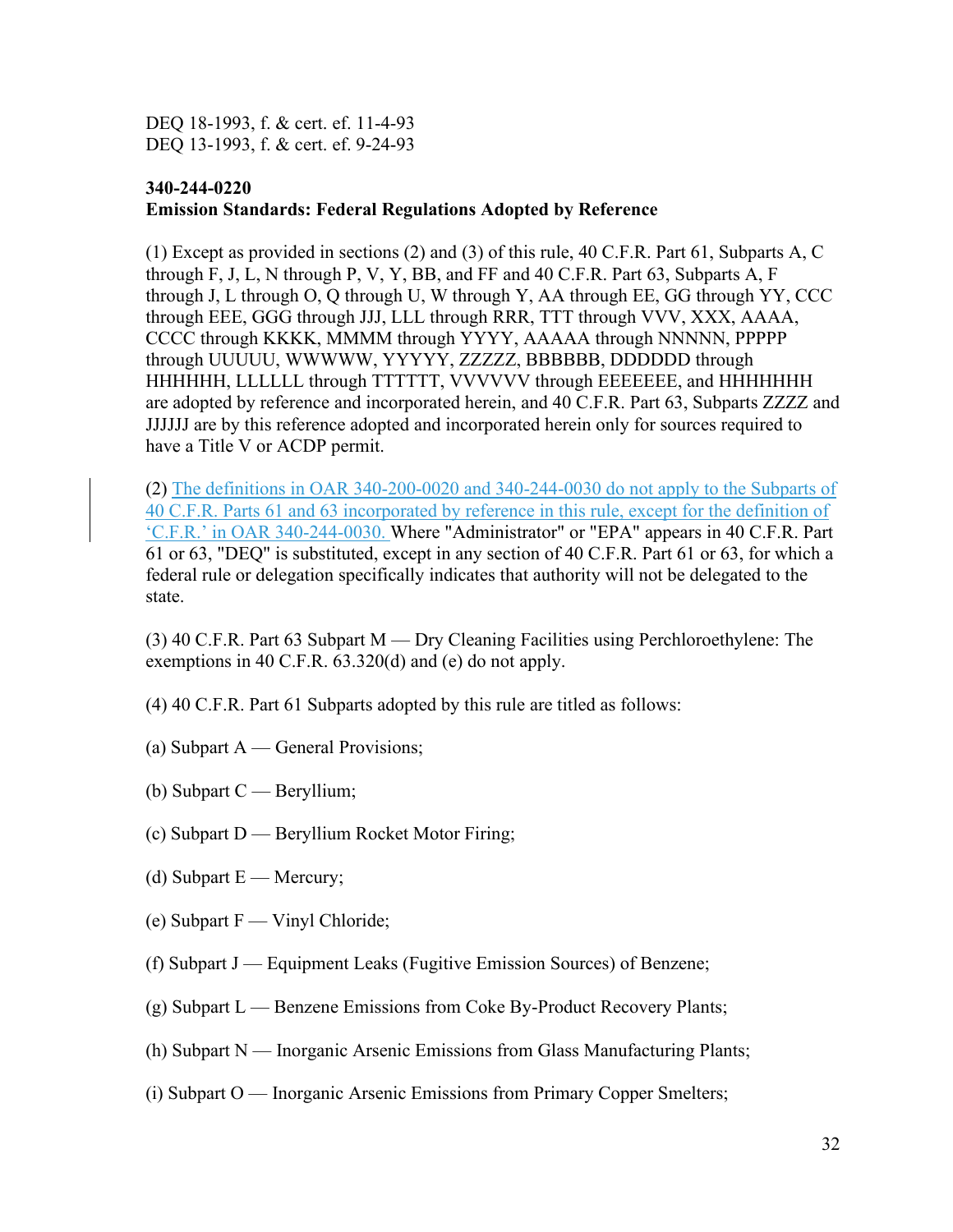(j) Subpart P — Inorganic Arsenic Emissions from Arsenic Trioxide and Metal Arsenic Facilities;

- (k) Subpart V Equipment Leaks (Fugitive Emission Sources);
- (l) Subpart Y Benzene Emissions from Benzene Storage Vessels;
- (m) Subpart BB Benzene Emissions from Benzene Transfer Operations; and
- (n) Subpart FF Benzene Waste Operations.
- (5) 40 C.F.R. Part 63 Subparts adopted by this rule are titled as follows:
- (a) Subpart A General Provisions;
- (b) Subpart F SOCMI;

(c) Subpart G — SOCMI — Process Vents, Storage Vessels, Transfer Operations, and Wastewater;

(d) Subpart H — SOCMI — Equipment Leaks;

(e) Subpart I — Certain Processes Subject to the Negotiated Regulation for Equipment Leaks;

(f) Subpart J — Polyvinyl Chloride and Copolymers Production;

(g) Subpart L — Coke Oven Batteries;

(h) Subpart M — Perchloroethylene Air Emission Standards for Dry Cleaning Facilities;

(i) Subpart N — Chromium Emissions from Hard and Decorative Chromium Electroplating and Chromium Anodizing Tanks;

(j) Subpart O — Ethylene Oxide Emissions Standards for Sterilization Facilities;

(k) Subpart Q — Industrial Process Cooling Towers;

(l) Subpart R — Gasoline Distribution (Bulk Gasoline Terminals and Pipeline Breakout Stations);

- (m) Subpart S Pulp and Paper Industry;
- (n) Subpart T Halogenated Solvent Cleaning;
- (o) Subpart U Group I Polymers and Resins;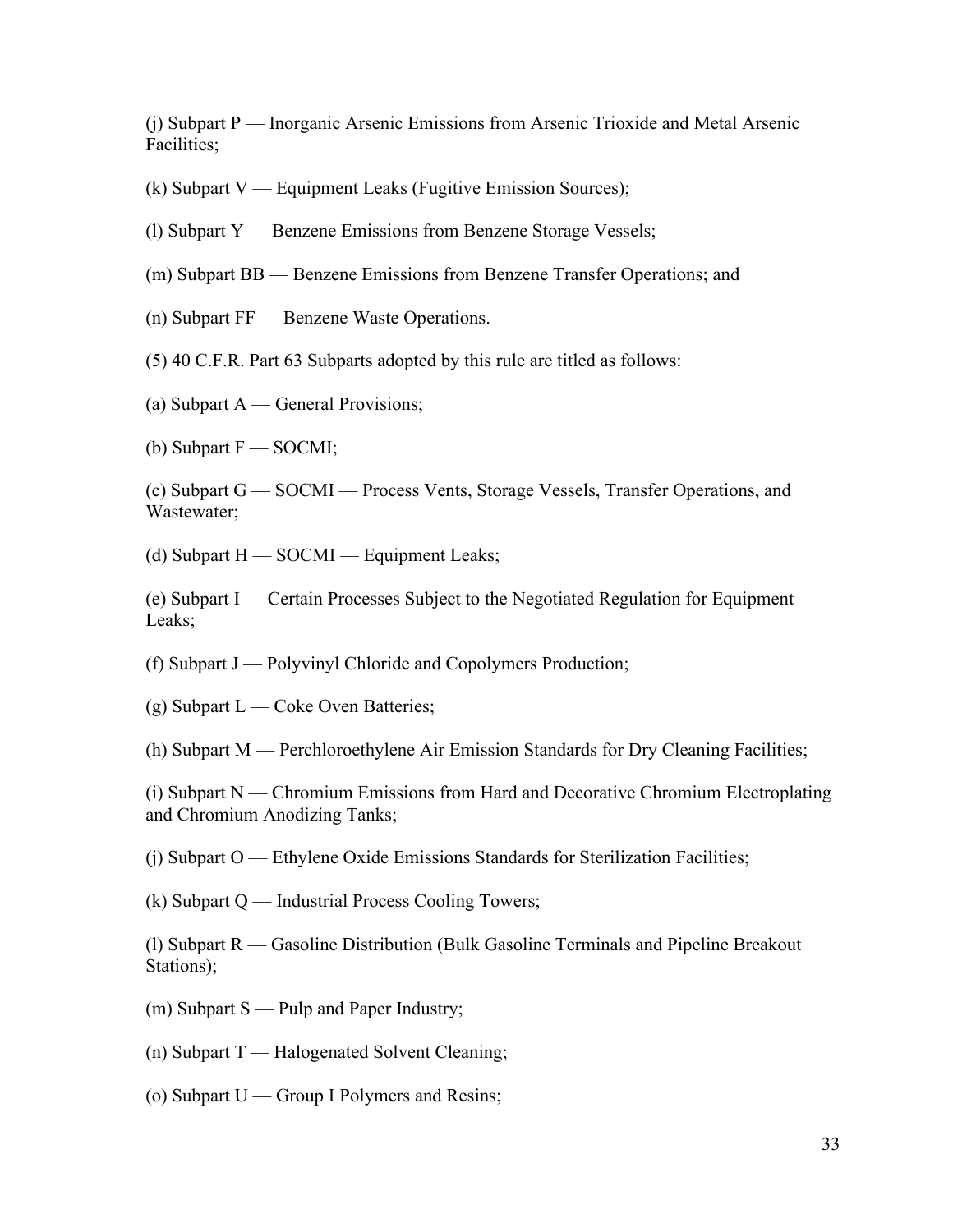- (p) Subpart W Epoxy Resins and Non-Nylon Polyamides Production;
- (q) Subpart X Secondary Lead Smelting;
- (r) Subpart Y Marine Tank Vessel Loading Operations;
- (s) Subpart AA Phosphoric Acid Manufacturing Plants;
- (t) Subpart BB Phosphate Fertilizer Production Plants;
- (u) Subpart CC Petroleum Refineries;
- (v) Subpart DD Off-Site Waste and Recovery Operations;
- (w) Subpart EE Magnetic Tape Manufacturing Operations;
- (x) Subpart GG Aerospace Manufacturing and Rework Facilities;
- (y) Subpart HH Oil and Natural Gas Production Facilities;
- (z) Subpart II Shipbuilding and Ship Repair (Surface Coating);
- (aa) Subpart JJ Wood Furniture Manufacturing Operations;
- (bb) Subpart KK Printing and Publishing Industry;
- (cc) Subpart LL Primary Aluminum Reduction Plants;

(dd) Subpart MM — Chemical Recovery Combustion Sources at Kraft, Soda, Sulfite and Stand-Alone Semi-Chemical Pulp Mills;

- (ee) Subpart NN Area Sources: Wool Fiberglass Manufacturing;
- (ff) Subpart OO Tanks Level 1;
- (gg) Subpart PP Containers;
- (hh) Subpart QQ Surface Impoundments;
- (ii) Subpart RR Individual Drain Systems;

(jj) Subpart SS — Closed Vent Systems, Control Devices, Recovery Devices and Routing to a Fuel Gas System or a Process;

(kk) Subpart TT — Equipment Leaks — Control Level 1;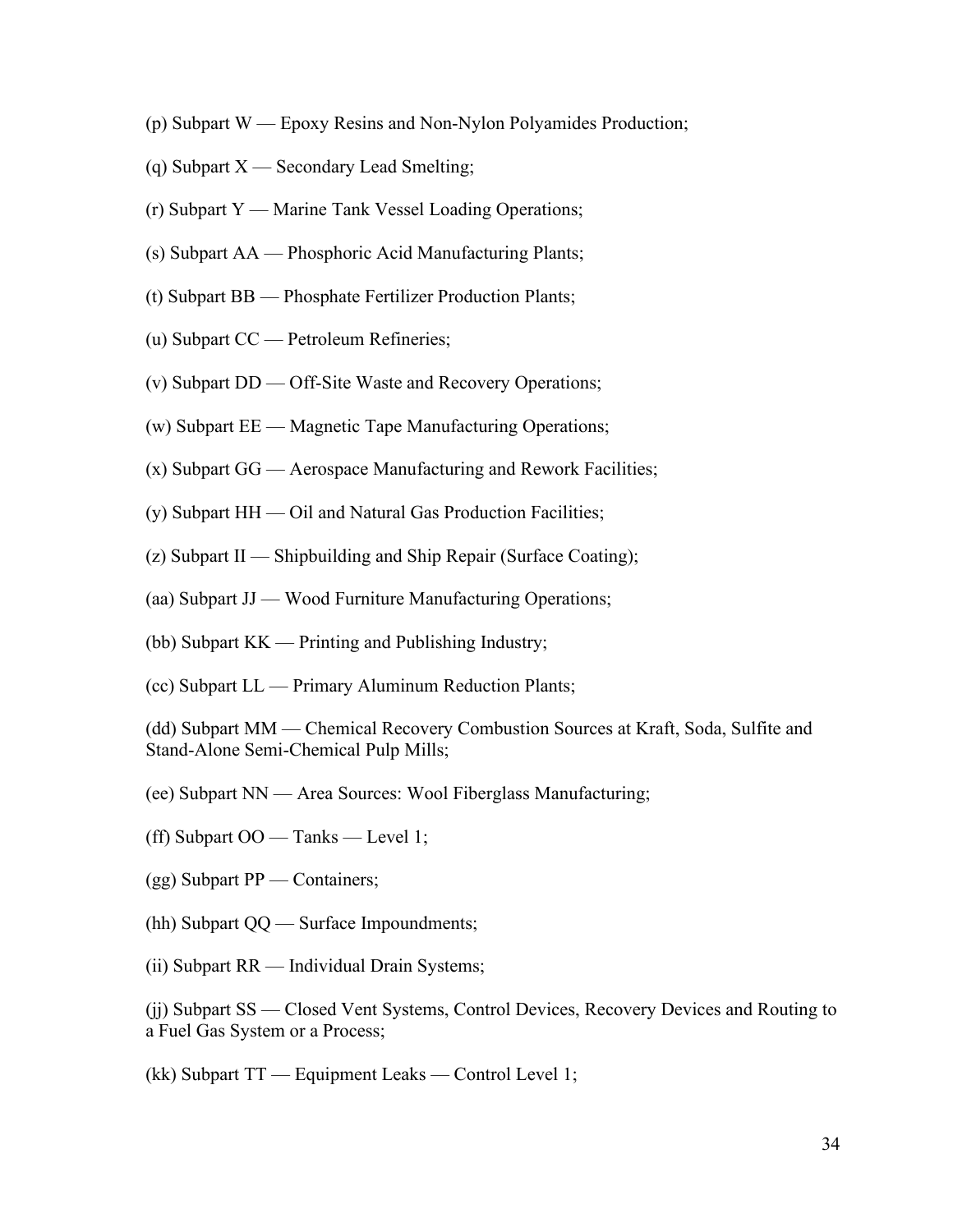(ll) Subpart UU — Equipment Leaks — Control Level 2;

(mm) Subpart VV — Oil-Water Separators and Organic-Water Separators;

(nn) Subpart WW — Storage Vessels (Tanks) — Control Level 2;

(oo) Subpart XX — Ethylene Manufacturing Process Units: Heat Exchange Systems and Waste Operations;

(pp) Subpart YY — Generic Maximum Achievable Control Technology Standards;

(qq) Subpart CCC — Steel Pickling — HCl Process Facilities and Hydrochloric Acid Regeneration Plants;

(rr) Subpart DDD — Mineral Wool Production;

(ss) Subpart EEE — Hazardous Waste Combustors;

(tt) Subpart GGG — Pharmaceuticals Production;

(uu) Subpart HHH — Natural Gas Transmission and Storage Facilities;

(vv) Subpart III — Flexible Polyurethane Foam Production;

(ww) Subpart JJJ — Group IV Polymers and Resins;

(xx) Subpart LLL — Portland Cement Manufacturing Industry;

(yy) Subpart MMM — Pesticide Active Ingredient Production;

(zz) Subpart NNN — Wool Fiberglass Manufacturing;

(aaa) Subpart OOO — Manufacture of Amino/Phenolic Resins. The standards adopted by reference replaces the language of §63.1405(b)(2)(i) with: The owner or operator of a backend continuous process vent shall reduce total organic HAP emissions to less than or equal to 0.95 kilograms of total organic HAP per megagram of resin produced (1.9 pounds of total organic HAP per ton of resin produced);

(bbb) Subpart PPP — Polyether Polyols Production;

(ccc) Subpart QQQ — Primary Copper Smelting;

(ddd) Subpart RRR — Secondary Aluminum Production;

(eee) Subpart TTT — Primary Lead Smelting;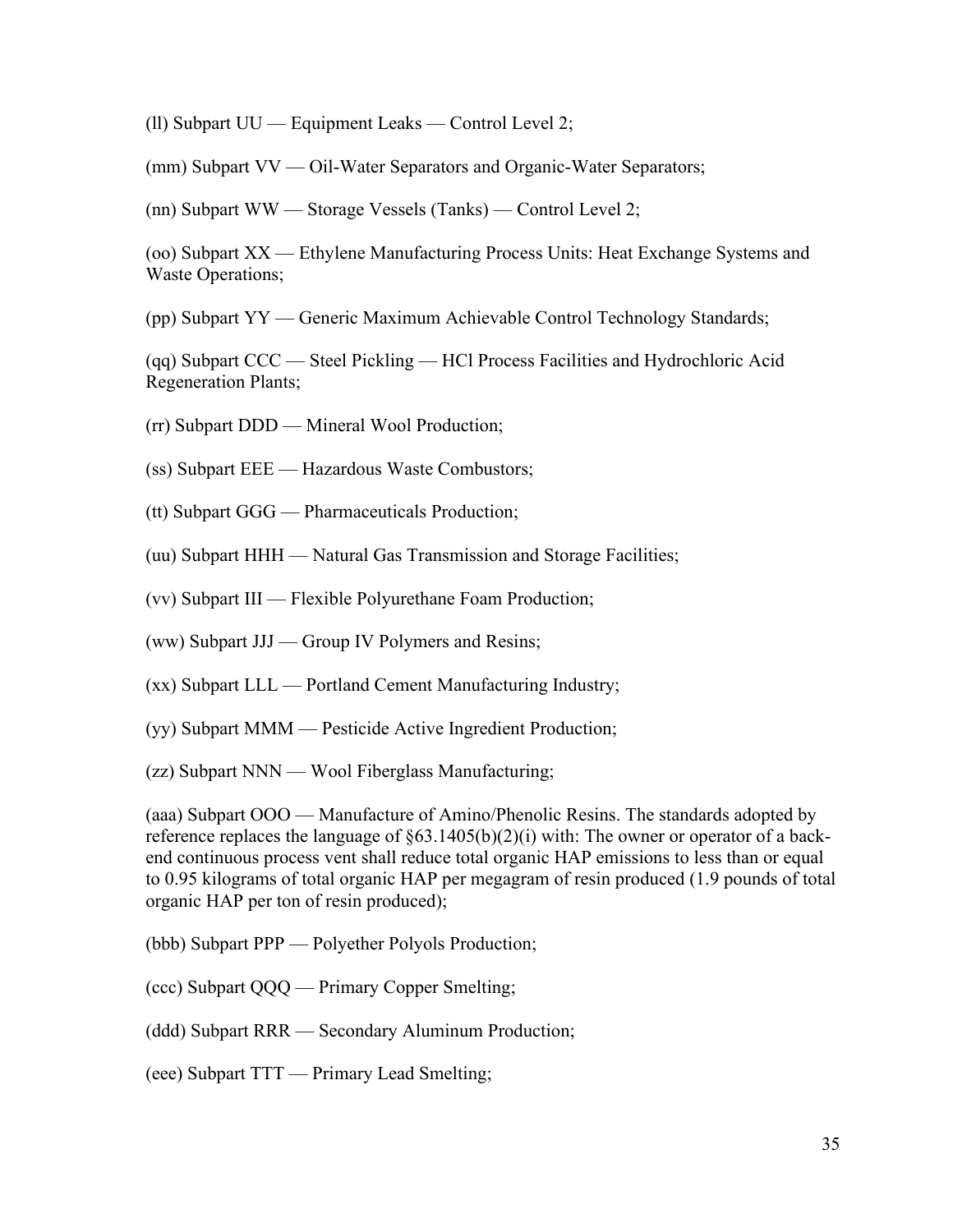(fff) Subpart UUU — Petroleum Refineries — Catalytic Cracking Units, Catalytic Reforming Units, and Sulfur Recovery Units;

- (ggg) Subpart VVV Publicly Owned Treatment Works;
- (hhh) Subpart XXX Ferroalloys Production: Ferromanganese and Silicomanganese;
- (iii) Subpart AAAA Municipal Solid Waste Landfills;
- (jjj) Subpart CCCC Manufacturing of Nutritional Yeast;

(kkk) Subpart DDDD — Plywood and Composite Wood Products. Standards adopted include final rule promulgations through August 13, 2020 of the C.F.R.;

(lll) Subpart EEEE — Organic Liquids Distribution (non-gasoline);

(mmm) Subpart FFFF — Miscellaneous Organic Chemical Manufacturing;

- (nnn) Subpart GGGG Solvent Extraction for Vegetable Oil Production;
- (ooo) Subpart HHHH Wet Formed Fiberglass Mat Production;
- (ppp) Subpart IIII Surface Coating of Automobiles and Light-Duty Trucks;
- (qqq) Subpart JJJJ Paper and Other Web Coating;
- (rrr) Subpart KKKK Surface Coating of Metal Cans;
- (sss) Subpart MMMM Surface Coating of Miscellaneous Metal Parts and Products;
- (ttt) Subpart NNNN Surface Coating of Large Appliances;
- (uuu) Subpart OOOO Printing, Coating, and Dyeing of Fabrics and Other Textiles;
- (vvv) Subpart PPPP Surface Coating of Plastic Parts and Products;
- (www) Subpart QQQQ Surface Coating of Wood Building Products;
- (xxx) Subpart RRRR Surface Coating of Metal Furniture;
- (yyy) Subpart SSSS Surface Coating of Metal Coil;
- (zzz) Subpart TTTT Leather Finishing Operations;
- (aaaa) Subpart UUUU Cellulose Production Manufacturing;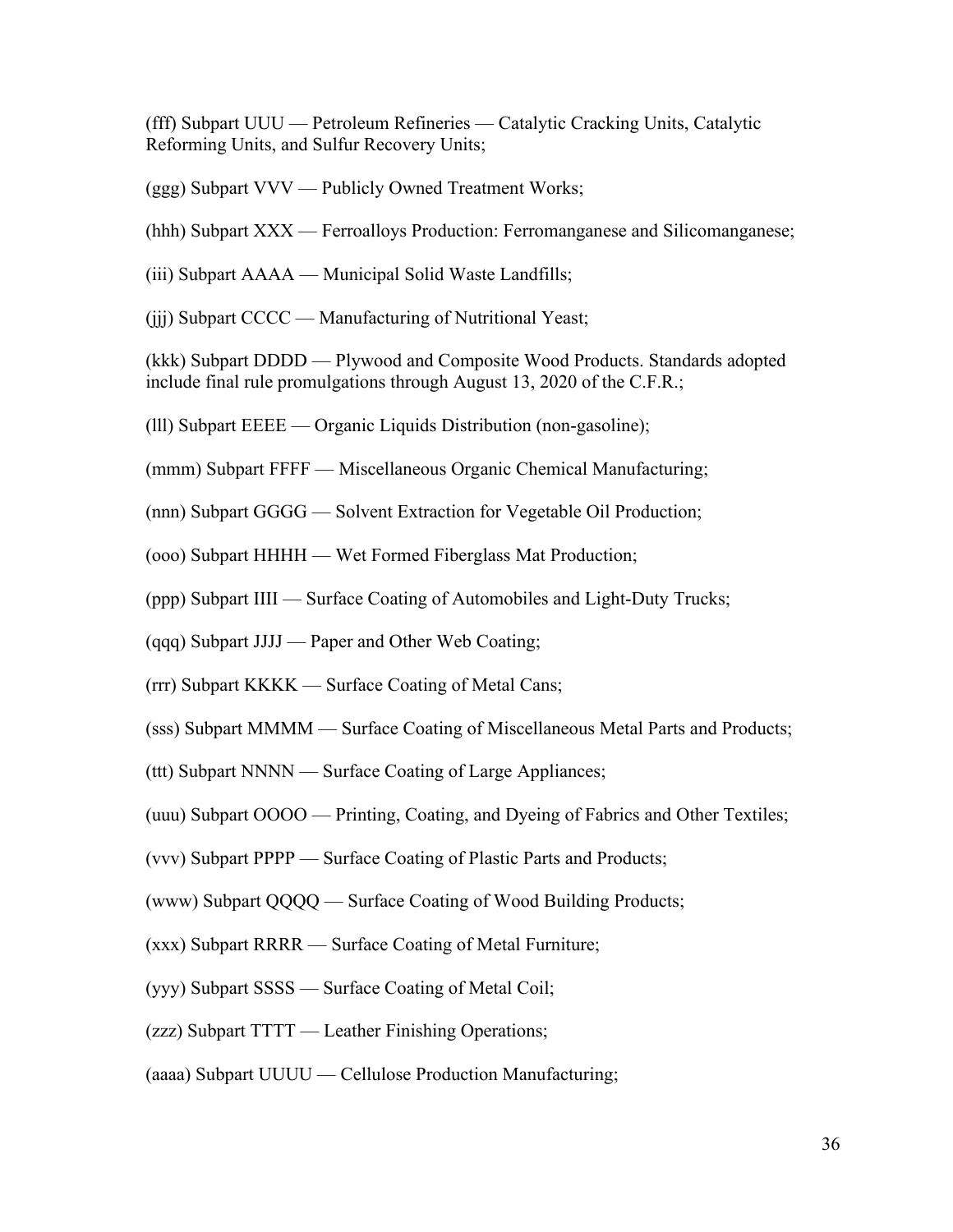(bbbb) Subpart VVVV — Boat Manufacturing;

(cccc) Subpart WWWW — Reinforced Plastics Composites Production;

(dddd) Subpart XXXX — Rubber Tire Manufacturing;

(eeee) Subpart YYYY — Stationary Combustion Turbines;

(ffff) Subpart ZZZZ — Reciprocating Internal Combustion Engines (adopted only for sources required to have a Title V or ACDP permit);

(gggg) Subpart AAAAA — Lime Manufacturing;

(hhhh) Subpart BBBBB — Semiconductor Manufacturing;

(iiii) Subpart CCCCC — Coke Ovens: Pushing, Quenching & Battery Stacks;

(jjjj) Subpart DDDDD – Industrial, Commercial, and Institutional Boilers and Process Heaters;

(kkkk) Subpart EEEEE — Iron and Steel Foundries;

(llll) Subpart FFFFF — Integrated Iron and Steel Manufacturing Facilities;

(mmmm) Subpart GGGGG — Site Remediation;

(nnnn) Subpart HHHHH — Misc. Coating Manufacturing;

(oooo) Subpart IIIII — Mercury Cell Chlor-Alkali Plants;

(pppp) Subpart JJJJJ — Brick and Structural Clay Products Manufacturing;

(qqqq) Subpart KKKKK — Clay Ceramics Manufacturing;

(rrrr) Subpart LLLLL — Asphalt Processing & Asphalt Roofing Manufacturing;

(ssss) Subpart MMMMM — Flexible Polyurethane Foam Fabrication Operations;

(tttt) Subpart NNNNN — Hydrochloric Acid Production;

(uuuu) Subpart PPPPP — Engine Tests Cells/Stands;

(vvvv) Subpart QQQQQ — Friction Materials Manufacturing Facilities;

(wwww) Subpart RRRRR — Taconite Iron Ore Processing;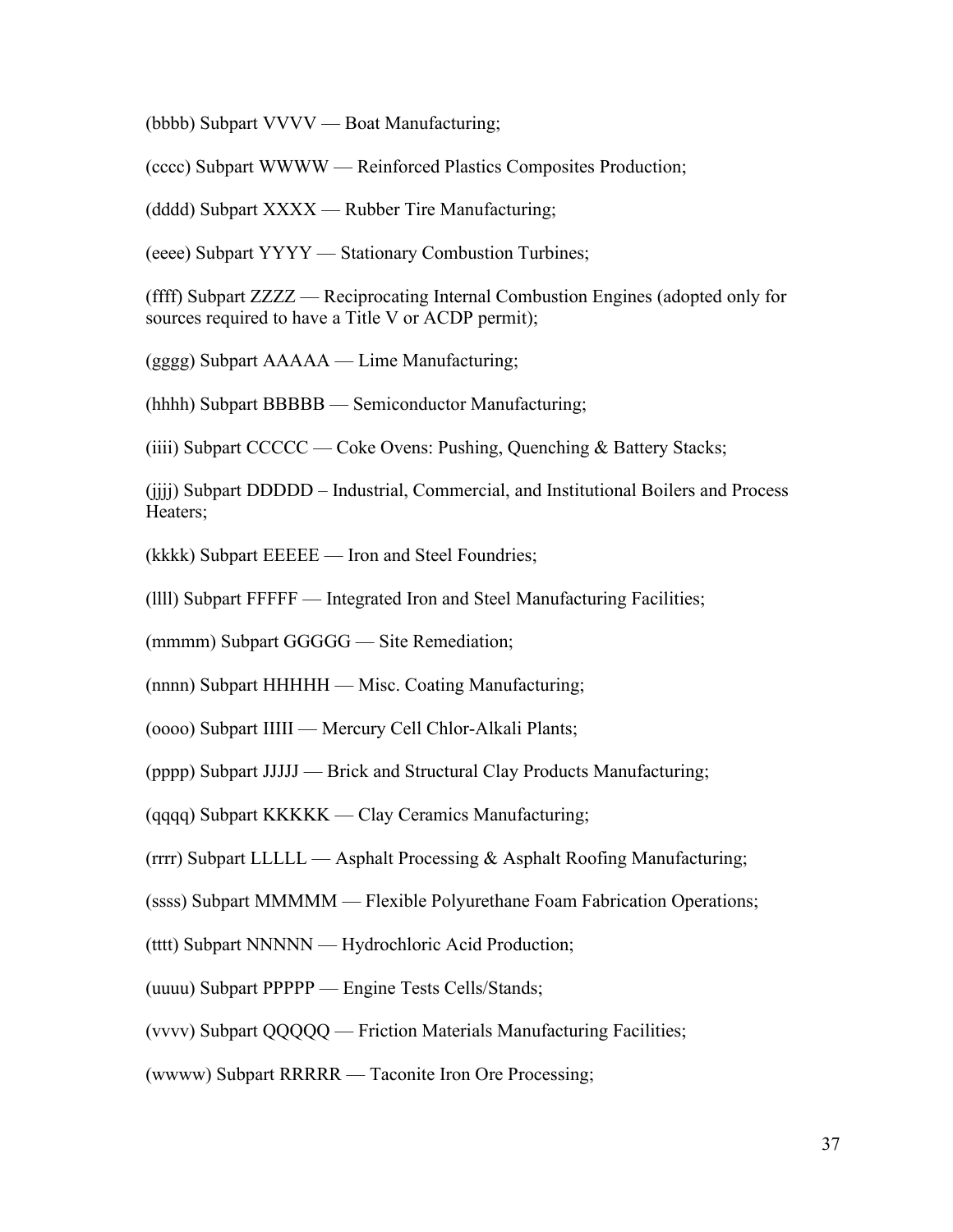(xxxx) Subpart SSSSS — Refractory Products Manufacturing;

(yyyy) Subpart TTTTT — Primary Magnesium Refining;

(zzzz) Subpart UUUUU — Coal- and Oil-Fired Electric Utility Steam Generating Units. Standards adopted include final rule promulgations through July 1, 2018 of the C.F.R.;

(aaaaa) Subpart WWWWW — Area Sources: Hospital Ethylene Oxide Sterilization;

(bbbbb) Subpart YYYYY — Area Sources: Electric Arc Furnace Steelmaking Facilities;

(ccccc) Subpart ZZZZZ — Area Sources: Iron and Steel Foundries;

(ddddd) Subpart BBBBBB — Area Sources: Gasoline Distribution Bulk Terminals, Bulk Plants, and Pipeline Facilities;

(eeeee) Subpart DDDDDD — Area Sources: Polyvinyl Chloride and Copolymers Production;

(fffff) Subpart EEEEEE — Area Sources: Primary Copper Smelting;

(ggggg) Subpart FFFFFF — Area Sources: Secondary Copper Smelting;

(hhhhh) Subpart GGGGGG — Area Sources: Primary Nonferrous Metals — Zinc, Cadmium, and Beryllium;

(iiiii) Subpart HHHHHH — Area Sources: Paint Stripping and Miscellaneous Surface Coating Operations;

(jjjjj) Subpart JJJJJJ — Area Sources: Industrial, Commercial, and Institutional Boilers (adopted only for sources required to have a Title V or ACDP permit);

(kkkkk) Subpart LLLLLL — Area Sources: Acrylic and Modacrylic Fibers Production;

(lllll) Subpart MMMMMM — Area Sources: Carbon Black Production;

(mmmmm) Subpart NNNNNN — Area Sources: Chemical Manufacturing: Chromium Compounds;

(nnnnn) Subpart OOOOOO — Area Sources: Flexible Polyurethane Foam Production;

(ooooo) Subpart PPPPPP — Area Sources: Lead Acid Battery Manufacturing;

(ppppp) Subpart QQQQQQ — Area Sources: Wood Preserving;

(qqqqq) Subpart RRRRRR — Area Sources: Clay Ceramics Manufacturing;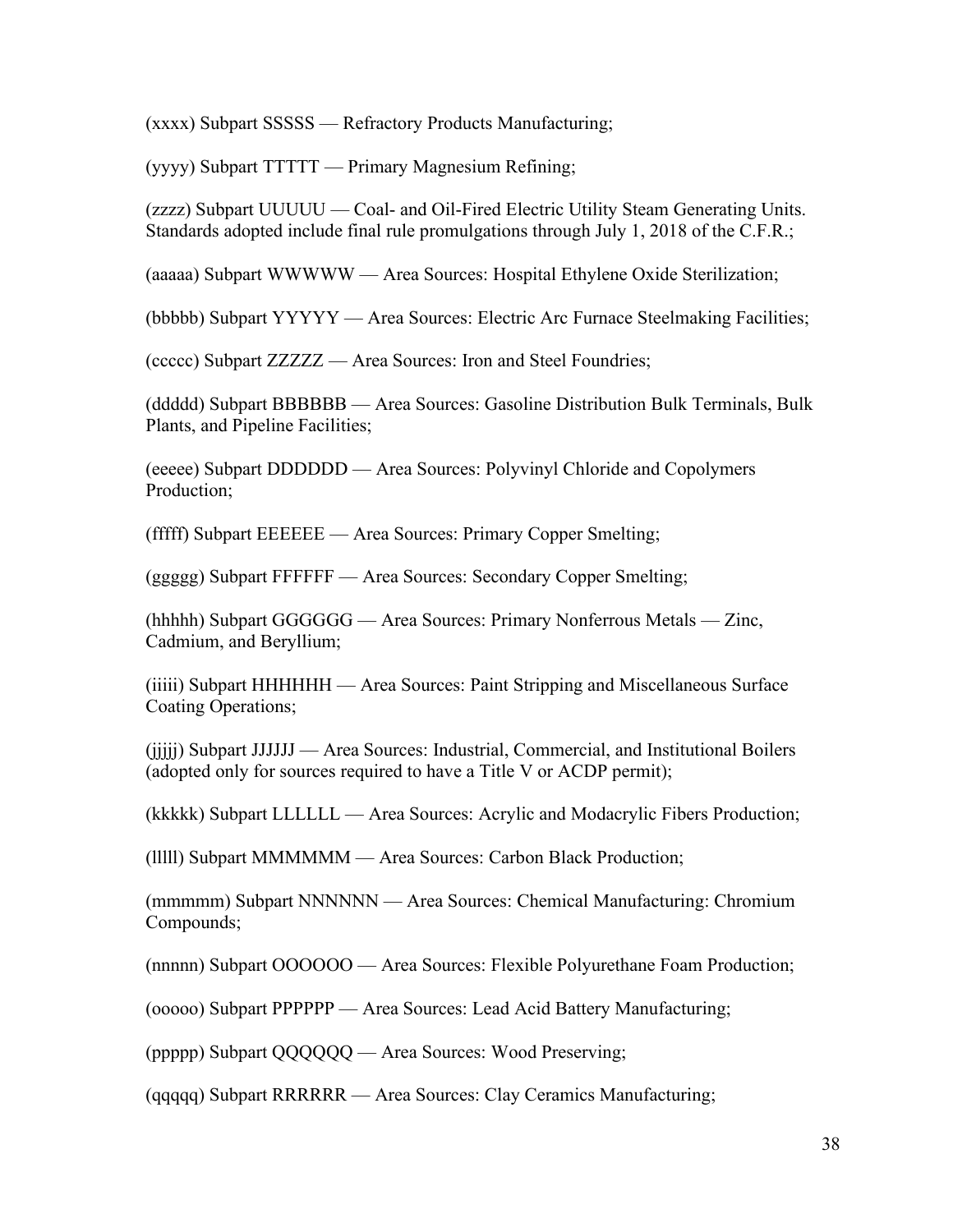(rrrrr) Subpart SSSSSS — Area Sources: Glass Manufacturing;

(sssss) Subpart TTTTTT — Area Sources: Secondary Nonferrous Metals Processing;

(ttttt) Subpart VVVVVV – Area Sources: Chemical Manufacturing;

(uuuuu) Subpart WWWWWW — Area Source: Plating and Polishing Operations;

(vvvvv) Subpart XXXXXX — Area Source: Nine Metal Fabrication and Finishing Source Categories;

(wwwww) Subpart YYYYYY — Area Sources: Ferroalloys Production Facilities;

(xxxxx) Subpart ZZZZZZ — Area Sources: Aluminum, Copper, and Other Nonferrous Foundries;

(yyyyy) Subpart AAAAAAA – Area Sources: Asphalt Processing and Asphalt Roofing Manufacturing;

(zzzzz) Subpart BBBBBBB — Area Sources: Chemical Preparations Industry;

(aaaaaa) Subpart CCCCCCC — Area Sources: Paints and Allied Products Manufacturing;

(bbbbbb) Subpart DDDDDDD — Area Sources: Prepared Feeds Manufacturing;

(cccccc) Subpart EEEEEEE — Area Sources: Gold Mine Ore Processing and Production;

(dddddd) Subpart HHHHHHH — Polyvinyl Chloride and Copolymers Production.

**Statutory/Other Authority:** ORS 468.020 **Statutes/Other Implemented:** ORS 468A.025 **History:** [DEQ 1-2021, amend filed 01/21/2021, effective 01/21/2021](https://secure.sos.state.or.us/oard/viewReceiptTRIM.action?ptId=8022221) [DEQ 18-2019, amend filed 07/19/2019, effective 07/19/2019](https://secure.sos.state.or.us/oard/viewReceiptTRIM.action?ptId=6847093) DEO 6-2017, f. & cert. ef. 7-13-17 DEQ 8-2015, f. & cert. ef. 4-17-15 DEQ 4-2013, f. & cert. ef. 3-27-13 DEQ 1-2011, f. & cert. ef. 2-24-11 DEQ 8-2009, f. & cert. ef. 12-16-09 DEQ 15-2008, f. & cert. ef 12-31-08 DEQ 2-2006, f. & cert. ef. 3-14-06 DEQ 2-2005, f. & cert. ef. 2-10-05 DEQ 4-2003, f. & cert. ef. 2-06-03 DEQ 15-2001, f. & cert. ef. 12-26-01 DEQ 11-2000, f. & cert. ef. 7-27-00 DEQ 14-1999, f. & cert. ef. 10-14-99, Renumbered from 340-032-0510, 340-032-5520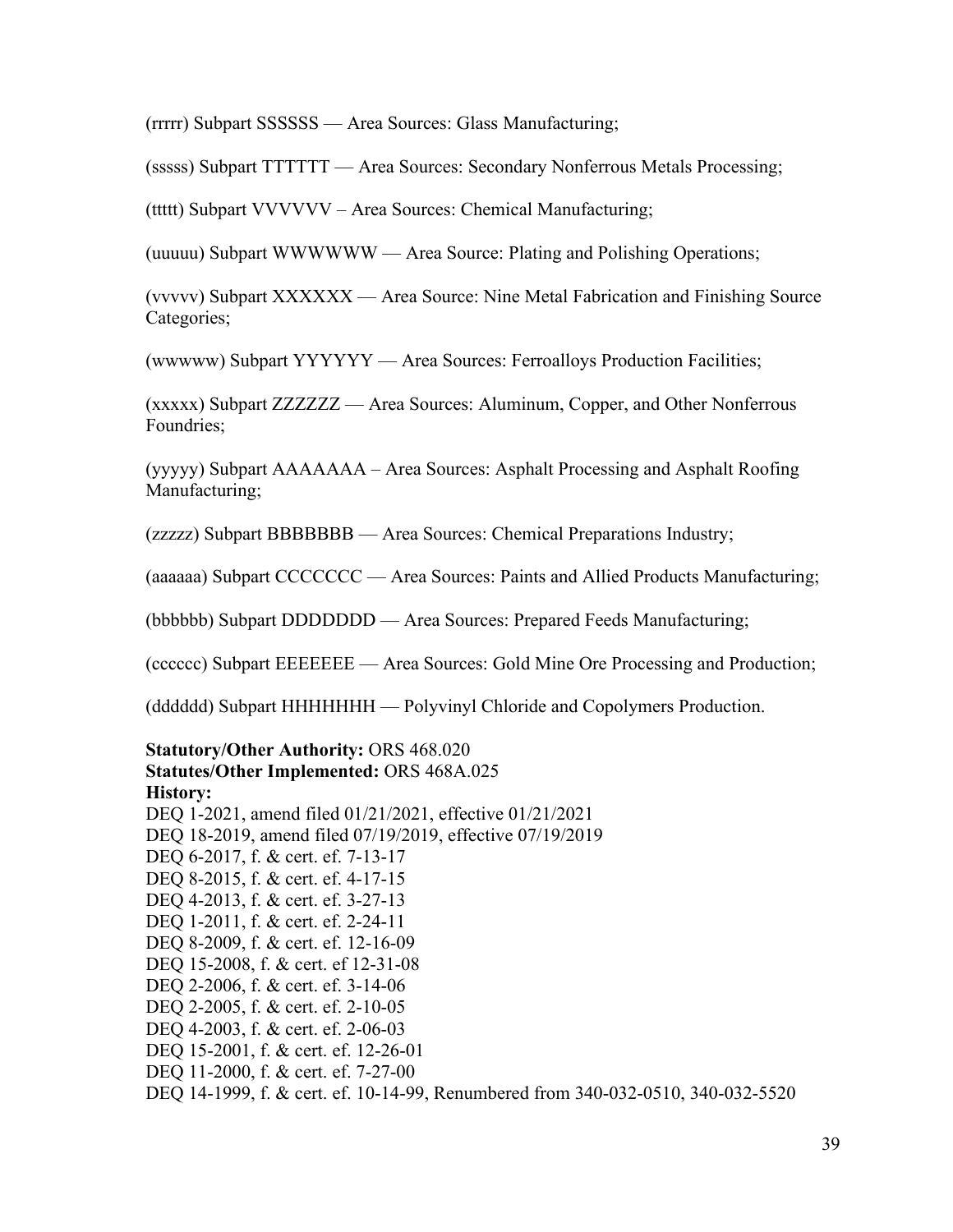DEQ 32-1994, f. & cert. ef. 12-22-94 DEQ 18-1993, f. & cert. ef. 11-4-93 DEQ 18-1998, f. & cert. ef. 10-5-98 DEQ 28-1996, f. & cert. ef. 12-19-96 DEQ 16-1995, f. & cert. ef. 6-21-95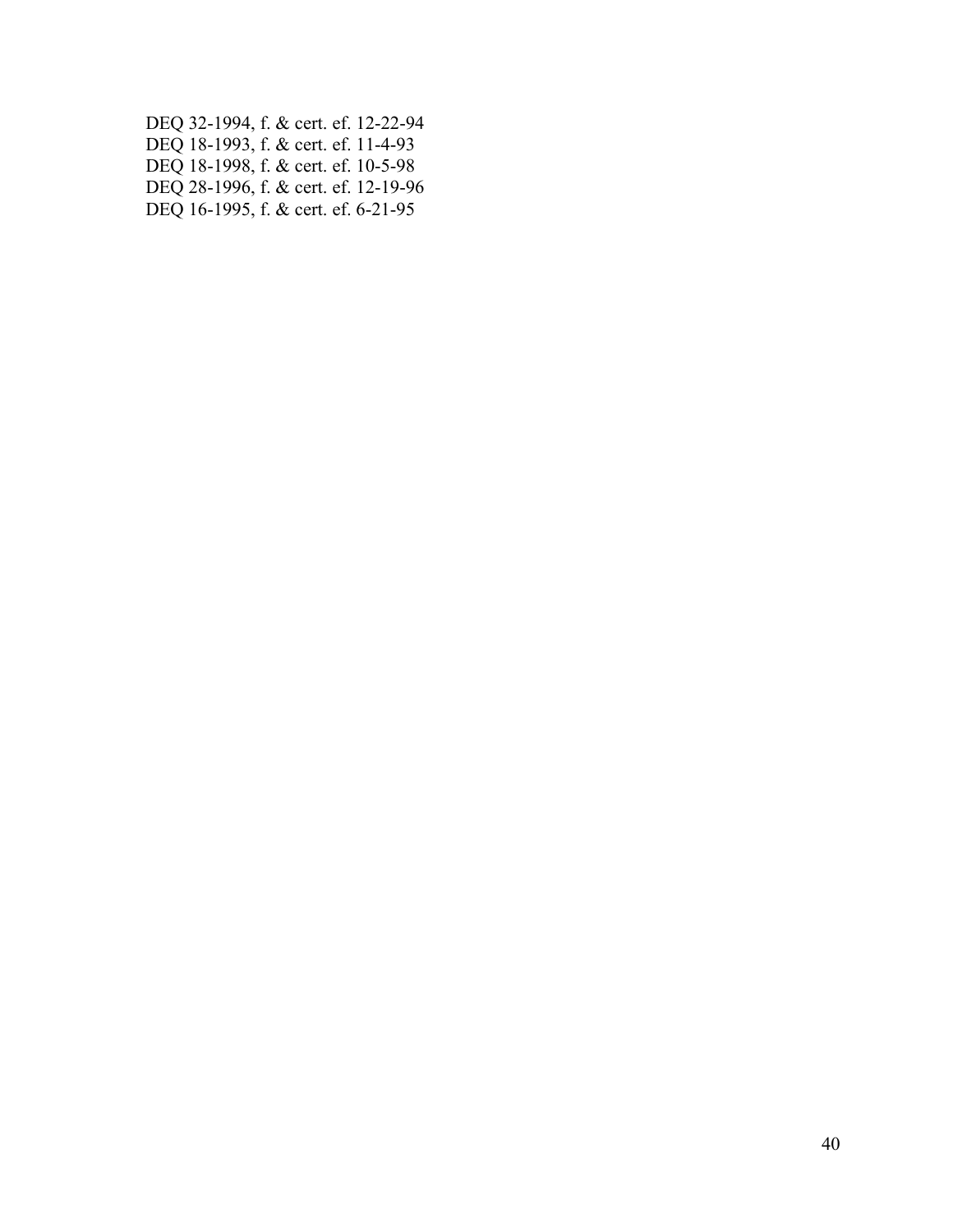<span id="page-42-0"></span>

#### **Division 238 NEW SOURCE PERFORMANCE STANDARDS**

#### **340-238-0040 Definitions**

Except as provided in OAR 340-238-0060, the definitions in OAR 340-200-0020 and this rule apply to this division. If the same term is defined in this rule and 340-200-0020, the definition in this rule applies to this division.

(1) "Administrator" means the Administrator of the EPA or authorized representative.

(2) "Affected facility" means, with reference to a stationary source, any apparatus to which a standard is applicable.

(3) "Capital expenditures" means an expenditure for a physical or operational change to an existing facility that exceeds the product of the applicable "annual asset guideline repair allowance percentage" specified in the latest edition of Internal Revenue Service (IRS) Publication 534 and the existing facility's basis, as defined by section 1012 of the Internal Revenue Code. However, the total expenditure for a physical or operational change to an existing facility must not be reduced by any "excluded additions" as defined in IRS Publication 534, as would be done for tax purposes.

(4) "C.F.R." means the July 1, 2020 edition Code of Federal Regulations unless otherwise identified.

(5) "Closed municipal solid waste landfill" (closed landfill) means a landfill in which solid waste is no longer being placed, and in which no additional solid wastes will be placed without first filing a notification of modification as prescribed under 40 C.F.R. 60.7(a)(4). Once a notification of modification has been filed, and additional solid waste is placed in the landfill, the landfill is no longer closed.

(6) "Commenced", with respect to the definition of "new source" in section  $111(a)(2)$  of the federal Clean Air Act, means that an owner or operator has undertaken a continuous program of construction or modification or that an owner or operator has entered into a contractual obligation to undertake and complete, within a reasonable time, a continuous program of construction or modification.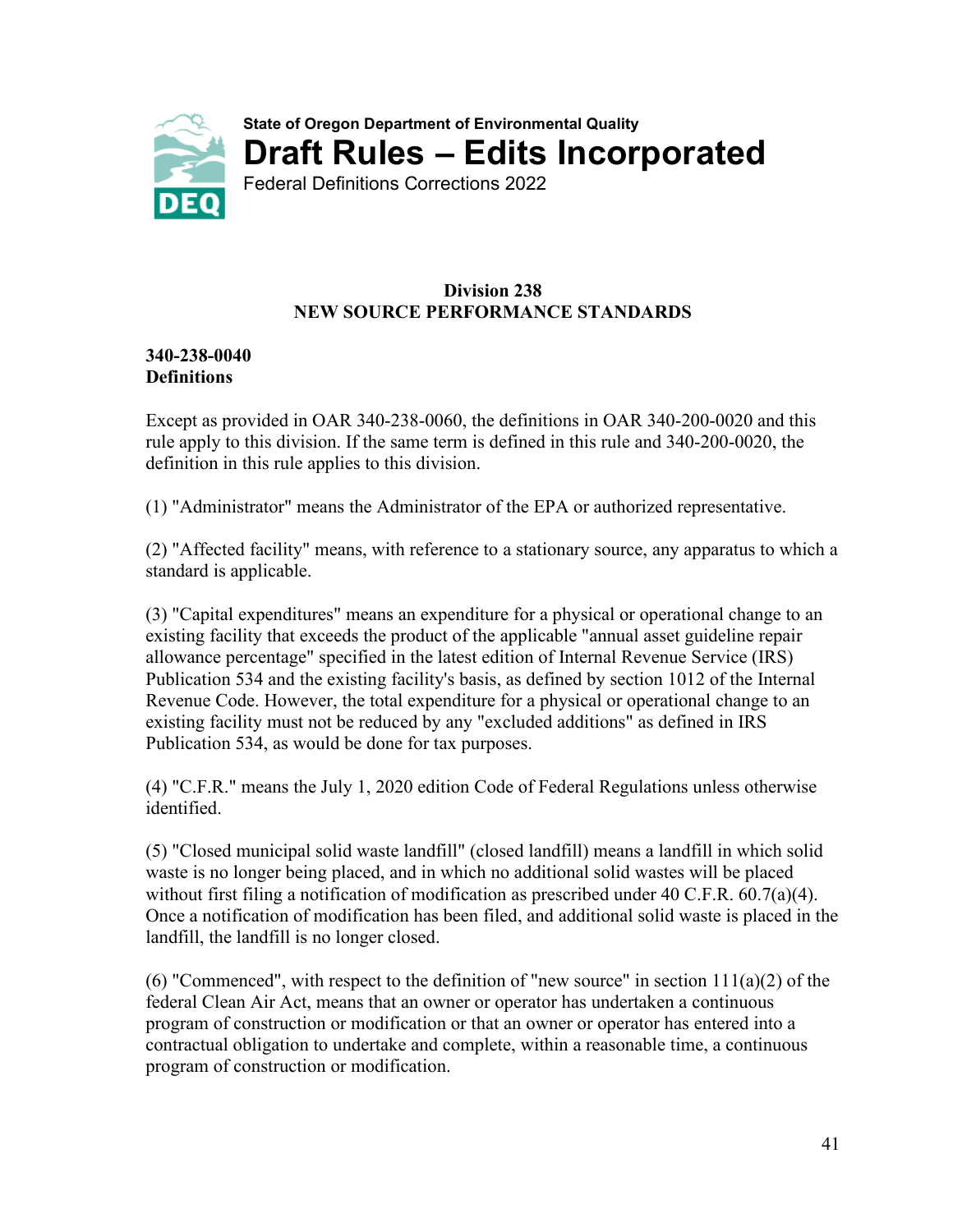(7) "Existing municipal solid waste landfill" (existing landfill) means a municipal solid waste landfill that began construction, reconstruction or modification before 5/30/91 and has accepted waste at any time since 11/08/87 or has additional design capacity available for future waste deposition.

(8) "Existing facility", with reference to a stationary source, means any apparatus of the type for which a standard is promulgated in 40 C.F.R. Part 60, and the construction or modification of which commenced before the date of proposal by EPA of that standard; or any apparatus that could be altered in such a way as to be of that type.

(9) "Fixed capital cost" means the capital needed to provide all the depreciable components.

(10) "Large municipal solid waste landfill" (large landfill) means a municipal solid waste landfill with a design capacity greater than or equal to 2.5 million megagrams or 2.5 million cubic meters.

(11) "Modification:"

(a) except as provided in subsection (b) of this section, means any physical change in, or change in the method of operation of, an existing facility that increases the amount of any air pollutant (to which a standard applies) emitted into the atmosphere by that facility or that results in the emission of any air pollutant (to which a standard applies) into the atmosphere not previously emitted;

(b) As used in OAR 340-238-0100 means an action that results in an increase in the design capacity of a landfill.

(12) "Municipal solid waste landfill" (landfill) means an entire disposal facility in a contiguous geographical space where household waste is placed in or on land. A municipal solid waste landfill may also receive other types of RCRA Subtitle D wastes such as commercial solid waste, nonhazardous sludge, conditionally exempt small quantity generator waste, and industrial solid waste. Portions of a municipal solid waste landfill may be separated by access roads and may be publicly or privately owned. A municipal solid waste landfill may be a new municipal solid waste landfill, an existing municipal solid waste landfill, or a lateral expansion (modification).

(13) "New municipal solid waste landfill" (new landfill) means a municipal solid waste landfill that began construction, reconstruction or modification or began accepting waste on or after 5/30/91.

(14) "Reconstruction" means the replacement of components of an existing facility to such an extent that:

(a) The fixed capital cost of the new components exceeds 50 percent of the fixed capital cost that would be required to construct a comparable entirely new facility; and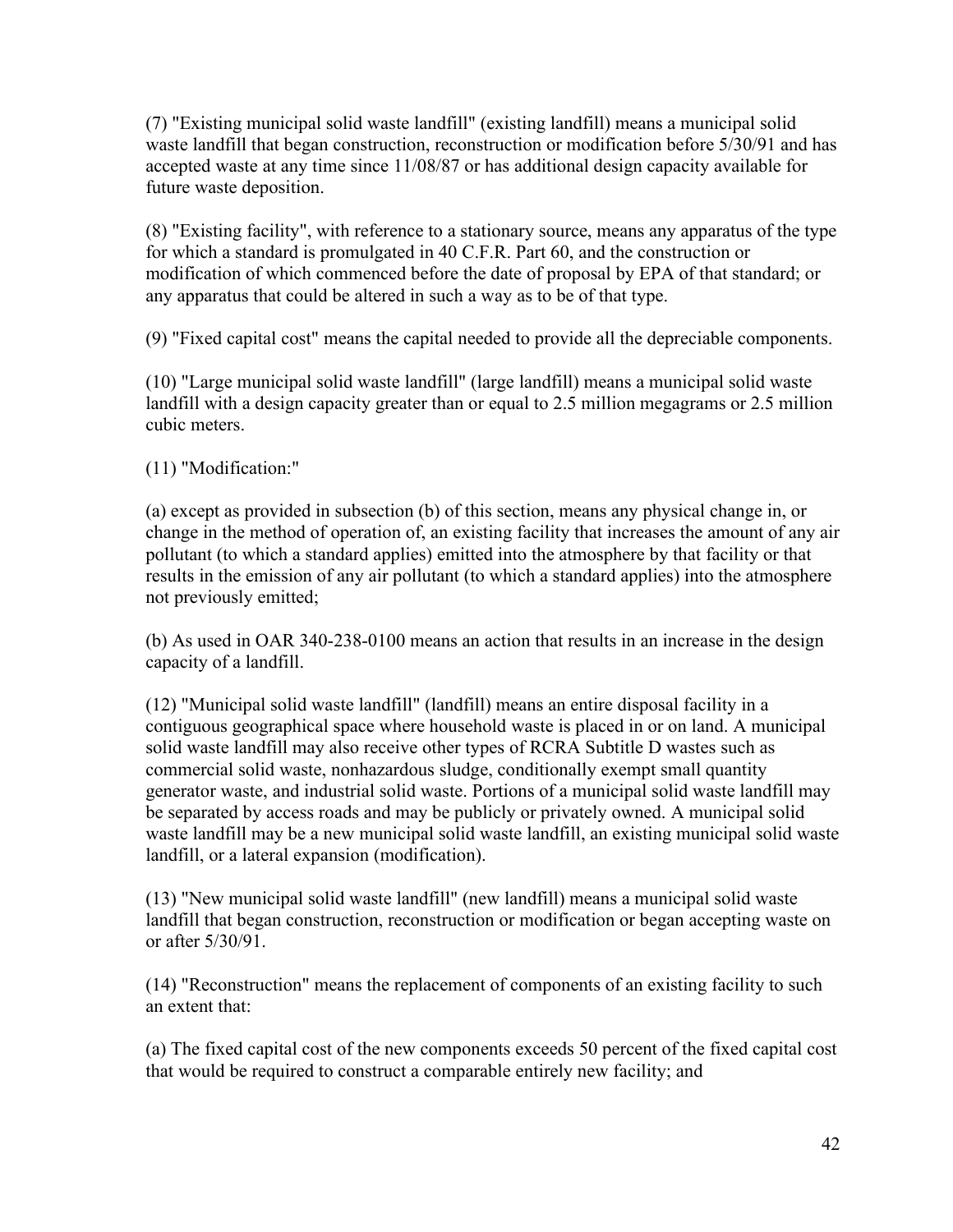(b) It is technologically and economically feasible to meet the applicable standards set forth in 40 C.F.R. Part 60.

(15) "Reference method" means any method of sampling and analyzing for an air pollutant as specified in 40 C.F.R. Part 60.

(16) "Small municipal solid waste landfill" (small landfill) means a municipal solid waste landfill with a design capacity less than 2.5 million megagrams or 2.5 million cubic meters.

(17) "Standard" means a standard of performance proposed or promulgated under 40 C.F.R. Part 60.

(18) "State Plan" means a plan developed for the control of a designated pollutant provided under 40 C.F.R. Part 60.

#### **Statutory/Other Authority:** ORS 468.020 **Statutes/Other Implemented:** ORS 468A.025 **History:**

[DEQ 1-2021, amend filed 01/21/2021, effective 01/21/2021](https://secure.sos.state.or.us/oard/viewReceiptTRIM.action?ptId=8022221) [DEQ 18-2019, amend filed 07/19/2019, effective 07/19/2019](https://secure.sos.state.or.us/oard/viewReceiptTRIM.action?ptId=6847093) DEQ 13-2019, amend filed [05/16/2019, effective 05/16/2019](https://secure.sos.state.or.us/oard/viewReceiptTRIM.action?ptId=6846659) DEQ 6-2017, f. & cert. ef. 7-13-17 DEQ 8-2015, f. & cert. ef. 4-17-15 DEQ 4-2013, f. & cert. ef. 3-27-13 DEQ 1-2011, f. & cert. ef. 2-24-11 DEQ 8-2009, f. & cert. ef. 12-16-09 DEQ 15-2008, f. & cert. ef 12-31-08 DEQ 13-2006, f. & cert. ef. 12-22-06 DEQ 2-2006, f. & cert. ef. 3-14-06 DEQ 2-2005, f. & cert. ef. 2-10-05 DEQ 4-2003, f. & cert. ef. 2-06-03 DEQ 22-2000, f. & cert. ef. 12-18-00 DEQ 14-1999, f. & cert. ef. 10-14-99, Renumbered from 340-025-0510 DEQ 22-1998, f. & cert. ef. 10-21-98 DEQ 8-1997, f. & cert. ef. 5-6-97 DEQ 27-1996, f. & cert. ef. 12-11-96 DEQ 22-1995, f. & cert. ef. 10-6-95 DEQ 17-1993, f. & cert. ef. 11-4-93 DEQ 4-1993, f. & cert. ef. 3-10-93 DEQ 24-1989, f. & cert. ef. 10-26-89 DEQ 17-1987, f. & ef. 8-24-87 DEQ 19-1986, f. & ef. 11-7-86 DEQ 15-1985, f. & ef. 10-21-85 DEQ 16-1984, f. & ef. 8-21-84 DEQ 17-1983, f. & ef. 10-19-83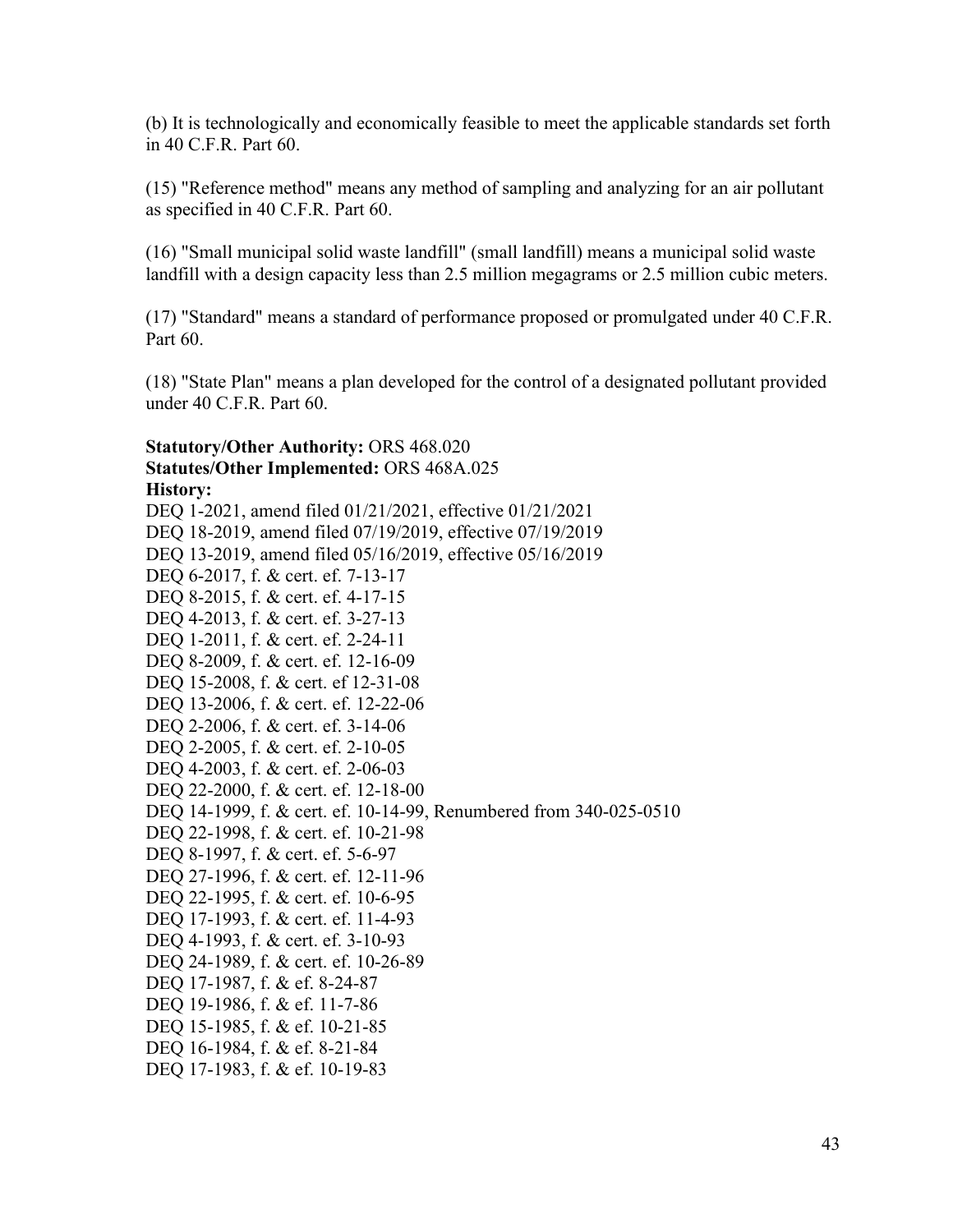DEQ 22-1982, f. & ef. 10-21-82 DEQ 97, f. 9-2-75, ef. 9-25-75

#### **340-238-0060 Federal Regulations Adopted by Reference**

(1) Except as provided in section (2) of this rule, 40 C.F.R. Part 60 Subparts A, D through EE, GG, HH, KK through NN, PP through XX, BBB, DDD, FFF through LLL, NNN through XXX, AAAA, CCCC, EEEE, KKKK, LLLL, OOOO, and TTTT are by this reference adopted and incorporated herein, 40 C.F.R. Part 60 Subpart OOO is by this reference adopted and incorporated herein for major sources only, 40 C.F.R. Part 60 Subpart IIII and JJJJ are by this reference adopted and incorporated herein only for sources required to have a Title V or ACDP permit and excluding the requirements for engine manufacturers.

(2) The definitions in OAR 340-200-0020 and 340-238-0040 do not apply to the Subparts of 40 C.F.R. Part 60 incorporated by reference in this rule, except for the definition of 'C.F.R.' in OAR 340-238-0040. Where "Administrator" or "EPA" appears in 40 C.F.R. Part 60, "DEQ" is substituted, except in any section of 40 C.F.R. Part 60 for which a federal rule or delegation specifically indicates that authority must not be delegated to the state.

(3) 40 C.F.R. Part 60 Subparts adopted by this rule are titled as follows:

(a) Subpart A — General Provisions;

(b) Subpart D — Fossil-fuel-fired steam generators for which construction is commenced after August 17, 1971;

(c) Subpart Da — Electric utility steam generating units for which construction is commenced after September 18, 1978;

(d) Subpart Db — Industrial-commercial-institutional steam generating units;

(e) Subpart Dc — Small industrial-commercial-institutional steam generating units;

(f) Subpart  $E$  — Incinerators;

(g) Subpart Ea — Municipal waste combustors for which construction is commenced after December 20, 1989 and on or before September 20, 1994;

(h) Subpart Eb — Municipal waste combustors for which construction is commenced after September 20, 1994;

(i) Subpart Ec — Hospital/Medical/Infectious waste incinerators that commenced construction after June 20, 1996, or for which modification is commenced after March 16, 1998;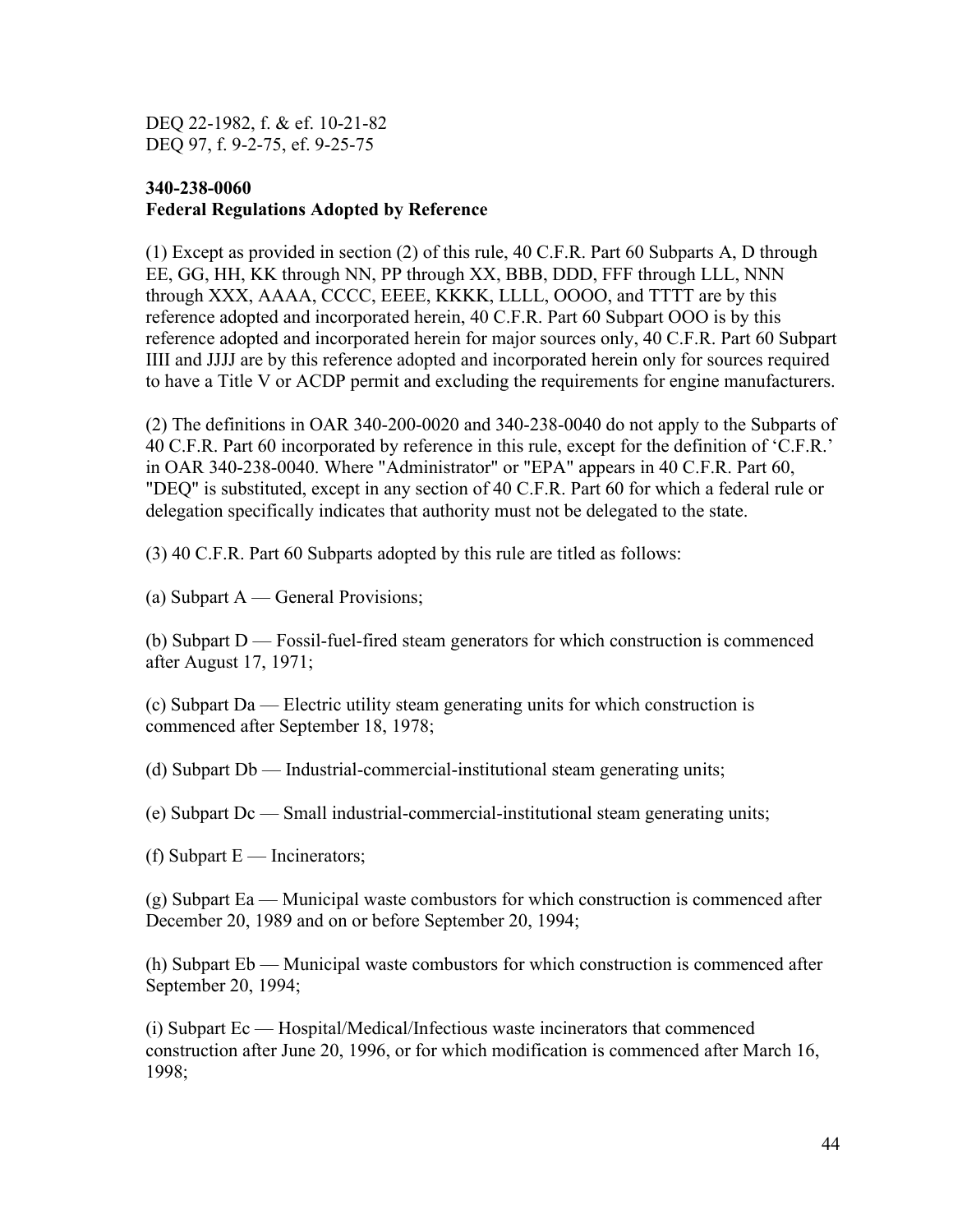$(i)$  Subpart F — Portland cement plants;

 $(k)$  Subpart G — Nitric acid plants;

(l) Subpart Ga — Nitric acid plants for which construction, reconstruction, or modification commenced after October 14, 2011;

- (m) Subpart H Sulfuric acid plants;
- $(n)$  Subpart I Hot mix asphalt facilities;
- (o) Subpart  $J$  Petroleum refineries;

(p) Subpart K — Storage vessels for petroleum liquids for which construction, reconstruction, or modification commenced after June 11, 1973, and before May 19, 1978;

(q) Subpart Ka — Storage vessels for petroleum liquids for which construction, reconstruction, or modification commenced after May 18, 1978, and before July 23, 1984;

(r) Subpart Kb — Volatile organic liquid storage vessels (including petroleum liquid storage vessels) for which construction, reconstruction, or modification commenced after July 23, 1984;

- $(s)$  Subpart  $L$  Secondary lead smelters;
- (t) Subpart M Secondary brass and bronze production plants;

(u) Subpart N — Primary emissions from basic oxygen process furnaces for which construction is commenced after June 11, 1973;

(v) Subpart Na — Secondary emissions from basic oxygen process steelmaking facilities for which construction is commenced after January 20, 1983;

- (w) Subpart O Sewage treatment plants;
- $(x)$  Subpart P Primary copper smelters;
- (y) Subpart  $Q$  Primary Zinc smelters;
- (z) Subpart R Primary lead smelters;
- (aa) Subpart S Primary aluminum reduction plants;
- (bb) Subpart T Phosphate fertilizer industry: wet-process phosphoric acid plants;
- (cc) Subpart U Phosphate fertilizer industry: superphosphoric acid plants;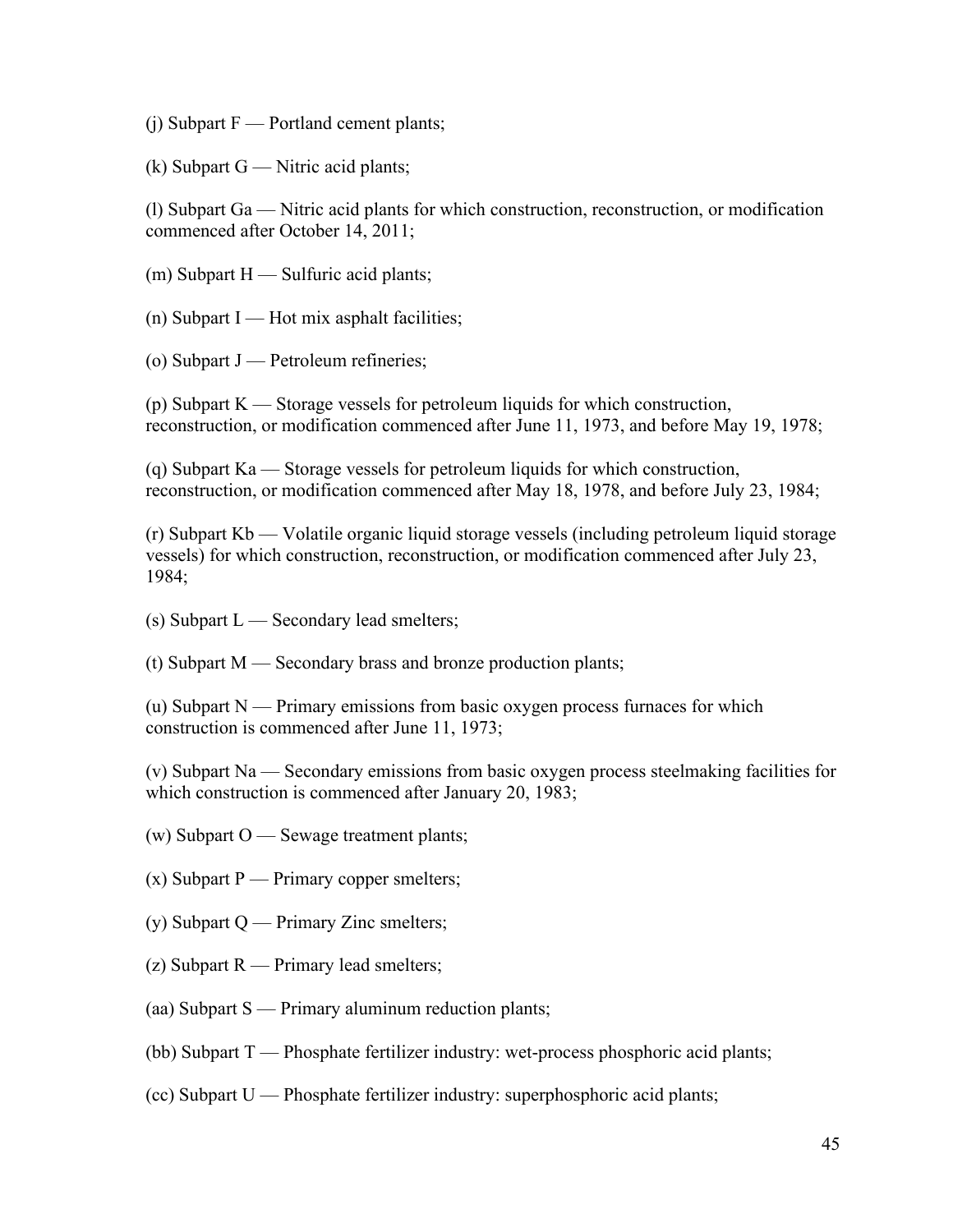(dd) Subpart V — Phosphate fertilizer industry: diammonium phosphate plants;

(ee) Subpart W — Phosphate fertilizer industry: triple superphosphate plants;

(ff) Subpart  $X$  — Phosphate fertilizer industry: granular triple superphosphate storage facilities;

 $(gg)$  Subpart Y — Coal preparation plants;

(hh) Subpart  $Z$  — Ferroalloy production facilities;

(ii) Subpart AA — Steel plants: electric arc furnaces constructed after October 21, 1974 and on or before August 17, 1983;

(jj) Subpart AAa — Steel plants: electric arc furnaces and argon-oxygen decarburization vessels constructed after august 7, 1983;

(kk) Subpart BB — Kraft pulp mills;

(ll) Subpart BBa – Kraft pulp mills affected sources for which construction, reconstruction, or modification commences after May 23, 2013;

- (mm) Subpart CC Glass manufacturing plants;
- (nn) Subpart DD Grain elevators;
- (oo) Subpart EE Surface coating of metal furniture;
- (pp) Subpart GG Stationary gas turbines;
- (qq) Subpart HH Lime manufacturing plants;
- (rr) Subpart KK Lead-acid battery manufacturing plants;
- (ss) Subpart LL Metallic mineral processing plants;
- (tt) Subpart MM Automobile and light-duty truck surface coating operations;
- (uu) Subpart NN Phosphate rock plants;
- (vv) Subpart PP Ammonium sulfate manufacture;
- (ww) Subpart QQ Graphic arts industry: publication rotogravure printing;
- (xx) Subpart RR pressure sensitive tape and label surface coating operations;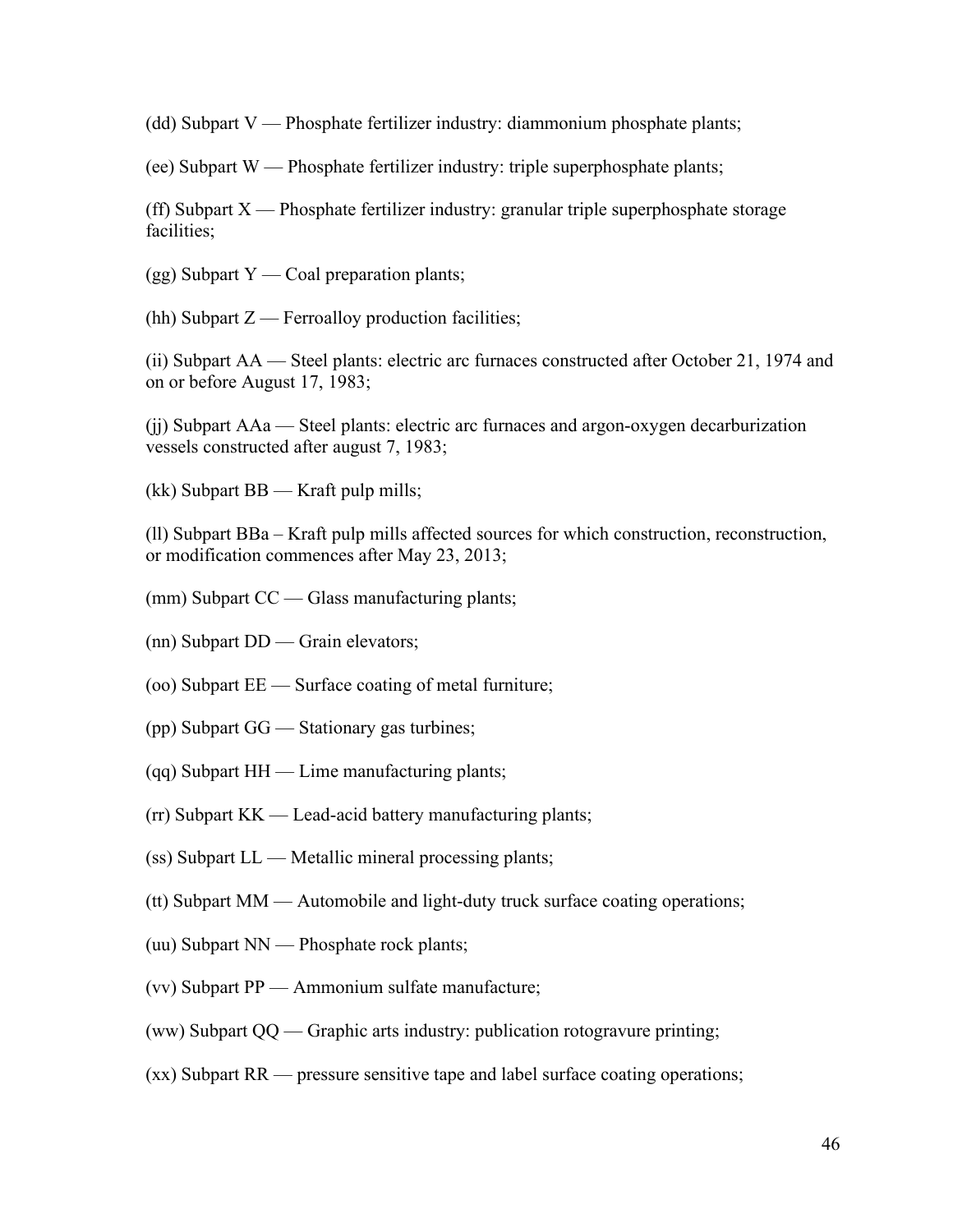(yy) Subpart SS — Industrial surface coating: large appliances;

(zz) Subpart TT — Metal coil surface coating;

(aaa) Subpart UU — Asphalt processing and asphalt roofing manufacture;

(bbb) Subpart VV — Equipment leaks of VOC in the synthetic organic chemicals manufacturing industry;

(ccc) Subpart VVa — Equipment leaks of VOC in the synthetic organic chemicals manufacturing industry;

(ddd) Subpart WW — Beverage can surface coating industry;

(eee) Subpart XX — Bulk gasoline terminals;

(fff) Subpart BBB — Rubber tire manufacturing industry;

(ggg) Subpart DDD — Volatile organic compound (VOC) emissions for the polymer manufacture industry;

(hhh) Subpart FFF — Flexible vinyl and urethane coating and printing;

(iii) Subpart GGG — Equipment leaks of VOC in petroleum refineries;

(jjj) Subpart GGGa — Equipment leaks of VOC in petroleum refineries;

(kkk) Subpart HHH — Synthetic fiber production facilities;

(lll) Subpart III — Volatile organic compound (VOC) emissions from the synthetic organic chemical manufacturing industry (SOCMI) air oxidation unit processes;

(mmm) Subpart JJJ — Petroleum dry cleaners;

(nnn) Subpart KKK — Equipment leaks of VOC from onshore natural gas processing plants;

(ooo) Subpart LLL — Onshore natural gas processing; SO2 emissions;

(ppp) Subpart NNN — Volatile organic compound (VOC) emissions from synthetic organic chemical manufacturing industry (SOCMI) distillation operations;

(qqq) Subpart OOO — Nonmetallic mineral processing plants (adopted by reference for major sources only);

(rrr) Subpart PPP — Wool fiberglass insulation manufacturing plants;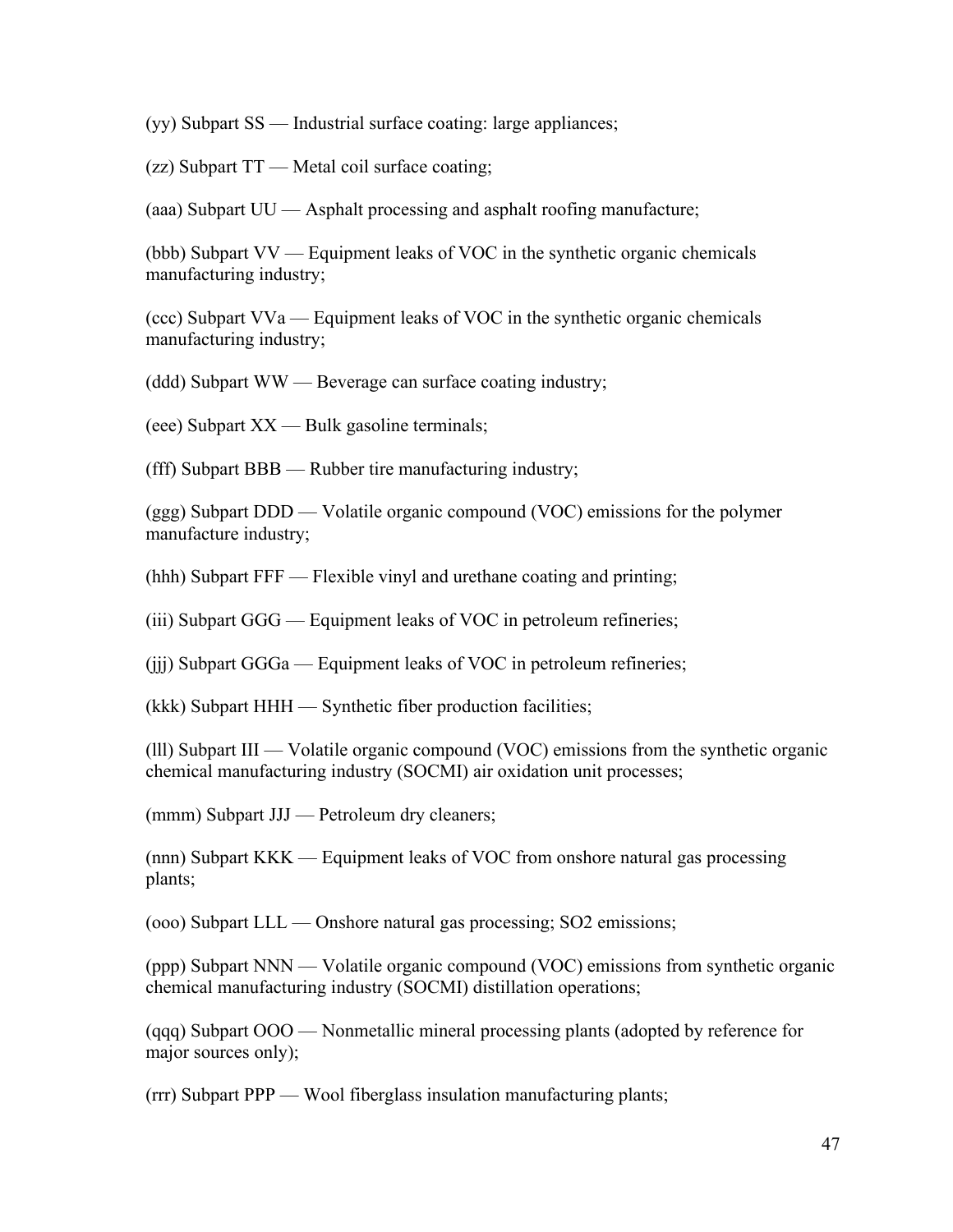(sss) Subpart QQQ — VOC emissions from petroleum refinery wastewater systems;

(ttt) Subpart RRR — Volatile organic compound emissions from synthetic organic chemical manufacturing industry (SOCMI) reactor processes;

(uuu) Subpart SSS — Magnetic tape coating facilities;

(vvv) Subpart TTT — Industrial surface coating: surface coating of plastic parts for business machines;

(www) Subpart UUU — Calciners and dryers in mineral industries;

(xxx) Subpart VVV — Polymeric coating of supporting substrates facilities;

(yyy) Subpart WWW — Municipal solid waste landfills, as clarified by OAR 340-238-0100;

(zzz) Subpart XXX – Municipal solid waste landfills that commenced construction, reconstruction, or modification after July 17, 2014;

(aaaa) Subpart AAAA — Small municipal waste combustion units;

(bbbb) Subpart CCCC — Commercial and industrial solid waste incineration units;

(cccc) Subpart EEEE — Other solid waste incineration units;

(dddd) Subpart IIII — Stationary compression ignition internal combustion engines (adopted only for sources required to have a Title V or ACDP permit), excluding the requirements for engine manufacturers (40 C.F.R. 60.4201 through 60.4203, 60.4210, 60.4215, and 60.4216);

(eeee) Subpart JJJJ — Stationary spark ignition internal combustion engines (adopted only for sources required to have a Title V or ACDP permit), excluding the requirements for engine manufacturers (40 C.F.R. 60.4231 through 60.4232, 60.4238 through 60.4242, and 60.4247);

(ffff) Subpart KKKK — Stationary combustion turbines;

(gggg) Subpart LLLL — Sewage sludge incineration units;

(hhhh) Subpart OOOO — Crude oil and natural gas production, transmission and distribution;

(iiii) Subpart OOOOa — Crude oil and natural gas facilities for which construction, modification, or reconstruction commenced after September 18, 2015;

(jjjj) Subpart TTTT — Greenhouse gas emissions for electric generating units.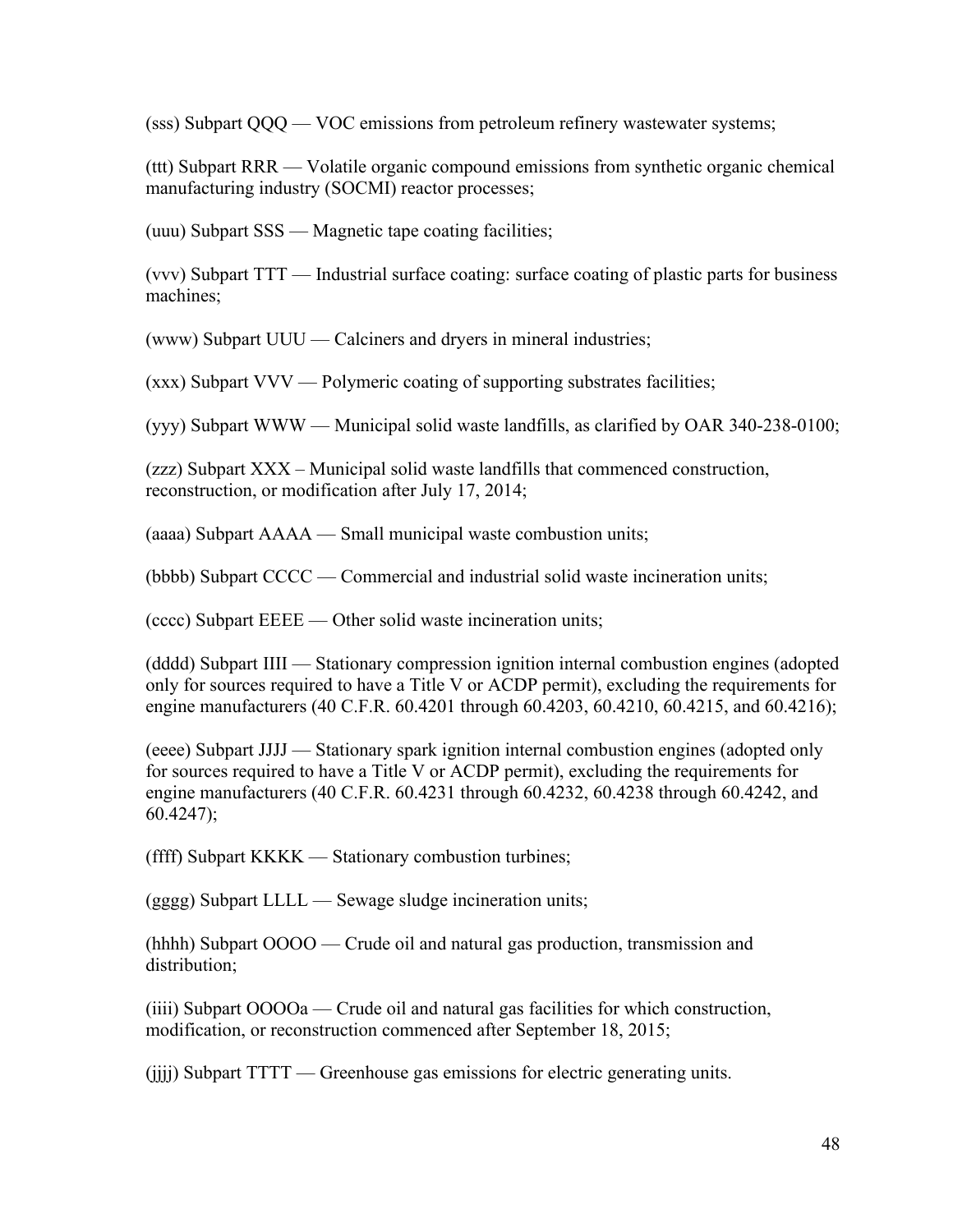**Statutory/Other Authority:** ORS 468.020 **Statutes/Other Implemented:** ORS 468A.025 **History:** [DEQ 18-2019, amend filed 07/19/2019, effective 07/19/2019](https://secure.sos.state.or.us/oard/viewReceiptTRIM.action?ptId=6847093) DEQ 6-2017, f. & cert. ef. 7-13-17 DEQ 8-2015, f. & cert. ef. 4-17-15 DEQ 4-2013, f. & cert. ef. 3-27-13 DEQ 1-2011, f. & cert. ef. 2-24-11 DEQ 15-2008, f. & cert. ef 12-31-08 DEQ 13-2006, f. & cert. ef. 12-22-06 DEQ 2-2006, f. & cert. ef. 3-14-06 DEQ 2-2005, f. & cert. ef. 2-10-05 DEQ 4-2003, f. & cert. ef. 2-06-03 DEQ 22-2000, f. & cert. ef. 12-18-00 DEQ 14-1999, f. & cert. ef. 10-14-99, Renumbered from 340-025-0535 DEQ 22-1998, f. & cert. ef. 10-21-98 DEQ 27-1996, f. & cert. ef. 12-11-96 DEQ 22-1995, f. & cert. ef. 10-6-95 DEQ 17-1993, f. & cert. ef. 11-4-93 DEQ 24-1989, f. & cert. ef. 10-26-89 DEQ 17-1987, f. & cert. ef. 8-24-87 DEQ 19-1986, f. & cert. ef. 11-7-86 DEQ 15-1985, f. & cert. ef. 10-21-85 DEQ 16-1984, f. & cert. ef. 8-21-84 DEQ 17-1983, f. & cert. ef. 10-19-83 DEQ 22-1982, f. & cert. ef. 10-21-82 DEQ 16-1981, f. & cert. ef. 5-6-81; Sec. (1) thru (12) Renumbered to 340-025-0550 thru 340-025-0605 DEQ 97, f. 9-2-75, cert. ef. 9-25-75

#### **340-238-0100**

#### **Municipal Solid Waste Landfills**

(1) Applicability. The following small and large municipal solid waste landfills must comply with 40 CFR Part 60, Subpart WWW:

- (a) Landfills constructed after 5/30/91;
- (b) Existing landfills with modifications after 5/30/91;

(c) Landfills that closed after 11/08/87 with modifications after 5/30/91.

(2) Permitting requirements. Landfills subject to 40 CFR Part 60, Subpart WWW must comply with Oregon Title V Operating Permit Requirements as specified in OAR 340 divisions 218 and 220: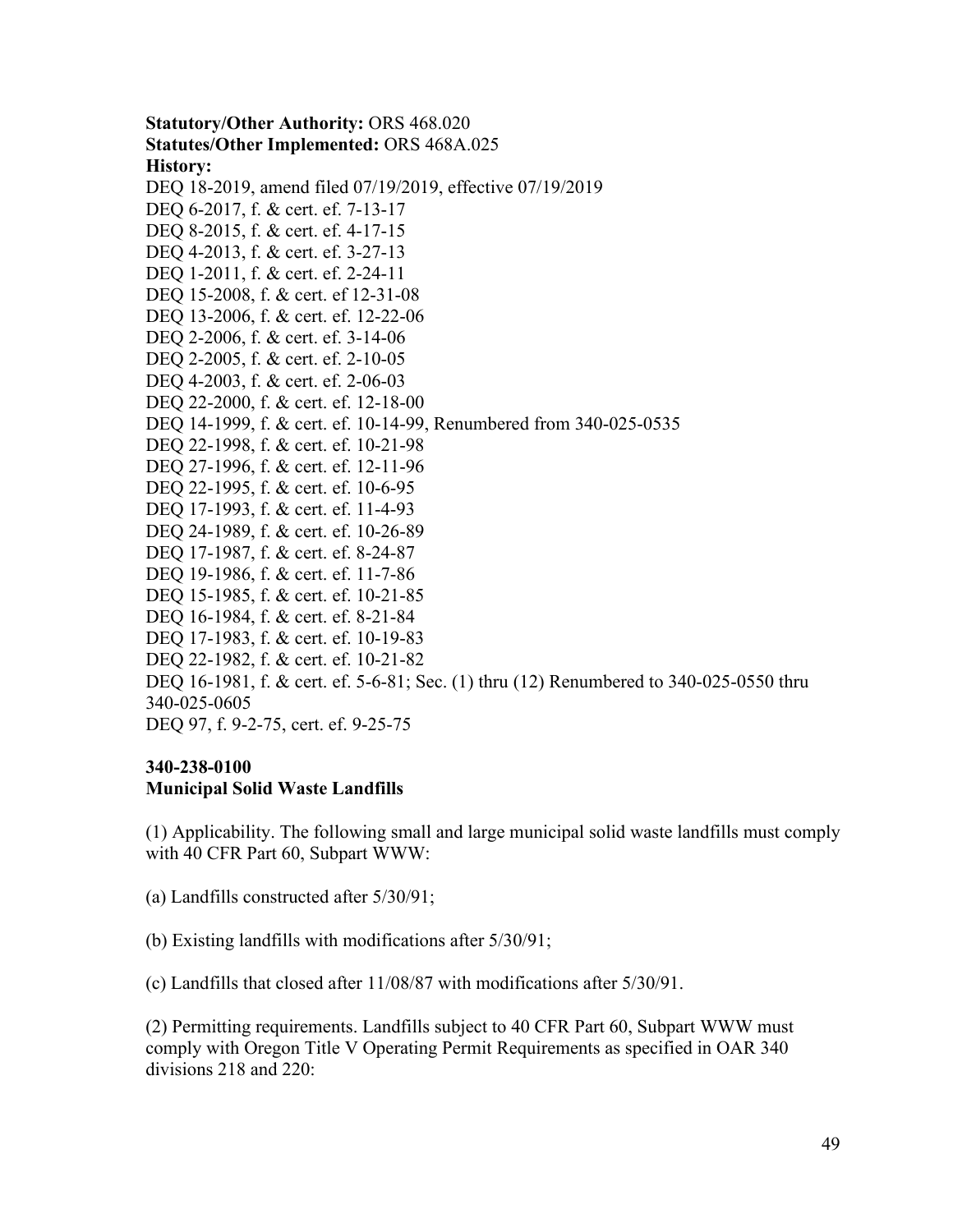(a) Existing large landfills with modifications after 5/30/91 must submit a complete Federal Operating Permit application by 3/12/97;

(b) Existing large landfills with modifications after 3/12/97 must submit a complete Federal Operating Permit application the earliest of one year from the date EPA approves the 111(d) State Plan for this rule, or within one year of the modification;

(c) New large landfills, which includes newly constructed large landfills after 3/12/96 and existing small landfills that become large landfills after 3/12/96 must submit a complete Federal Operating Permit application within one year of becoming subject to this requirement;

(d) New and modified existing small landfills that are major sources as defined in OAR 340- 200-0020 must submit a complete Federal Operating Permit application within one year of becoming a major source.

(3) Reporting requirements. Landfills subject to 40 CFR Part 60, Subpart WWW must comply with the following:

(a) Large landfills listed in subsection  $(1)(a)$ –(c) of this rule must:

(A) Submit an Initial Design Capacity Report and an Initial Non-methane Organic Compound Report within 30 days of the effective date of this rule; and

(B) Submit an annual Non-methane Organic Compound Report until nonmethane emissions are 50 mg/yr.

(b) Small landfills listed in subsection  $(1)(a)$ –(c) of this rule must submit an Initial Design Capacity Report and an Initial Non-methane Organic Compound Report within 30 days of the effective date of this rule;

(c) Landfills subject to this rule after the effective date of this rule must submit an Initial Design Capacity Report and an Initial Non-methane Organic Compound Report within 30 days of becoming subject to this rule.

**Statutory/Other Authority:** ORS 468.020 & 468A.025 **Statutes/Other Implemented:** ORS 468A.040 **History:** [DEQ 147-2018, minor correction filed 04/11/2018, effective 04/11/2018](https://secure.sos.state.or.us/oard/viewReceiptTRIM.action?ptId=6844631) DEQ 14-1999, f. & cert. ef. 10-14-99, Renumbered from 340-025-0740 DEQ 22-1998, f. & cert. ef. 10-21-98 DEQ 8-1997, f. & cert. ef. 5-6-97

#### **Division 244 OREGON FEDERAL HAZARDOUS AIR POLLUTANT PROGRAM**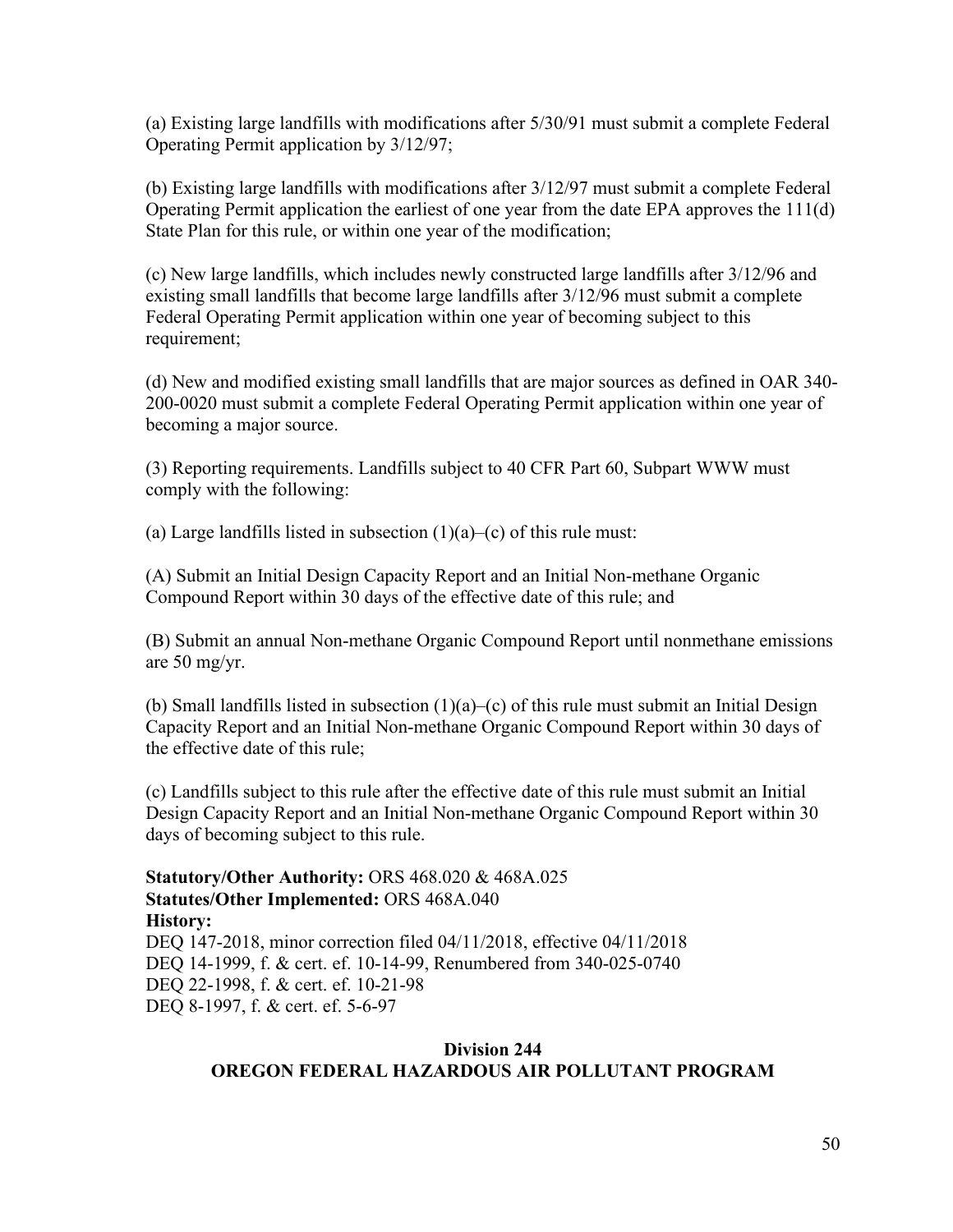#### **[340-244-0030](https://secure.sos.state.or.us/oard/viewSingleRule.action?ruleVrsnRsn=276127) General Provisions for Stationary Sources: Definitions**

Except as provided in OAR 340-244-0220, the definitions in OAR 340-200-0020, 340-218- 0030 and this rule apply to this division. If the same term is defined in this rule and 340-200- 0020 or 340-218-0030, the definition in this rule applies to this division.

(1) "Affected source" is as defined in 40 C.F.R. 63.2.

(2) "Annual throughput" means the amount of gasoline transferred into a gasoline dispensing facility during 12 consecutive months.

(3) "Area Source" means any stationary source which has the potential to emit hazardous air pollutants but is not a major source of hazardous air pollutants.

(4) "C.F.R." means the July 1, 2020 edition Code of Federal Regulations unless otherwise identified.

(5) "Construct a major source" means to fabricate, erect, or install at any greenfield site a stationary source or group of stationary sources which is located within a contiguous area and under common control and which emits or has the potential to emit 10 tons per year of any HAPs or 25 tons per year of any combination of HAP, or to fabricate, erect, or install at any developed site a new process or production unit which in and of itself emits or has the potential to emit 10 tons per year of any HAP or 25 tons per year of any combination of HAP, unless the process or production unit satisfies criteria in paragraphs (a) through (f) of this definition:

(a) All HAP emitted by the process or production unit that would otherwise be controlled under the requirements of 40 C.F.R. Part 63, Subpart B will be controlled by emission control equipment which was previously installed at the same site as the process or production unit;

(b) DEQ has determined within a period of 5 years prior to the fabrication, erection, or installation of the process or production unit that the existing emission control equipment represented the best available control technology (BACT), lowest achievable emission rate (LAER) under 40 C.F.R. Part 51 or 52, toxics-best available control technology (T-BACT), or MACT based on State air toxic rules for the category of pollutants which includes those HAP to be emitted by the process or production unit; or DEQ determines that the control of HAP emissions provided by the existing equipment will be equivalent to that level of control currently achieved by other well-controlled similar sources (i.e., equivalent to the level of control that would be provided by a current BACT, LAER, T-BACT, or State air toxic rule MACT determination).

(c) DEQ determines that the percent control efficiency for emission of HAP from all sources to be controlled by the existing control equipment will be equivalent to the percent control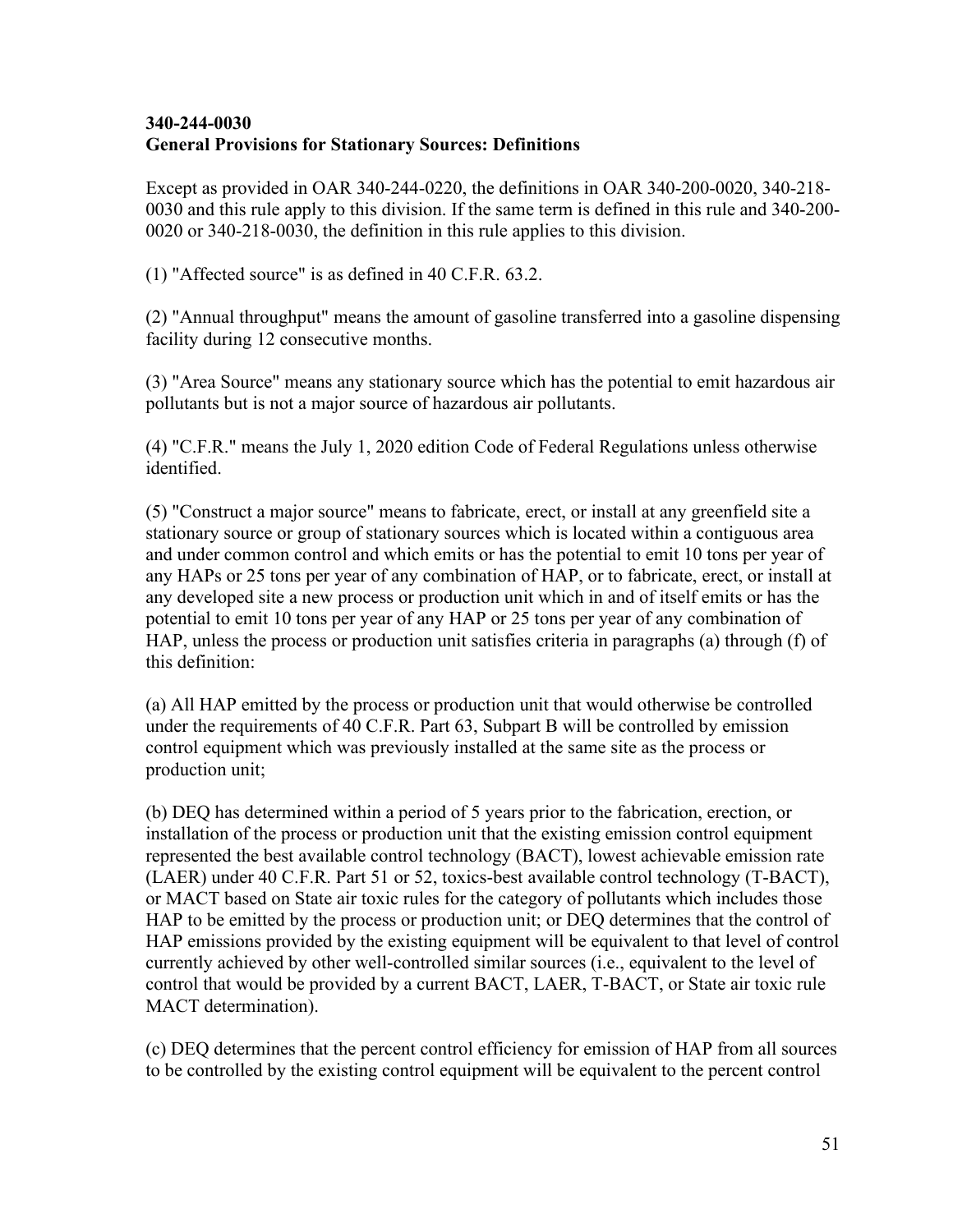efficiency provided by the control equipment prior to the inclusion of the new process or production unit;

(d) DEQ has provided notice and an opportunity for public comment concerning its determination that criteria in paragraphs (a), (b), and (c) of this definition apply and concerning the continued adequacy of any prior LAER, BACT, T-BACT, or State air toxic rule MACT determination;

(e) If any commenter has asserted that a prior LAER, BACT, T-BACT, or State air toxic rule MACT determination is no longer adequate, DEQ has determined that the level of control required by that prior determination remains adequate; and

(f) Any emission limitations, work practice requirements, or other terms and conditions upon which the above determinations by DEQ are predicated will be construed by DEQ as applicable requirements under section 504(a) and either have been incorporated into any existing Title V permit for the affected facility or will be incorporated into such permit upon issuance.

(6) "Dual-point vapor balance system" means a type of vapor balance system in which the storage tank is equipped with an entry port for a gasoline fill pipe and a separate exit port for a vapor connection.

(7) "Emissions Limitation" and "Emissions Standard" mean a requirement adopted by DEQ or Regional Agency, or proposed or promulgated by the Administrator of the EPA, which limits the quantity, rate, or concentration of emissions of air pollutants on a continuous basis, including any requirements which limit the level of opacity, prescribe equipment, set fuel specifications, or prescribe operation or maintenance procedures for a source to assure continuous emission reduction.

(8) "Equipment leaks" means leaks from pumps, compressors, pressure relief devices, sampling connection systems, open ended valves or lines, valves, connectors, agitators, accumulator vessels, and instrumentation systems in hazardous air pollutant service.

(9) "Existing Source" means any source, the construction of which commenced prior to proposal of an applicable standard under sections 112 or 129 of the FCAA.

(10) "Facility" means all or part of any public or private building, structure, installation, equipment, or vehicle or vessel, including but not limited to ships.

(11) "Gasoline" means any petroleum distillate or petroleum distillate/alcohol blend having a Reid vapor pressure of 27.6 kilopascals (4.0 psi) or greater, which is used as a fuel for internal combustion engines.

(12) "Gasoline cargo tank" means a delivery tank truck or railcar which is loading or unloading gasoline, or which has loaded or unloaded gasoline on the immediately previous load.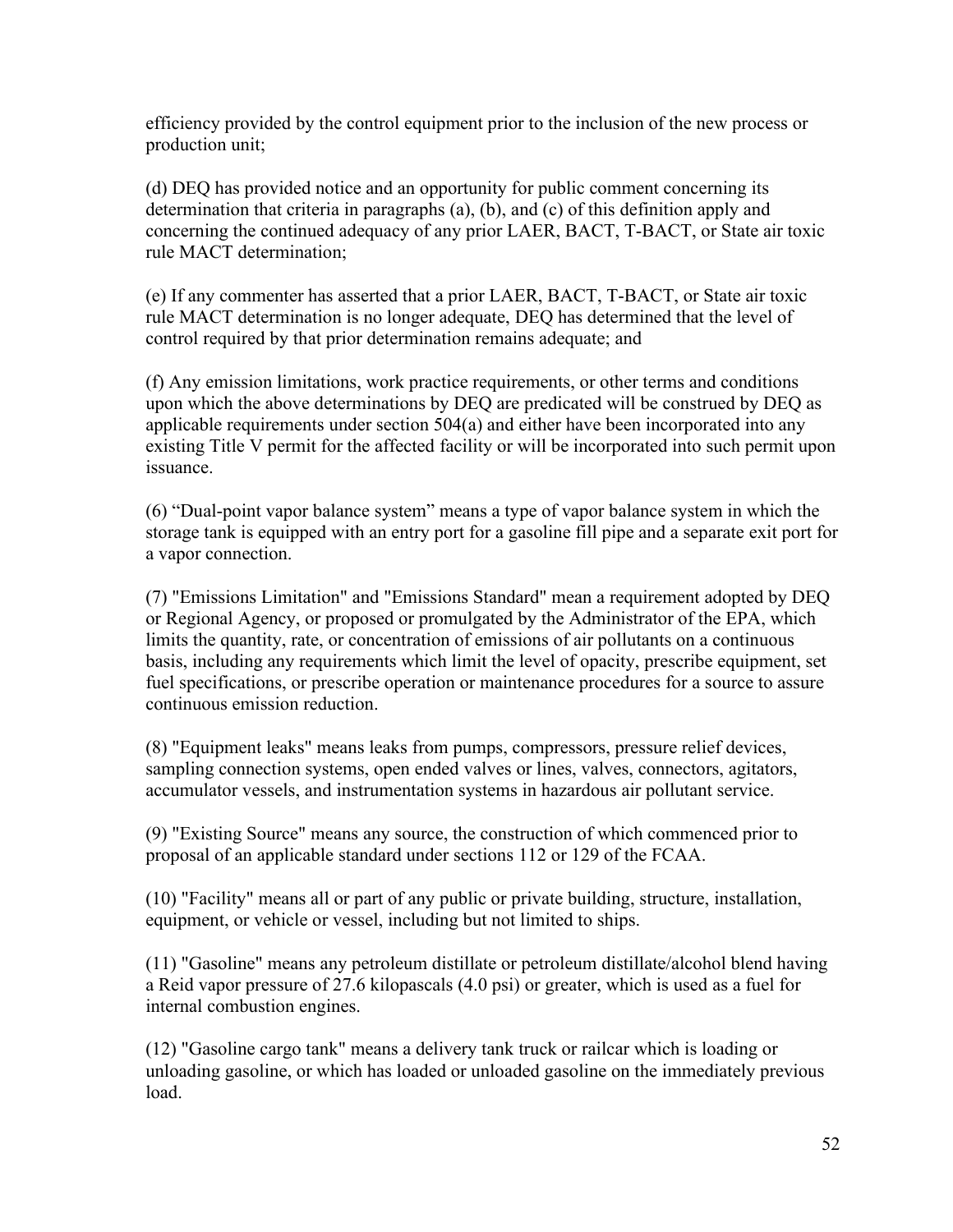(13) "Gasoline dispensing facility (GDF) " means any stationary facility which dispenses gasoline into the fuel tank of a motor vehicle, motor vehicle engine, nonroad vehicle, or nonroad engine, including a nonroad vehicle or nonroad engine used solely for competition. These facilities include, but are not limited to, facilities that dispense gasoline into on- and off-road, street, or highway motor vehicles, lawn equipment, boats, test engines, landscaping equipment, generators, pumps, and other gasoline fueled engines and equipment. In Clackamas, Multnomah and Washington Counties, the Medford-Ashland Air Quality Maintenance Area, and the Salem-Keizer Area Transportation Study area, "gasoline dispensing facility" includes any stationary facility which dispenses gasoline into the fuel tank of an airplane.

(14) "Hazardous Air Pollutant" (HAP) means an air pollutant listed by the EPA under section 112(b) of the FCAA or determined by the Commission to cause, or reasonably be anticipated to cause, adverse effects to human health or the environment.

(15) "Major Source" means any stationary source or group of stationary sources located within a contiguous area and under common control that emits or has the potential to emit considering controls, in the aggregate, 10 tons per year or more of any hazardous air pollutant or 25 tons per year or more of any combination of hazardous air pollutants. The EPA may establish a lesser quantity, or in the case of radionuclides different criteria, for a major source on the basis of the potency of the air pollutant, persistence, potential for bioaccumulation, other characteristics of the air pollutant, or other relevant factors.

(16) "Maximum Achievable Control Technology (MACT)" means an emission standard applicable to major sources of hazardous air pollutants that requires the maximum degree of reduction in emissions deemed achievable for either new or existing sources.

(17) "Monthly throughput" means the total volume of gasoline that is loaded into, or dispensed from, all gasoline storage tanks at each GDF during a month. Monthly throughput is calculated by summing the volume of gasoline loaded into, or dispensed from, all gasoline storage tanks at each GDF during the current day, plus the total volume of gasoline loaded into, or dispensed from, all gasoline storage tanks at each GDF during the previous 364 days, and then dividing that sum by 12.

(18) "Motor vehicle" means any self-propelled vehicle designed for transporting persons or property on a street or highway.

(19) "Nonroad engine" means an internal combustion engine (including the fuel system) that is not used in a motor vehicle or a vehicle used solely for competition, or that is not subject to standards promulgated under section 7411 of this title or section 7521 of this title.

(20) "Nonroad vehicle" means a vehicle that is powered by a nonroad engine, and that is not a motor vehicle or a vehicle used solely for competition.

(21) "New Source" means a stationary source, the construction of which is commenced after proposal of a federal MACT or January 3, 1993 of this Division, whichever is earlier.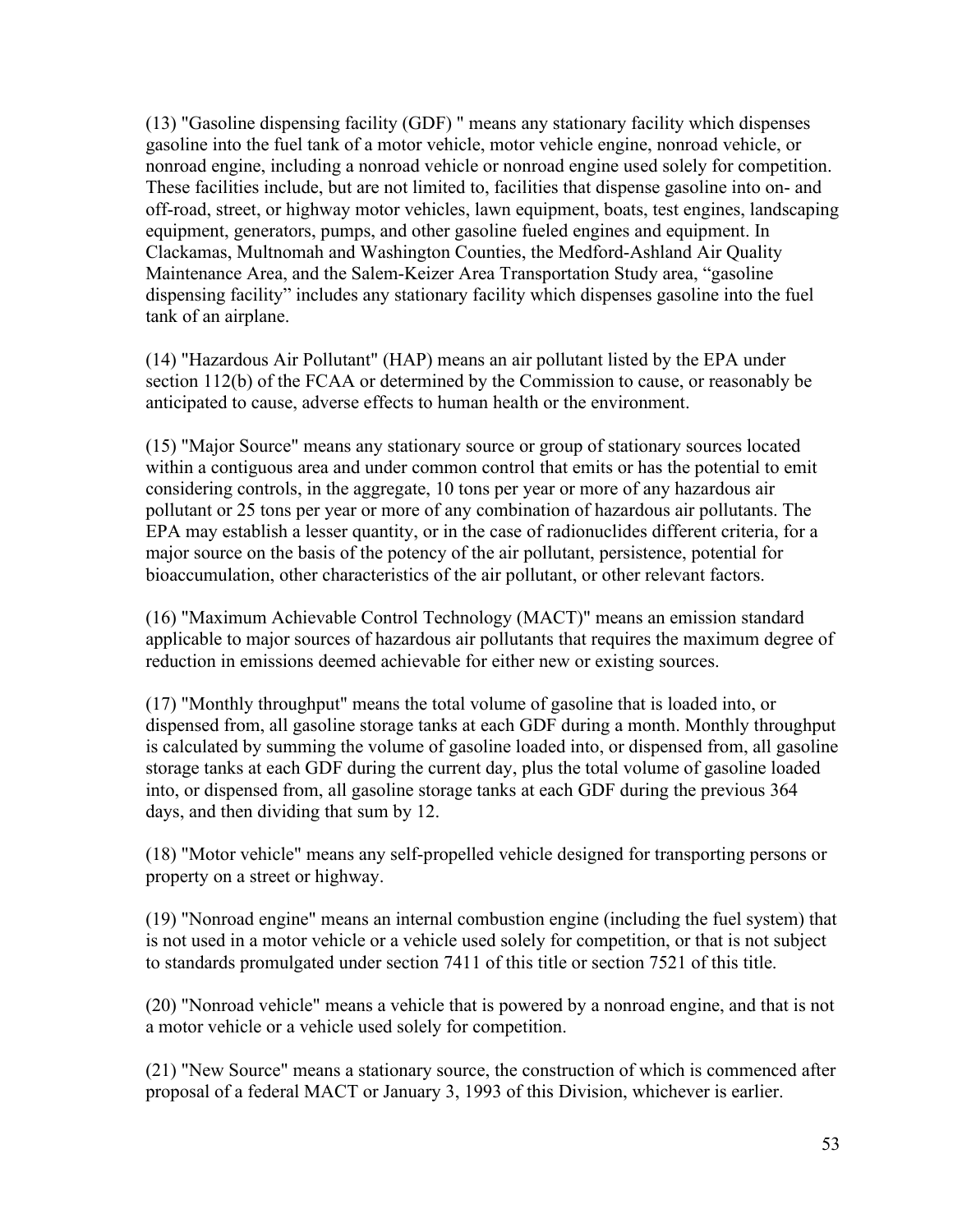(22) "Potential to Emit" means the maximum capacity of a stationary source to emit any air pollutant under its physical and operational design. Any physical or operational limitation on the capacity of a source to emit an air pollutant, including air pollution control equipment and restrictions on hours of operation or on the type or amount of material combusted, stored, or processed, must be treated as part of its design if the limitation is enforceable by the EPA. This section does not alter or affect the use of this section for any other purposes under the Act, or the term "capacity factor" as used in Title IV of the Act or the regulations promulgated thereunder. Secondary emissions shall not be considered in determining the potential to emit of a source.

(23) "Reconstruct a Major Source" means the replacement of components at an existing process or production unit that in and of itself emits or has the potential to emit 10 tons per year of any HAP or 25 tons per year of any combination of HAP, whenever: the fixed capital cost of the new components exceeds 50 percent of the fixed capital cost that would be required to construct a comparable process or production unit; and; it is technically and economically feasible for the reconstructed major source to meet the applicable maximum achievable control technology emission limitation for new sources established under 40 C.F.R. Part 63 Subpart B.

(24) "Regulated Air Pollutant" as used in this Division means:

(a) Any pollutant listed under OAR 340-244-0040; or

(b) Any pollutant that is subject to a standard promulgated under Section 129 of the Act.

(25) "Section 112(n)" means that subsection of the FCAA that includes requirements for the EPA to conduct studies on the hazards to public health prior to developing emissions standards for specified categories of hazardous air pollutant emission sources.

 $(26)$  "Section 112(r)" means that subsection of the FCAA that includes requirements for the EPA promulgate regulations for the prevention, detection and correction of accidental releases.

(27) "Solid Waste Incineration Unit" as used in this Division has the same meaning as given in Section 129(g) of the FCAA.

(28) "Stationary Source", as used in OAR 340 division 244, means any building, structure, facility, or installation which emits or may emit any regulated air pollutant;

(29) "Submerged filling" means the filling of a gasoline storage tank through a submerged fill pipe whose discharge is no more than the applicable distance specified in OAR 340-244- 0240(3) from the bottom of the tank. Bottom filling of gasoline storage tanks is included in this definition.

(30) "Topping off" means, in the absence of equipment malfunction, continuing to fill a gasoline tank after the nozzle has clicked off.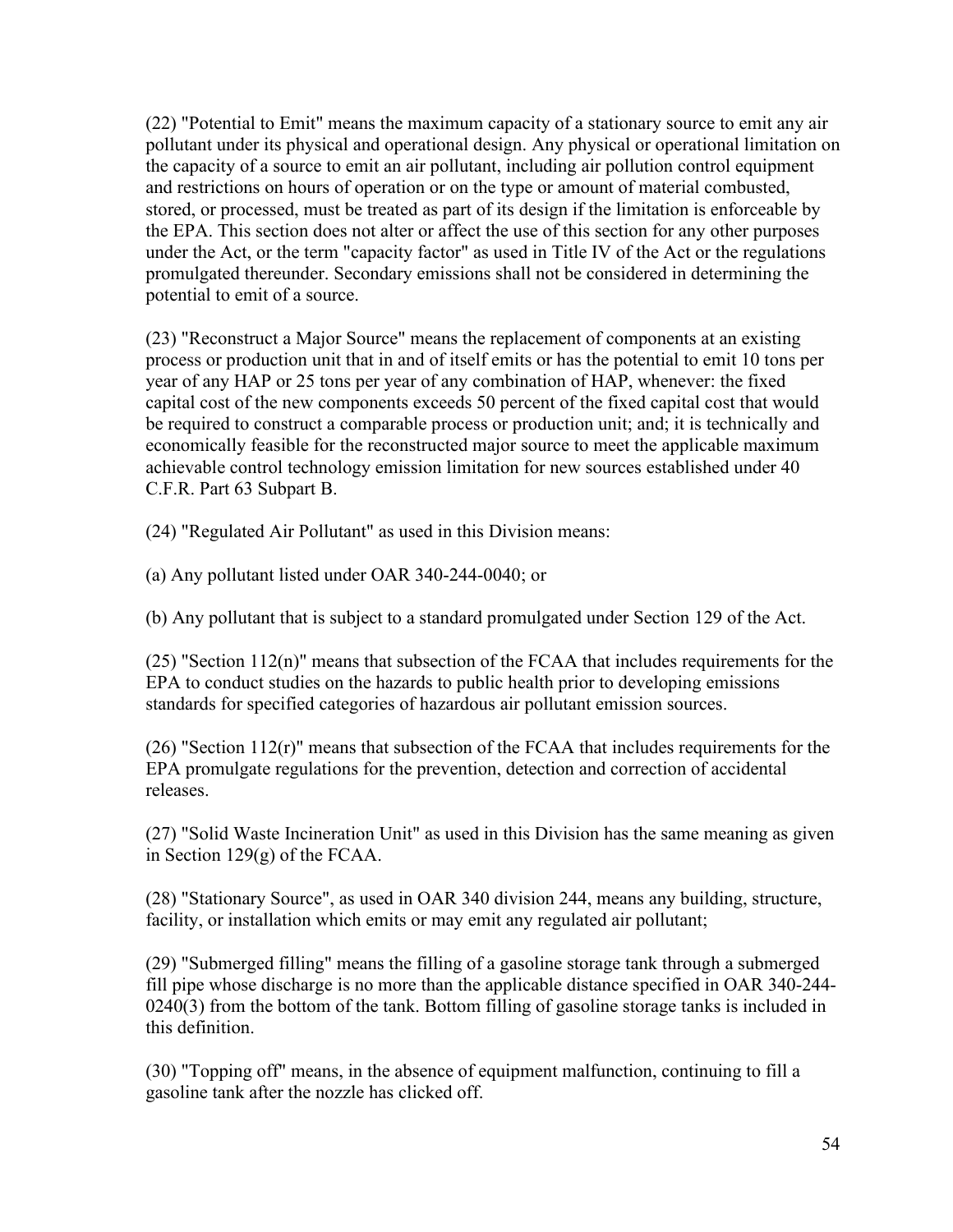(31) "Vapor balance system" means a combination of pipes and hoses that create a closed system between the vapor spaces of an unloading gasoline cargo tank and a receiving storage tank such that vapors displaced from the storage tank are transferred to the gasoline cargo tank being unloaded.

(32) "Vapor-tight" means equipment that allows no loss of vapors. Compliance with vaportight requirements can be determined by checking to ensure that the concentration at a potential leak source is not equal to or greater than 100 percent of the Lower Explosive Limit when measured with a combustible gas detector, calibrated with propane, at a distance of 1 inch from the source.

(33) "Vapor-tight gasoline cargo tank" means a gasoline cargo tank which has demonstrated within the 12 preceding months that it meets the annual certification test requirements in 40 C.F.R. 63.11092(f).

[Publications: Publications referenced are available from DEQ.]

#### **Statutory/Other Authority:** ORS 468.020 & 468A.025 **Statutes/Other Implemented:** ORS 468A.040 **History:**

[DEQ 1-2021, amend filed 01/21/2021, effective 01/21/2021](https://secure.sos.state.or.us/oard/viewReceiptTRIM.action?ptId=8022221) [DEQ 18-2019, amend filed 07/19/2019, effective 07/19/2019](https://secure.sos.state.or.us/oard/viewReceiptTRIM.action?ptId=6847093) DEQ 6-2017, f. & cert. ef. 7-13-17 DEQ 8-2015, f. & cert. ef. 4-17-15 DEQ 4-2013, f. & cert. ef. 3-27-13 DEQ 1-2011, f. & cert. ef. 2-24-11 DEQ 8-2009, f. & cert. ef. 12-16-09 DEQ 15-2008, f. & cert. ef 12-31-08 DEQ 13-2006, f. & cert. ef. 12-22-06 DEQ 2-2006, f. & cert. ef. 3-14-06 DEQ 2-2005, f. & cert. ef. 2-10-05 DEQ 14-1999, f. & cert. ef. 10-14-99, Renumbered from 340-032-0120 DEQ 18-1998, f. & cert. ef. 10-5-98 DEQ 20-1997, f. & cert. ef. 9-25-97 DEQ 26-1996, f. & cert. ef. 11-26-96 DEQ 22-1995, f. & cert. ef. 10-6-95 DEQ 24-1994, f. & cert. ef. 10-28-94 DEO 18-1993, f. & cert. ef. 11-4-93 DEQ 13-1993, f. & cert. ef. 9-24-93

#### **[340-244-0220](https://secure.sos.state.or.us/oard/viewSingleRule.action?ruleVrsnRsn=276128)**

#### **Emission Standards: Federal Regulations Adopted by Reference**

(1) Except as provided in sections (2) and (3) of this rule, 40 C.F.R. Part 61, Subparts A, C through F, J, L, N through P, V, Y, BB, and FF and 40 C.F.R. Part 63, Subparts A, F through J, L through O, Q through U, W through Y, AA through EE, GG through YY, CCC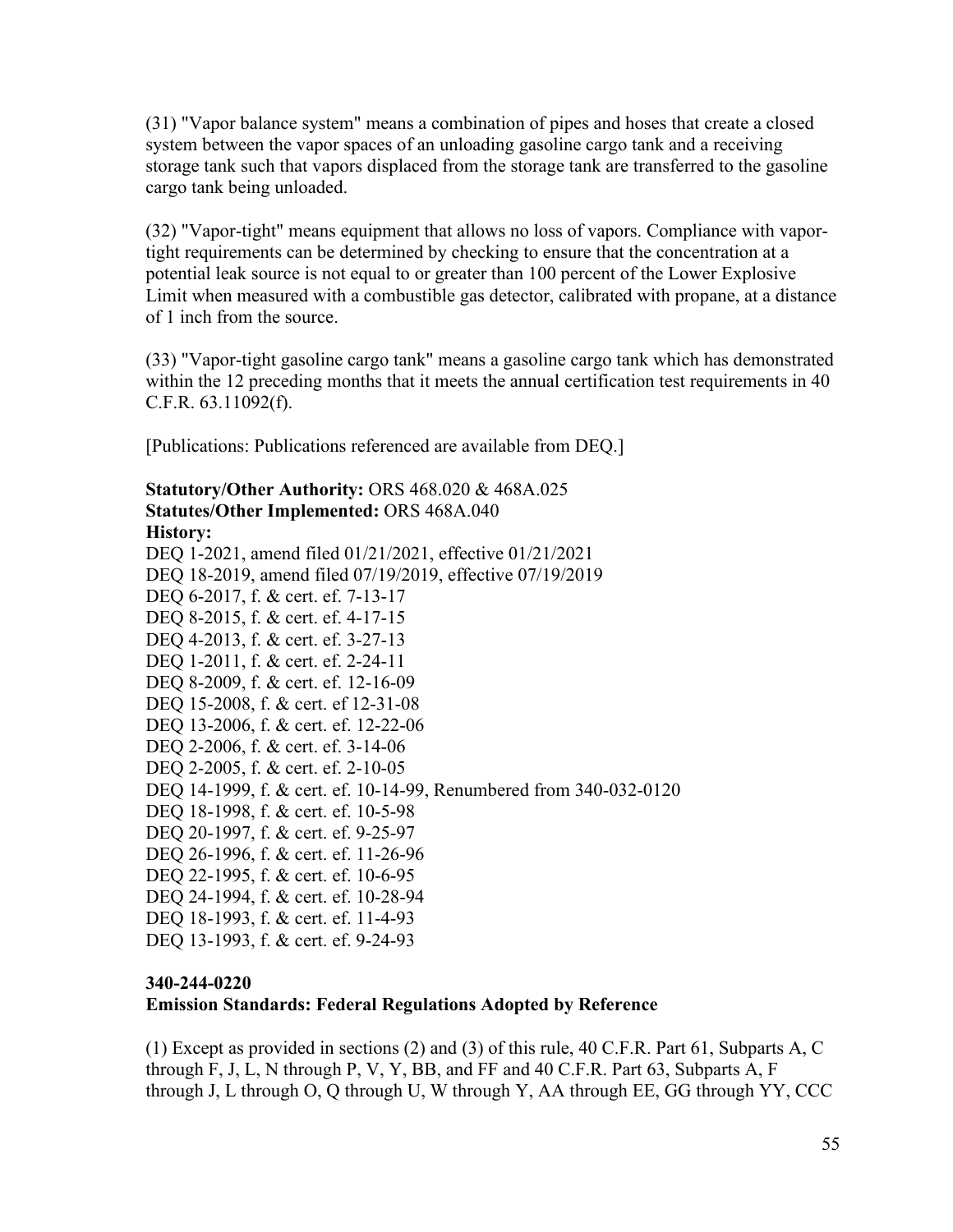through EEE, GGG through JJJ, LLL through RRR, TTT through VVV, XXX, AAAA, CCCC through KKKK, MMMM through YYYY, AAAAA through NNNNN, PPPPP through UUUUU, WWWWW, YYYYY, ZZZZZ, BBBBBB, DDDDDD through HHHHHH, LLLLLL through TTTTTT, VVVVVV through EEEEEEE, and HHHHHHH are adopted by reference and incorporated herein, and 40 C.F.R. Part 63, Subparts ZZZZ and JJJJJJ are by this reference adopted and incorporated herein only for sources required to have a Title V or ACDP permit.

(2) The definitions in OAR 340-200-0020 and 340-244-0030 do not apply to the Subparts of 40 C.F.R. Parts 61 and 63 incorporated by reference in this rule, except for the definition of 'C.F.R.' in OAR 340-244-0030. Where "Administrator" or "EPA" appears in 40 C.F.R. Part 61 or 63, "DEQ" is substituted, except in any section of 40 C.F.R. Part 61 or 63, for which a federal rule or delegation specifically indicates that authority will not be delegated to the state.

(3) 40 C.F.R. Part 63 Subpart M — Dry Cleaning Facilities using Perchloroethylene: The exemptions in 40 C.F.R. 63.320(d) and (e) do not apply.

(4) 40 C.F.R. Part 61 Subparts adopted by this rule are titled as follows:

- (a) Subpart A General Provisions;
- (b) Subpart C Beryllium;
- (c) Subpart D Beryllium Rocket Motor Firing;
- (d) Subpart  $E -$  Mercury;
- (e) Subpart F Vinyl Chloride;
- (f) Subpart J Equipment Leaks (Fugitive Emission Sources) of Benzene;
- (g) Subpart L Benzene Emissions from Coke By-Product Recovery Plants;
- (h) Subpart N Inorganic Arsenic Emissions from Glass Manufacturing Plants;
- (i) Subpart O Inorganic Arsenic Emissions from Primary Copper Smelters;

(j) Subpart P — Inorganic Arsenic Emissions from Arsenic Trioxide and Metal Arsenic Facilities;

- (k) Subpart V Equipment Leaks (Fugitive Emission Sources);
- (l) Subpart Y Benzene Emissions from Benzene Storage Vessels;
- (m) Subpart BB Benzene Emissions from Benzene Transfer Operations; and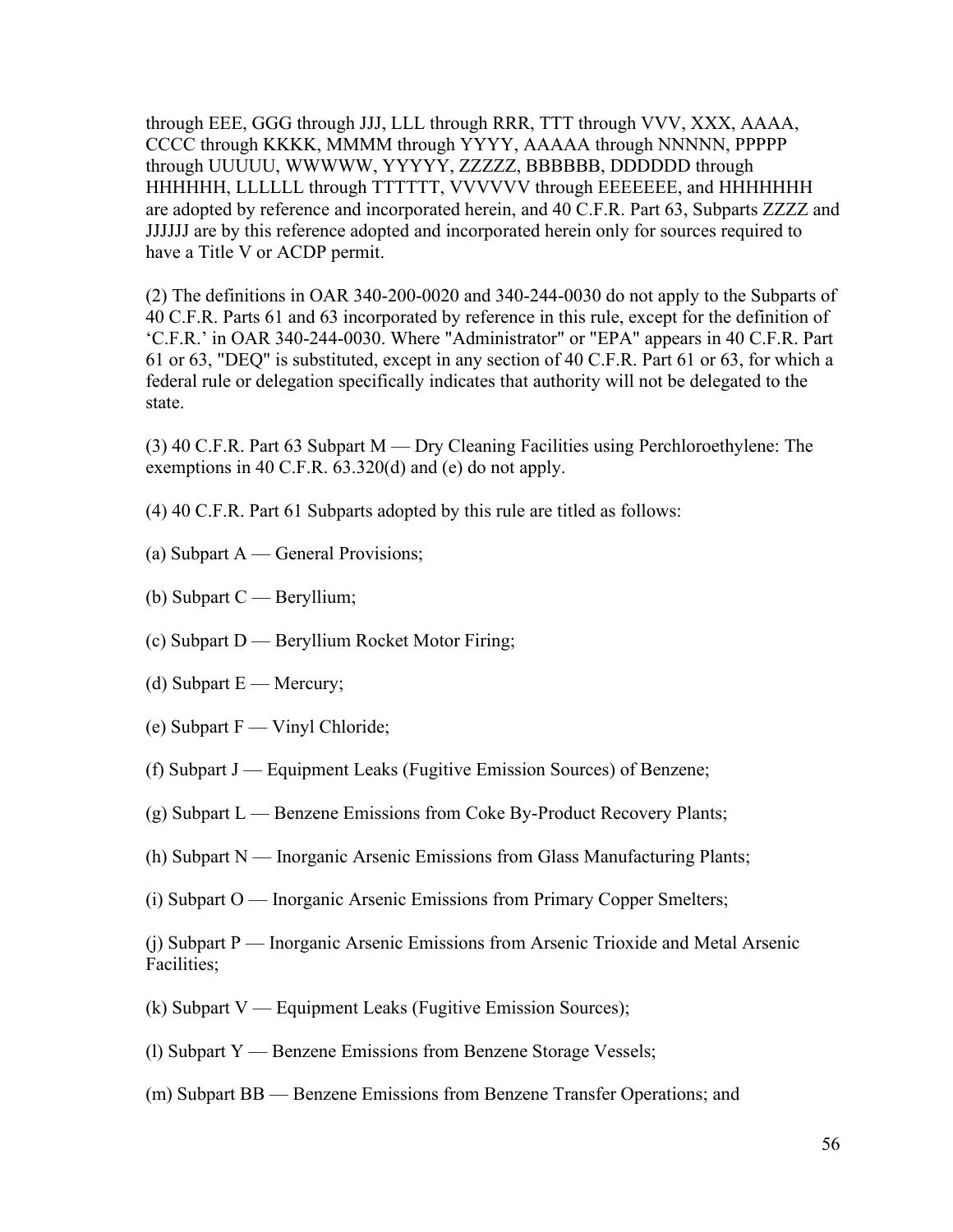(n) Subpart FF — Benzene Waste Operations.

(5) 40 C.F.R. Part 63 Subparts adopted by this rule are titled as follows:

(a) Subpart A — General Provisions;

(b) Subpart F — SOCMI;

(c) Subpart G — SOCMI — Process Vents, Storage Vessels, Transfer Operations, and Wastewater;

(d) Subpart H — SOCMI — Equipment Leaks;

(e) Subpart I — Certain Processes Subject to the Negotiated Regulation for Equipment Leaks;

(f) Subpart J — Polyvinyl Chloride and Copolymers Production;

(g) Subpart L — Coke Oven Batteries;

(h) Subpart M — Perchloroethylene Air Emission Standards for Dry Cleaning Facilities;

(i) Subpart N — Chromium Emissions from Hard and Decorative Chromium Electroplating and Chromium Anodizing Tanks;

(j) Subpart O — Ethylene Oxide Emissions Standards for Sterilization Facilities;

 $(k)$  Subpart Q — Industrial Process Cooling Towers;

(l) Subpart R — Gasoline Distribution (Bulk Gasoline Terminals and Pipeline Breakout Stations);

(m) Subpart S — Pulp and Paper Industry;

(n) Subpart T — Halogenated Solvent Cleaning;

(o) Subpart U — Group I Polymers and Resins;

(p) Subpart W — Epoxy Resins and Non-Nylon Polyamides Production;

(q) Subpart X — Secondary Lead Smelting;

(r) Subpart Y — Marine Tank Vessel Loading Operations;

(s) Subpart AA — Phosphoric Acid Manufacturing Plants;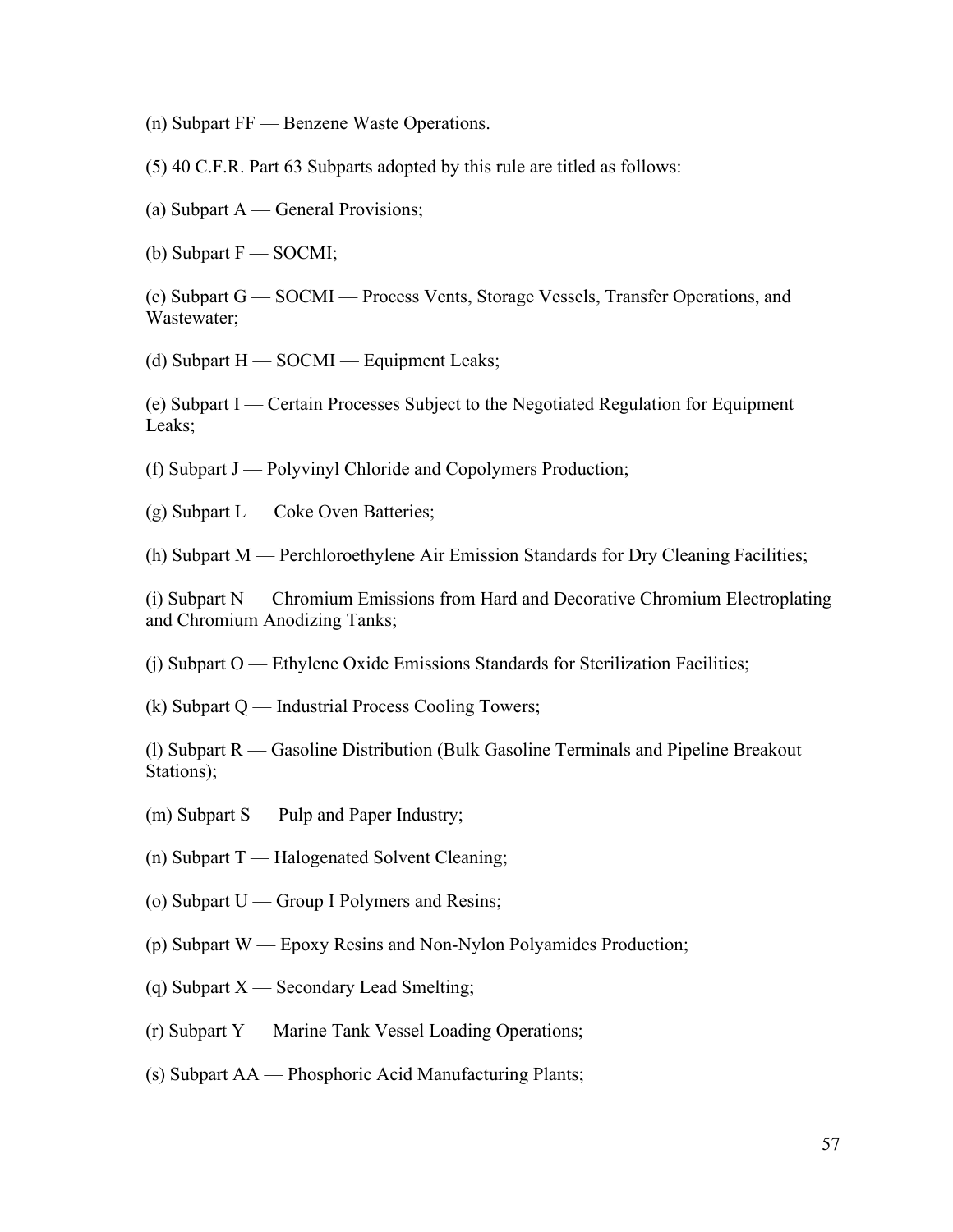- (t) Subpart BB Phosphate Fertilizer Production Plants;
- (u) Subpart CC Petroleum Refineries;
- (v) Subpart DD Off-Site Waste and Recovery Operations;
- (w) Subpart EE Magnetic Tape Manufacturing Operations;
- (x) Subpart GG Aerospace Manufacturing and Rework Facilities;
- (y) Subpart HH Oil and Natural Gas Production Facilities;
- (z) Subpart II Shipbuilding and Ship Repair (Surface Coating);
- (aa) Subpart JJ Wood Furniture Manufacturing Operations;
- (bb) Subpart KK Printing and Publishing Industry;
- (cc) Subpart LL Primary Aluminum Reduction Plants;

(dd) Subpart MM — Chemical Recovery Combustion Sources at Kraft, Soda, Sulfite and Stand-Alone Semi-Chemical Pulp Mills;

- (ee) Subpart NN Area Sources: Wool Fiberglass Manufacturing;
- (ff) Subpart OO Tanks Level 1;
- (gg) Subpart PP Containers;
- (hh) Subpart QQ Surface Impoundments;
- (ii) Subpart RR Individual Drain Systems;

(jj) Subpart SS — Closed Vent Systems, Control Devices, Recovery Devices and Routing to a Fuel Gas System or a Process;

(kk) Subpart TT — Equipment Leaks — Control Level 1;

(ll) Subpart UU — Equipment Leaks — Control Level 2;

(mm) Subpart VV — Oil-Water Separators and Organic-Water Separators;

(nn) Subpart WW — Storage Vessels (Tanks) — Control Level 2;

(oo) Subpart XX — Ethylene Manufacturing Process Units: Heat Exchange Systems and Waste Operations;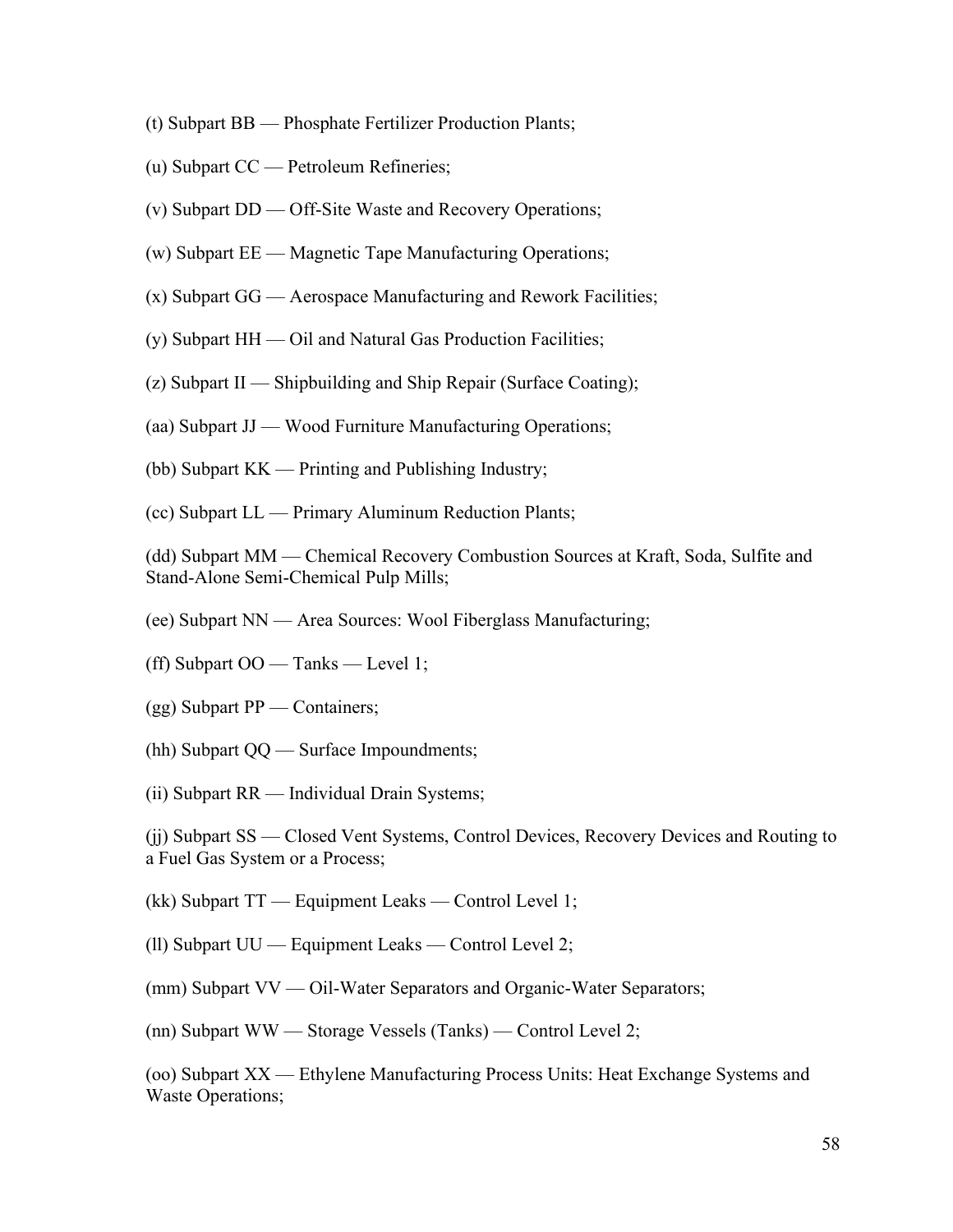(pp) Subpart YY — Generic Maximum Achievable Control Technology Standards;

(qq) Subpart CCC — Steel Pickling — HCl Process Facilities and Hydrochloric Acid Regeneration Plants;

- (rr) Subpart DDD Mineral Wool Production;
- (ss) Subpart EEE Hazardous Waste Combustors;
- (tt) Subpart GGG Pharmaceuticals Production;
- (uu) Subpart HHH Natural Gas Transmission and Storage Facilities;
- (vv) Subpart III Flexible Polyurethane Foam Production;
- (ww) Subpart JJJ Group IV Polymers and Resins;
- (xx) Subpart LLL Portland Cement Manufacturing Industry;
- (yy) Subpart MMM Pesticide Active Ingredient Production;
- (zz) Subpart NNN Wool Fiberglass Manufacturing;

(aaa) Subpart OOO — Manufacture of Amino/Phenolic Resins. The standards adopted by reference replaces the language of §63.1405(b)(2)(i) with: The owner or operator of a backend continuous process vent shall reduce total organic HAP emissions to less than or equal to 0.95 kilograms of total organic HAP per megagram of resin produced (1.9 pounds of total organic HAP per ton of resin produced);

- (bbb) Subpart PPP Polyether Polyols Production;
- (ccc) Subpart QQQ Primary Copper Smelting;
- (ddd) Subpart RRR Secondary Aluminum Production;
- (eee) Subpart TTT Primary Lead Smelting;

(fff) Subpart UUU — Petroleum Refineries — Catalytic Cracking Units, Catalytic Reforming Units, and Sulfur Recovery Units;

(ggg) Subpart VVV — Publicly Owned Treatment Works;

(hhh) Subpart XXX — Ferroalloys Production: Ferromanganese and Silicomanganese;

(iii) Subpart AAAA — Municipal Solid Waste Landfills;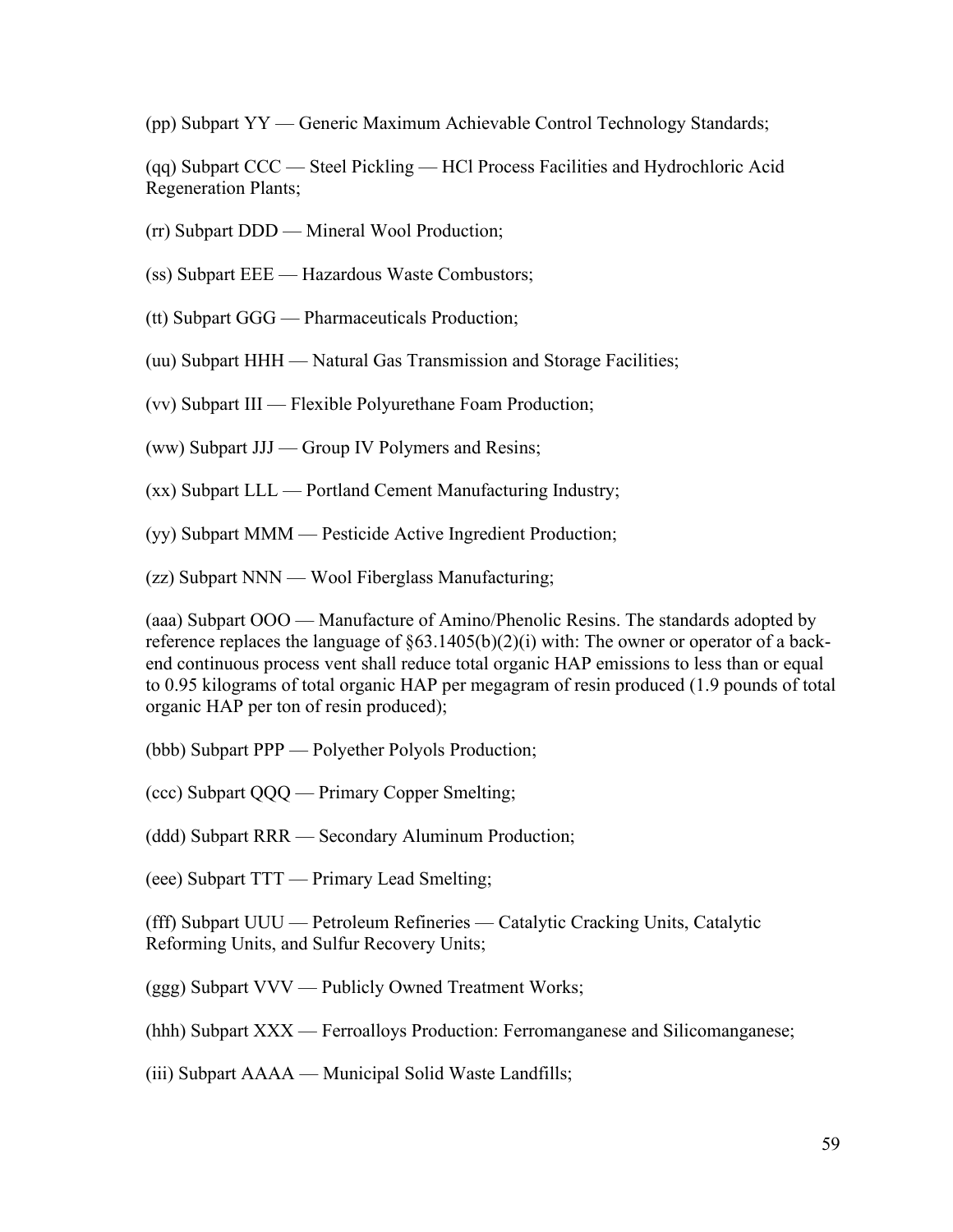(jjj) Subpart CCCC — Manufacturing of Nutritional Yeast;

(kkk) Subpart DDDD — Plywood and Composite Wood Products. Standards adopted include final rule promulgations through August 13, 2020 of the C.F.R.;

- (lll) Subpart EEEE Organic Liquids Distribution (non-gasoline);
- (mmm) Subpart FFFF Miscellaneous Organic Chemical Manufacturing;
- (nnn) Subpart GGGG Solvent Extraction for Vegetable Oil Production;
- (ooo) Subpart HHHH Wet Formed Fiberglass Mat Production;
- (ppp) Subpart IIII Surface Coating of Automobiles and Light-Duty Trucks;
- (qqq) Subpart JJJJ Paper and Other Web Coating;
- (rrr) Subpart KKKK Surface Coating of Metal Cans;
- (sss) Subpart MMMM Surface Coating of Miscellaneous Metal Parts and Products;
- (ttt) Subpart NNNN Surface Coating of Large Appliances;
- (uuu) Subpart OOOO Printing, Coating, and Dyeing of Fabrics and Other Textiles;
- (vvv) Subpart PPPP Surface Coating of Plastic Parts and Products;
- (www) Subpart QQQQ Surface Coating of Wood Building Products;
- (xxx) Subpart RRRR Surface Coating of Metal Furniture;
- (yyy) Subpart SSSS Surface Coating of Metal Coil;
- (zzz) Subpart TTTT Leather Finishing Operations;
- (aaaa) Subpart UUUU Cellulose Production Manufacturing;
- (bbbb) Subpart VVVV Boat Manufacturing;
- (cccc) Subpart WWWW Reinforced Plastics Composites Production;
- (dddd) Subpart XXXX Rubber Tire Manufacturing;
- (eeee) Subpart YYYY Stationary Combustion Turbines;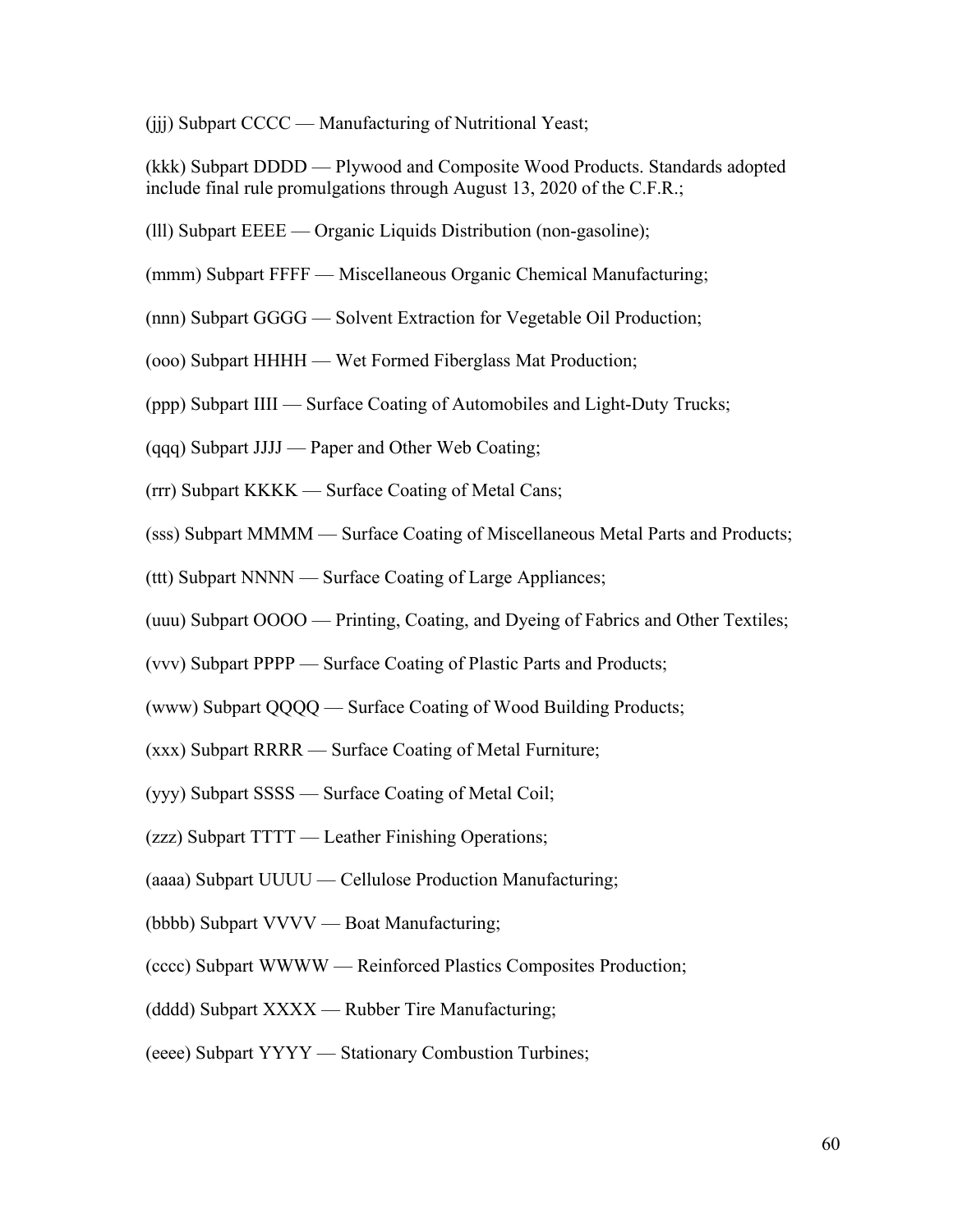(ffff) Subpart ZZZZ — Reciprocating Internal Combustion Engines (adopted only for sources required to have a Title V or ACDP permit);

(gggg) Subpart AAAAA — Lime Manufacturing;

(hhhh) Subpart BBBBB — Semiconductor Manufacturing;

(iiii) Subpart CCCCC — Coke Ovens: Pushing, Quenching & Battery Stacks;

(jjjj) Subpart DDDDD – Industrial, Commercial, and Institutional Boilers and Process Heaters;

(kkkk) Subpart EEEEE — Iron and Steel Foundries;

(llll) Subpart FFFFF — Integrated Iron and Steel Manufacturing Facilities;

(mmmm) Subpart GGGGG — Site Remediation;

(nnnn) Subpart HHHHH — Misc. Coating Manufacturing;

(oooo) Subpart IIIII — Mercury Cell Chlor-Alkali Plants;

(pppp) Subpart JJJJJ — Brick and Structural Clay Products Manufacturing;

(qqqq) Subpart KKKKK — Clay Ceramics Manufacturing;

 $(rrrr)$  Subpart LLLLL — Asphalt Processing & Asphalt Roofing Manufacturing;

(ssss) Subpart MMMMM — Flexible Polyurethane Foam Fabrication Operations;

(tttt) Subpart NNNNN — Hydrochloric Acid Production;

(uuuu) Subpart PPPPP — Engine Tests Cells/Stands;

(vvvv) Subpart QQQQQ — Friction Materials Manufacturing Facilities;

(wwww) Subpart RRRRR — Taconite Iron Ore Processing;

(xxxx) Subpart SSSSS — Refractory Products Manufacturing;

(yyyy) Subpart TTTTT — Primary Magnesium Refining;

(zzzz) Subpart UUUUU — Coal- and Oil-Fired Electric Utility Steam Generating Units. Standards adopted include final rule promulgations through July 1, 2018 of the C.F.R.;

(aaaaa) Subpart WWWWW — Area Sources: Hospital Ethylene Oxide Sterilization;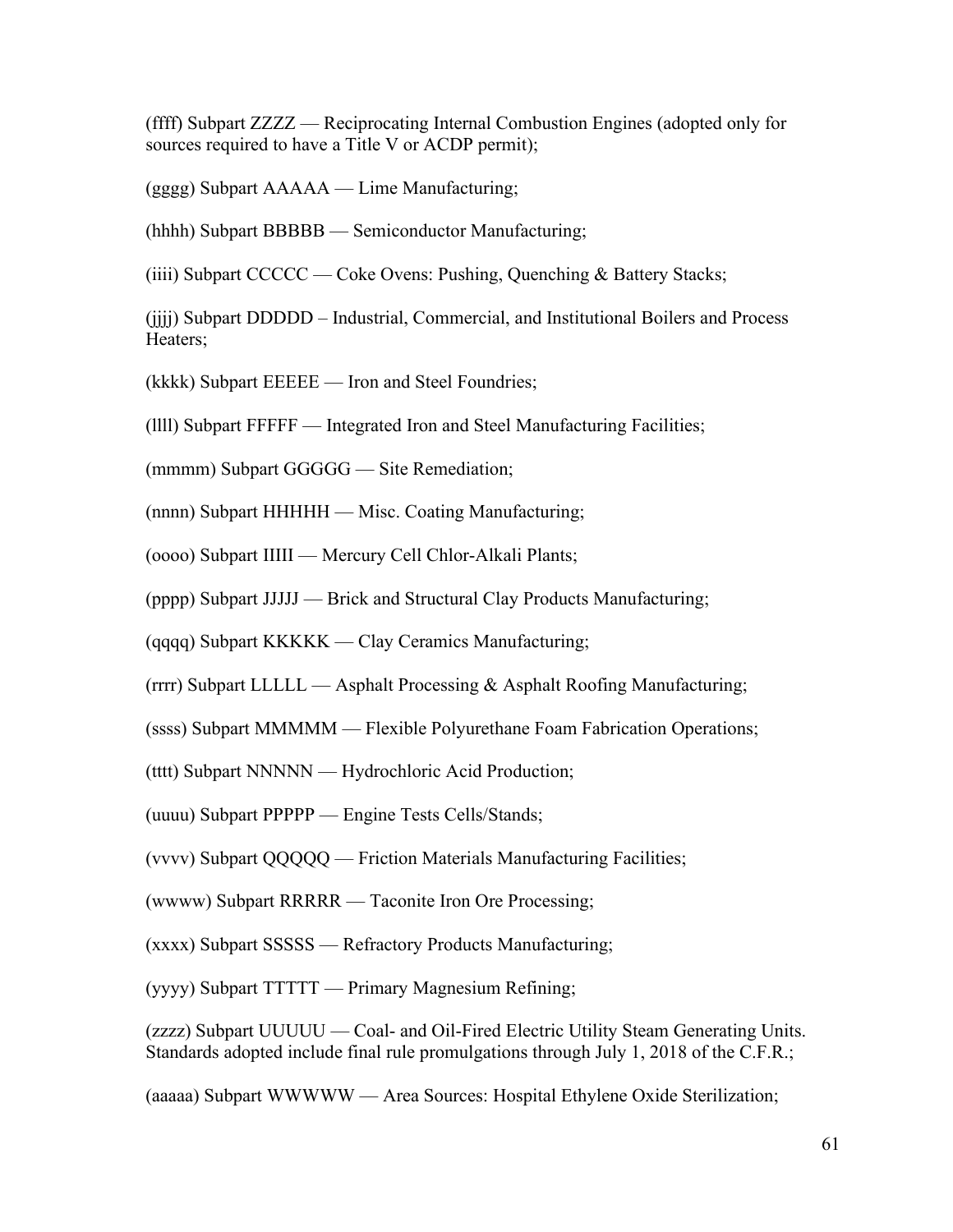(bbbbb) Subpart YYYYY — Area Sources: Electric Arc Furnace Steelmaking Facilities;

(ccccc) Subpart ZZZZZ — Area Sources: Iron and Steel Foundries;

(ddddd) Subpart BBBBBB — Area Sources: Gasoline Distribution Bulk Terminals, Bulk Plants, and Pipeline Facilities;

(eeeee) Subpart DDDDDD — Area Sources: Polyvinyl Chloride and Copolymers Production;

(fffff) Subpart EEEEEE — Area Sources: Primary Copper Smelting;

(ggggg) Subpart FFFFFF — Area Sources: Secondary Copper Smelting;

(hhhhh) Subpart GGGGGG — Area Sources: Primary Nonferrous Metals — Zinc, Cadmium, and Beryllium;

(iiiii) Subpart HHHHHH — Area Sources: Paint Stripping and Miscellaneous Surface Coating Operations;

(jjjjj) Subpart JJJJJJ — Area Sources: Industrial, Commercial, and Institutional Boilers (adopted only for sources required to have a Title V or ACDP permit);

(kkkkk) Subpart LLLLLL — Area Sources: Acrylic and Modacrylic Fibers Production;

(lllll) Subpart MMMMMM — Area Sources: Carbon Black Production;

(mmmmm) Subpart NNNNNN — Area Sources: Chemical Manufacturing: Chromium Compounds;

(nnnnn) Subpart OOOOOO — Area Sources: Flexible Polyurethane Foam Production;

(ooooo) Subpart PPPPPP — Area Sources: Lead Acid Battery Manufacturing;

(ppppp) Subpart QQQQQQ — Area Sources: Wood Preserving;

(qqqqq) Subpart RRRRRR — Area Sources: Clay Ceramics Manufacturing;

(rrrrr) Subpart SSSSSS — Area Sources: Glass Manufacturing;

(sssss) Subpart TTTTTT — Area Sources: Secondary Nonferrous Metals Processing;

(ttttt) Subpart VVVVVV – Area Sources: Chemical Manufacturing;

(uuuuu) Subpart WWWWWW — Area Source: Plating and Polishing Operations;